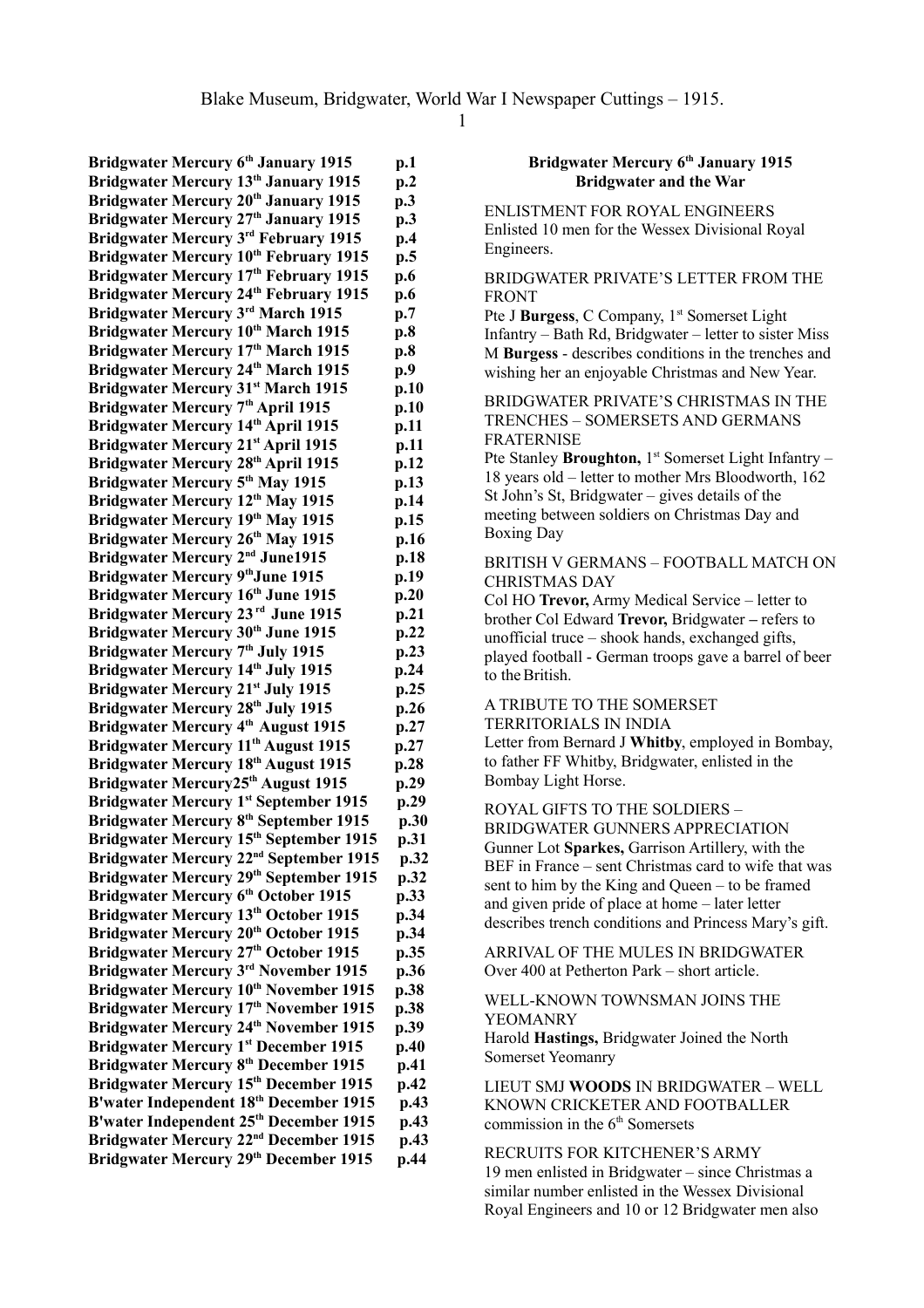enlisted at different places – a total of 50 or more joining the King's army since Christmas

#### CHRISTMAS IN THE TRENCHES – INTERESTING LETTER TO A MOORLYNCH LADY

Pte F **Townsend**, 2<sup>nd</sup> Grenadier Guards – writing to his aunt Mrs Collins, Hill House, Moorlynch – gives details of conditions in the trenches – describes Christmas Day in the trenches

## BRIDGWATER PRIVATE WOUNDED IN FIGHTING THE TURKS

Letter from Pte H Creedy, 16<sup>th</sup> Infantry Brigade, Dorset Regiment to his aunt saying he had been shot through the arm

SHOOK HANDS WITH THE GERMANS – WESTONZOYLAND [PRIVATE'S](mailto:PTIVATE@S) EXPERIENCES ON BOXING DAY

Letter from Pte E Bawden,  $1<sup>st</sup>$  SLI to his father,

# **Bridgwater Mercury 13th January 1915 Bridgwater and the War**

OUR TOBACCO FUND – NOW CLOSED Gives details of number of parcels forwarded to the trenches – total £543 9s  $3d$  – equates to 21,738 and a half packets.

BRIDGWATER VOLUNTEER RESERVE – INTERESTING INTERVIEW WITH THE COMMANDING OFFICER – WORK AND OBJECTIVES OF THE CORPS Long interview with Col T Foster Barham, commanding officer Bridgwater Volunteer Corps.

MORE MULES ARRIVE IN BRIDGWATER Now 600 at Petherton Park.

BRIDGWATER LAD'S GIFTS TO A LONELY SOLDIER – KINDLY LETTER OF ACKNOWLEDGEMENT Gift sent by Master Fred Richards, jun, Heathfield,

Ashleigh Avenue, Bridgwater – letter of thanks sent to him from Cpl FH Dudley, 36<sup>th</sup> Battery, Royal Field Artillery,  $8<sup>th</sup>$  Division

RECRUITS FOR KITCHENER'S ARMY 17 more enlist

### TERRITORIALS IN INDIA – LETTERS FROM BRIDGWATER MEN

Letters from Ptes Fredrick Charles **Rudman** and Charles Edwy **Rudman**, 10<sup>th</sup> Middlesex Territorial Regiment – to father HJ Rudman, headmaster of West St National School, Bridgwater – long article detailing life in India and Voyage to India

OLD MORGANIAN FOR THE ROYAL FLYING CORPS

Sydney Vivian **Vinten** accepted for the RFC – son of SM Vinten, Fore St, Bridgwater

BRIDGWATER SOLDIER KILLED IN ACTION – SAD NEWS CONVEYED BY COMRADES Pte Ernest John **Meade**, Somerset Light Infantry – killed by shellfire and instantaneous – 18 years old – eldest son of Ernest John Meade, 52 Polden St, Bridgwater –formerly worker for Messrs Bowerman & Sons

GIFTS FOR THE SOMERSETS – APPRECIATIVE LETTER FROM AN OFFICER

Mrs Compton, 12 Cambridge Rd, Colchester who is despatching weekly parcels to 1<sup>st</sup> Somerset Light Infantry is appealing for gifts, either money or warm clothing – article includes letter of thanks for gifts received.

THE GOVERNMENT'S USE OF PIGEONS Public not to interfere with carrier pigeons whilst on passage – stray birds, message and ring number to be made known to the local police.

THE WESSEX ENGINEERS 22 more enlist.

HAPPY EVENING FOR THE ASC – AT ST MARY'S PARISH HALL Entertainment for the Reserve Company of the ASC.

A RELIC OF THE SCARBOROUGH RAID – PIECE OF SHELL FROM GERMAN RAID ON **SCARBOROUGH** Sent to Geo J Richards, Wembdon Rd, Bridgwater

SOMERSET RESERVES IN INDIA Reserve Battalion 4<sup>th</sup> SLI arrived in India on December 12<sup>th</sup>

HIGHBRIDGE SOLDIER KILLED IN ACTION Colour Quarter-Master Sgt Oliver Parsons, Royal Welsh Fusiliers killed in action on October  $26<sup>th</sup>$  – father resident of Highbridge

THE CHRISTMAS TRUCE – HOW A BRIDGWATER MAN DISILLUSIONED A GERMAN Lcpl EF Lewis,  $1<sup>st</sup> SLI$  – letter to wife describing the Christmas truce.

WITH THE 5<sup>th</sup> SOMERSETS ON THE WAY TO BURMAH – INTERESTING LETTER FROM BRIDGWATER SERGEANT

Sgt AW **Robbins, Bridgwater**, 5<sup>th</sup> (1<sup>st</sup> Reserve) SLI letter to Geo Williams, Cornhill, Bridgwater dated December  $23<sup>rd</sup>$  – sent from Port Said describing journey.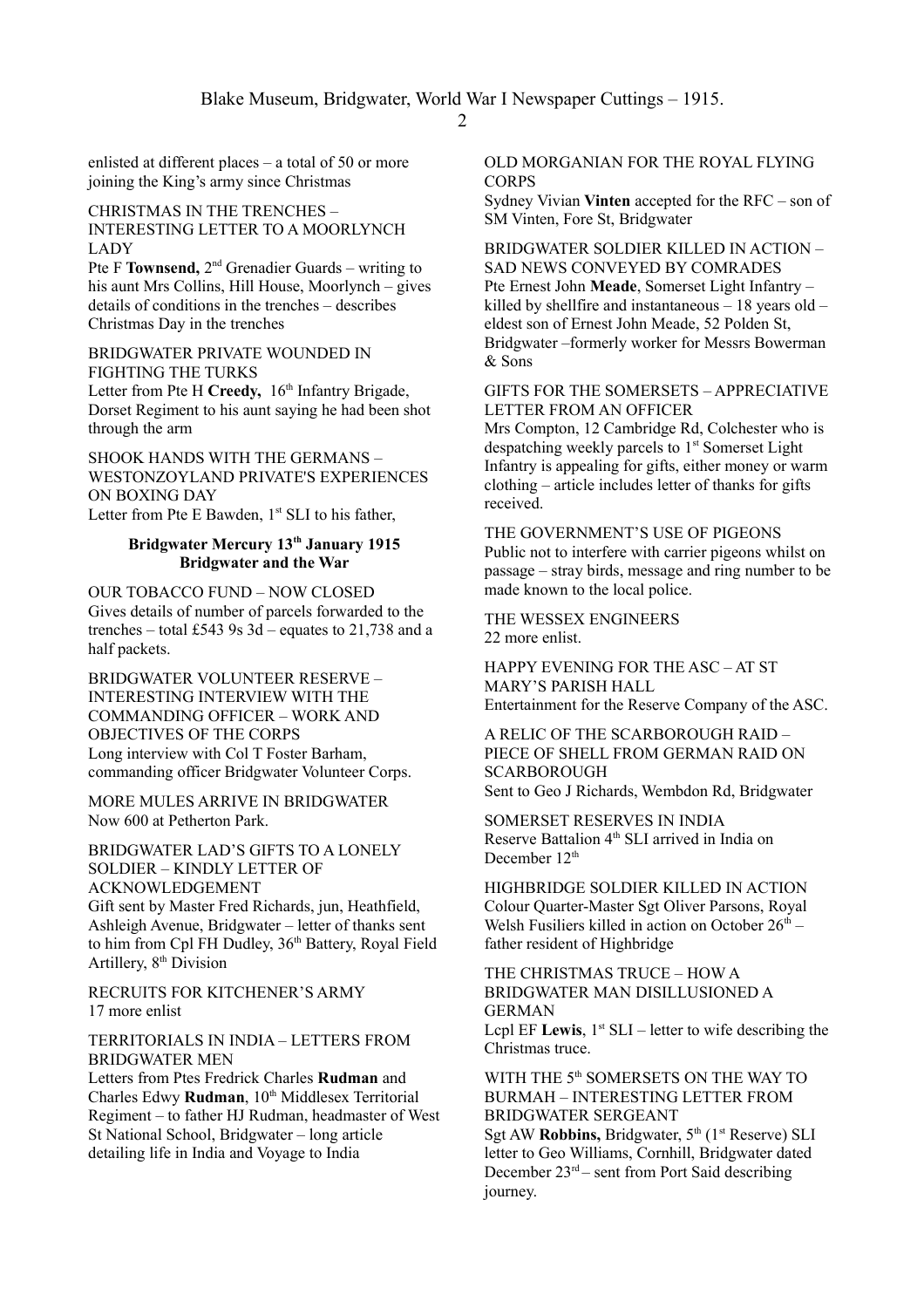# WAR RELIEF FUND

Total to date £1,028 4s  $7d$  – list of latest donors

# BRIDGWATER SOLDIER'S POETIC

## ACKNOWLEDGEMENT

C **Hockey**, on receiving present of tobacco sent this poem

Worth its weight in gold is this gift from you, 'Tis a very hard fight and pleasures are few, A smoke to a Tommy is like gold to a miser, So I'll smoke to your health and the death of the Kaiser

#### OUR TOBACCO FUND

Postcard of thanks from Bandsman W **Barrett,** 1 st SLI

#### BRIDGWATER CORPORAL DESCRIBES THE CHRISTMAS TRUCE – 'THE GERMANS ARE FED UP' ENEMY PLAY ' GOD SAVE THE KING' AND 'HOME SWEET HOME'

Cpl Joseph Anglin, A Company,  $1<sup>st</sup> SLI$  – letter to mother dated December  $30<sup>th</sup>$  – describes how they brought in their dead and other incidents.

#### FORMER BRIDGWATER SCOUTMASTER AT THE FRONT

Letter to HG Wyatt, Taunton Rd, Bridgwater from Pte **Jenkins,** London Rifle Brigade – formerly assistant master at the Art & Technical School in Bridgwater – describes conditions in the trenches.

## **Bridgwater Mercury 20th January 1915 Bridgwater and the War**

#### GIFTS FOR THE SOMERSETS AT THE FRONT – ACKNOWLEDGEMENT FROM LIEUT-COLONEL CB PROWSE, commanding officer 1st SLI – letter of thanks for the Christmas parcel from assistants at Messrs Meadway, drapers, Eastover – article lists contents of the parcel

LETTER FROM CHEDZOY CYCLIST AT THE FRONT

Pte F **Showers,** Army Cycle Corps,  $4^{th}$  Division – letter to Miss Winder, Fowler's Plot, Chedzoy

#### BRIDGWATER YEOMANRY MAN RETURNS FROM THE FRONT

Trooper Harold **Sharman,** son of Capt W Sharman, Victoria Rd, Bridgwater – sent home after sustaining injury after horse fell on his leg – he declined to give an interview

MORE RECRUITS FOR WESSEX ENGINEERS 14 more enlist

#### LOCAL RECRUIT FOR RAMC AV **Hillborne,** son of EA Hillborne, Outfitters, Eastover

SOMERSET MAN'S LOVE OF HIS COUNTY Postcard of thanks to WJ Sharkey from Trooper **Watts,** North Somerset Yeomanry

PATRIOTIC YOUNG MEN – sons of Supt WH Williams, Bridgwater County Police enlisted – both in the Wessex Divisional Royal Engineers – Albert **Williams** and his 15 year old brother Fred **Williams**, who enlisted as a bugler

#### PATRIOTIC CHEDZOY

7 men enlisted since Christmas – Ern **Collard,** Will **Collard,** Sidney **Baker,** Fred **Stokes,** Leonard **Phillips,** Will **Griggs,** and Harry **Newton,** - now 22 with the colours from Chedzoy including Cpl Albert **Tambling,** Coldstream Guards and Sgt Ernest **Fry,** 1 st Grenadier Guards killed in action – article contains letter dated December 22nd 1914 from Sgt **Fry**

BRIDGWATER SOLDIER KILLED IN ACTION Pte W **Hamblin,** SLI killed in December in Ypres – Reservist – leaves widow and 3 children who live at 3 Court, Albert St

ENTERTAINMENT FOR THE ARMY SERVICE **CORPS** 

At St Mary's Parish Hall

MORE MULES – arrived at Bridgwater

#### HOME FROM THE FRONT

Sgt A **Hill**,  $12<sup>th</sup>$  Lancers – wounded at Ypres and Ptes J & W **Pursey,** all of Bridgwater and Cpl Cross of Combwich – all of the Somersets

#### BRIDGWATER TERRITORIALS IN INDIA – LIFE IN AMBULLA

Letter from Pte JW **Colsey,** Bridgwater Territorials – letter dated December  $16<sup>th</sup>$  describing life in India

## **Bridgwater Mercury 27th January 1915 Bridgwater and the War**

WITH THE ARMY SERVICE CORPS AT THE FRONT – WOUNDED BRIDGWATER DRIVER'S **EXPERIENCES** 

Driver JP **Locker,** ASC wounded at Armentieres on December  $14<sup>th</sup>$  – from Blacklands, Bridgwater – aged 22 – long interview describing experiences – recently married – 2 brothers serving Cpl Geo **Locker,** Royal Marine Light Infantry and Walter **Locker**, Gunner in the Garrison Artillery – brother-in-law serving on British Submarine C33

FIVE SONS IN THE ARMY – BRIDGWATER CORPORATION EMPLOYES (SIC) FINE RECORD – J **Biddiscombe**, 119 Chilton St, Bridgwater five sons serving  $-1$  in the 1<sup>st</sup> Coldstream Guards, another in the  $2<sup>nd</sup>$  Welsh Fusiliers, a third in the 3rd Royal Welsh Regiment, a fourth as a driver in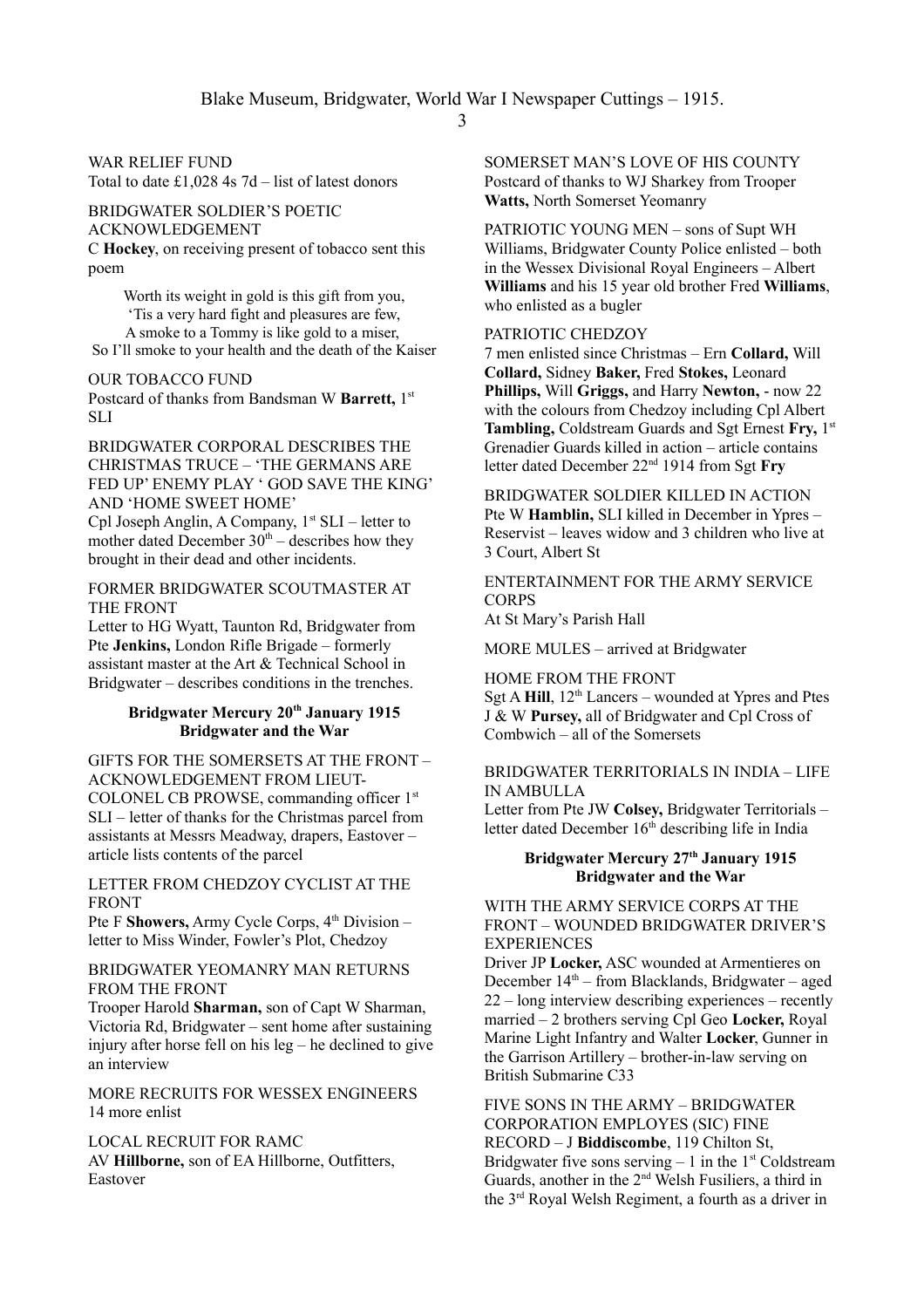Blake Museum, Bridgwater, World War I Newspaper Cuttings – 1915.

the Royal Engineers and the fifth with the Somerset Territorials in India

BRIDGWATER PRIVATE'S INTERESTING LETTER FROM THE FRONT – CONTRADICTS RUMOURS THAT HE WAS KILLED Pte W **Bonney** (925), H Coy, 1SLI – 2 letters to mother at 25 Polden St, Bridgwater – confusion in the casualty lists a Cpl **Bonning** being killed – one letter reassuring her and the other describing conditions in the trenches

RECRUITS FOR KITCHENER'S ARMY 25 more in the last fortnight

MORE MULES Latest arrivals total 176

MORE BELGIAN REFUGEES ARRIVE 2 families consisting of 10 – total now roughly 50

TOBACCO FOR THE SOMERSETS Letter of thanks to TW Markham, tobacconist, Fore St & High St, Bridgwater from Lt Col **Prowse**

THE SINKING OF HMS FORMIDABLE – FORMER CANNINGTON SCHOOLBOY'S LUCKY ESCAPE John **Donovan** old boy of Cannington Technical School transferred to another ship

ASC ENTERTAINED AT ST JOHN'S HALL – MEN FROM THE WESSEX RESERVE COMPANY Also entertained at St Mary's Hall the previous evening

CURIOS FROM THE FRONT – A BRIDGWATER PRIVATE'S COLLECTION Pte AE **Bennett** (6987), C Coy, 1 SLI – sent to wife

at 4 Bath Terrace, Eastover – collection of things found plus gifts from Princess Mary – letter dated January 19th describing conditions

SOMERSET CRICKET CLUB'S FINE RECORD Gives details of all those serving from SCC

IF THE ZEPPELINS COME TO BRIDGWATER To be considered at a Town Council Meeting

PARCELS FOR PRISONERS OF WAR Some parcels sent not received – postcard from Lcpl S **Southwood** to wife acknowledging receipt of her parcel

BRIDGWATER SOLDIERS KILLED IN ACTION 1 officer and 8 men to date – Lt JD **Pattison,** 5 th Dragoon Guards; Sgt C **Dennett,** Somersets; Cpl W **Pugsley,** 3 rd Coldstream Guards; and Ptes J **Hoyal, Hamblin, Mead**, S **Smith, Baker** and Alec **Heard** all of the Somersets

THE ASC AT CODFORD – PROMOTION OF BRIDGWATER MEN List of promotions in the South Western (Service) Company, ASC, Wessex Divisional Train – 11 Bridgwater men promoted names listed

SKATING RINK HOSPITAL Inspected and approved by Government Inspector – not known when it will be required.

THRILLING NARRATIVE BY SGT C **WILCOX,**  HOW HE EARNED THE DCM – COOLNESS OF THE SOMERSETS UNDER FIRE – STRIKING TRIBUTES TO OFFICERS AND MEN Sgt C **Wilcox,** A Coy,  $1^{st}$ SLI – awarded DCM – long interview – wounded at Le Gheer – gives details of his experiences and other Bridgwater men.

LOCAL PRISONER OF WAR IN GERMANY Lcpl E **Cooze**, King's Own Yorkshire Light Infantry – POW at Doeberitz camp – postcard to wife at 21 Victoria Rd, Bridgwater thanking her for her parcel.

SOMERSETS IN THE NAVY Seaman WH **Payne,** HMS Colossus – from Moorland – sent photo of Somersets serving – photo not reproduced

THE BRITISH NAVAL VICTORY – WESTONZOYLAND MEN ON BOARD THE LION AND THE NEW ZEALAND Hubert **Bryant,** (HMS *New Zealand*) and Marmaduke **Ling** (HMS *Lion*) – in naval engagement in the North Sea

'OUR COUNTY'S FINE RESPONSE' – reference to the numbers from Somerset serving

RECRUITS FOR THE WESSEX ENGINEERS 70 MEN ENLISTED BY LT HJ **GARBUTT** 19 more enlist – total now 70

# **Bridgwater Mercury 3rd February 1915 Bridgwater and the War**

OUR TOBACCO FUND FOR THE SOMERSETS AT THE FRONT - NOW CLOSED Another generous Donation from Mr WB **Broadmead**, JP, Enmore Castle - £5 – total to date £548 19s 3d

BRIDGWATER NATIVE'S GRAPHIC STORY – HOW THE "QUEEN'S" MET THE PRUSSIAN GUARD

Pte Wm Richard **Temblett**, Royal West Surrey Regiment (Queen's) – 9 Quantock Terrace, Bristol Rd, Bridgwater – narrative of his experiences – wounded October  $22<sup>nd</sup>$  in the ankle – fully recovered returning to regiment – brother-in-law of Sgt C Wilcox, DCM, 1<sup>st</sup> Somersets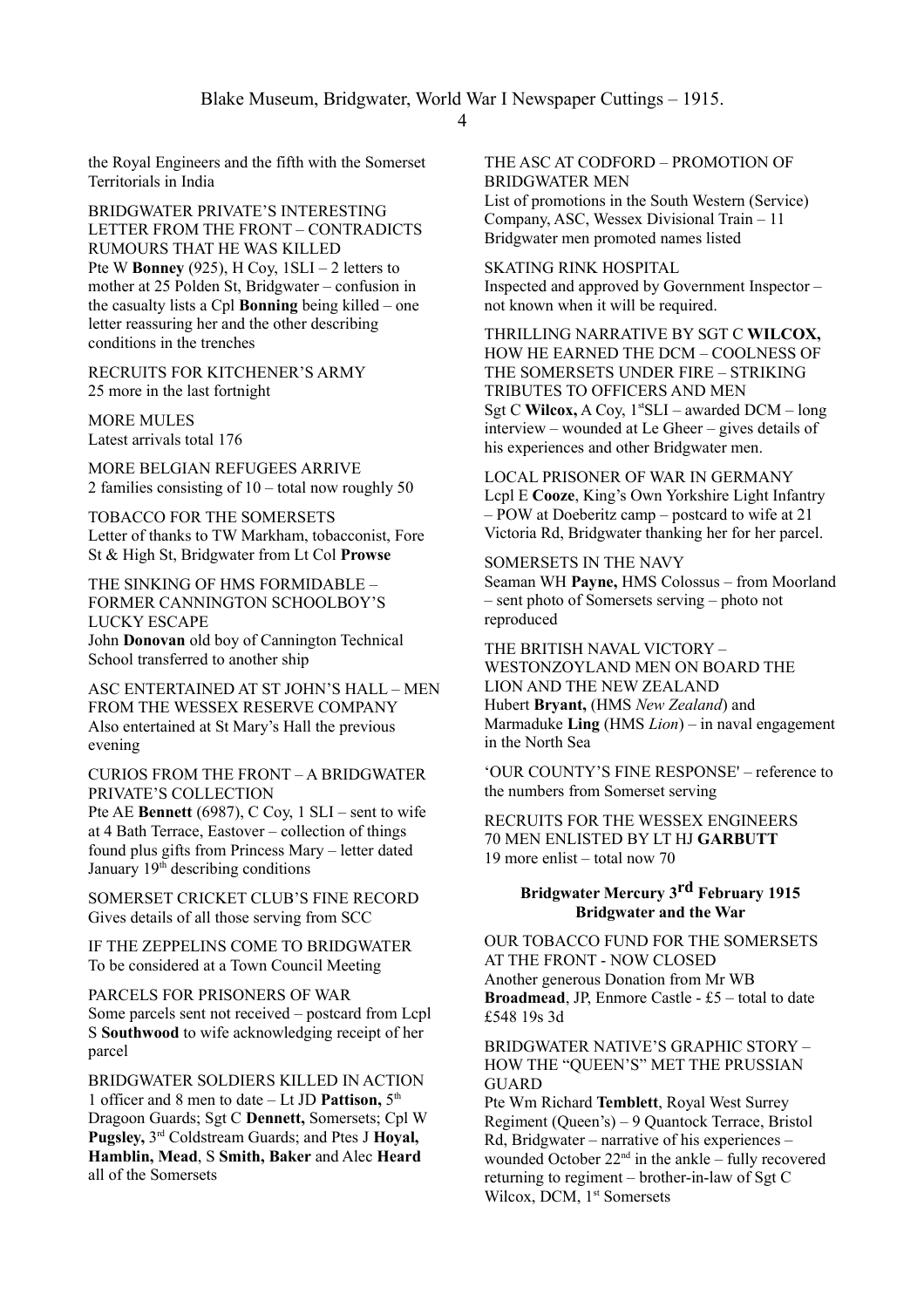# LOCAL NATIONAL RESERVE CALLED UP

20 men from Bridgwater National Reserve selected for duty at Tidworth, Salisbury Plain

# **RECRUITS**

9 more for Kitchener's Army this week

WEST SOMERSET YEOMANRY 16 recruits accepted at HQ in Clare St, Bridgwater

#### PRACTICAL SYMPATHY

Contributions donated by employees of Messrs Baker, Eveleigh & Co, Coal Merchants, provided a pair of crutches for Pte **Phillips**, who had his leg blown off at the knee – he was a former employee of the company

SKATING RINK HOSPITAL – fortnightly practices to be held at the Rink from Tuesday  $9<sup>th</sup>$  February

Departure of the Local ASC – have been training in Bridgwater

SONS OF PROMINENT TOWNSMEN ENLIST Gerald CW **Bishop**, only son of FW Bishop, Solicitor, Bridgwater joined the Public Schools Battalion of the Royal Naval Volunteers – Victor Helps, son of EW **Helps**, Chartered accountant, Bridgwater, joined Motor Cyclist Despatch Riders Section – has brother at the Front

TROOPS FOR BRIDGWATER- PROBABLE BILLETING OF A DIVISIONAL TRAIN 600 Men and 400 Horses – Troops expected on Friday or Saturday – Long Report – should prove financially profitable to the town  $-2s$  6d per day per man for billeting troops in homes

PROPOSED CONCERTS FOR SOLDIERS Letter to editor asking for his assistance to provide entertainments

NATIONAL WAR RELIEF FUND List of donors and amounts – total to date £1,051 17 s 3d

RETURN OF LOCAL INVALIDED ENGINEER – SAPPER C DUDDRIDGE, WESSEX DIVISION ROYAL ENGINEERS, HAMP CRESCENT, TAUNTON RD, BRIDGWATER Declined to make public his impressions and experiences – short article

#### BELGIAN REFUGEES

Thanks for furniture contributions for 2 houses in Halesleigh Rd, Bridgwater

BRIDGWATER MAN IN RECENT NAVAL ACTION – 'IT WAS A GREAT BATTLE' Seaman Gunner Tom Redwood, HMS Lion – son of CPO Wm Redwood, 57 Bailey St – involved in North Sea action – extract of postcard to mother

WITH THE TERRITORIALS IN INDIA – MORE INTERESTING LETTERS FROM BRIDGWATER MAN – HOW CHRISTMAS DAY WAS SPENT Letters from Pte Fredk. Chas. **Rudman** and Chas. Edwy. **Rudman**, B Coy, 10<sup>th</sup> Middlesex Regiment, to father – stationed at Fort William, Calcutta – very long article containing extracts from several letters detailing life in India

ANOTHER LOCAL RECRUIT FOR THE ROYAL FLYING CORPS Gerald **Hoyal**, son of Joseph Hoyal, West Quay, joined the Mechanical Branch of the RFC

SHOCKING RAILWAY TRAGEDY NEAR BRIDGWATER – WELSH SOLDIER KILLED ON THE LINE AT HUNTWORTH Long article including inquest report

## **Bridgwater Mercury 10th February 1915**

THE POSSIBLE BILLETING OF TROOPS IN BRIDGWATER – NOTHING DEFINITE TO DATE Report on preparations

ROYAL NAVAL VOLUNTEER RESERVE – BRIDGWATER RECRUIT'S TRIBUTE article calling for recruits – extract of letter from WH **Holland**, RNVR, Russell Pl, Bridgwater detailing conditions in training

THE TERRITORIALS IN INDIA – BRIDGWATER MAN'S ARDENT LOYALTY Pte H **Frost**, C Coy, 5SLI, serving in India – letter to father J Frost, 2 Court, Albert St – saying how they have been told they are to go to the Front

# THE WESSEX ENGINEERS – COMMISSIONS FOR BRIDGWATER GENTLEMEN Frederic HJ **Gabbutt** and Wm H T**amlyn**, jun, of

Tamlyn & Son Auctioneers to  $2<sup>nd</sup>$  Lt in the 1<sup>st</sup> Field Company of the Wessex Divisional Royal Engineers

ANOTHER LOCAL COMMISSION Arthur G **Coombes** to Lt in the Royal Garrison Artillery, son of the late John and Mrs Coombes, Castle St

## WELL-KNOWN SCHOOLMASTER JOINS THE ARMY

JM **Edgar** enlisted in one of the Scottish Regiments – was assistant master at Dr Morgan's School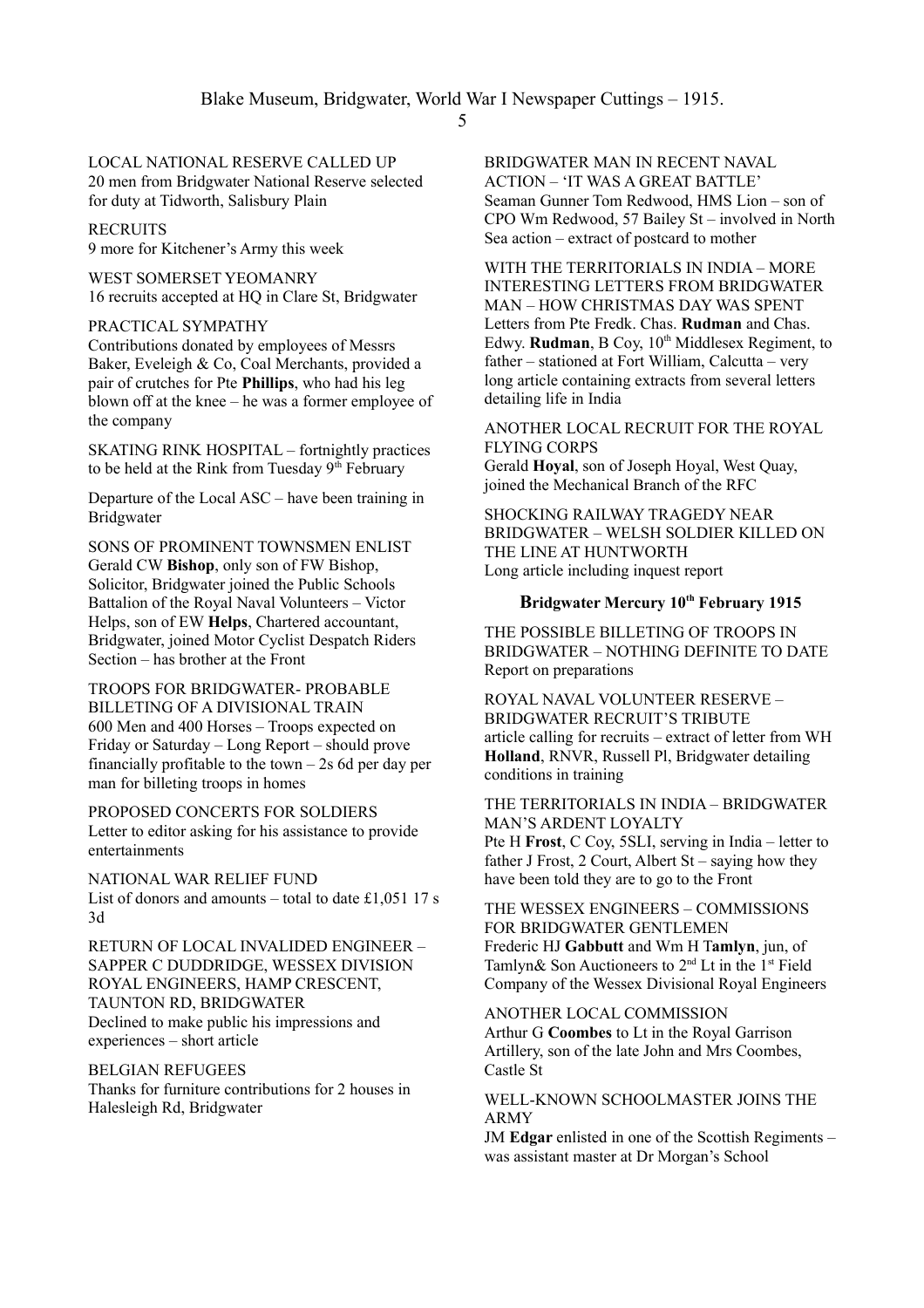## SIX SONS SERVING THEIR COUNTRY – PURITON WIDOW CONGRATULATED BY THE KING

Mrs **Stockham**, Downend, Puriton – names are Arthur, George Clifford, Robert, Thomas And Frank and son-in-law Sgt Wm Harris of the Somersets – Frank is a POW in Germany – she received letter from the King dated February  $3<sup>rd</sup>$  – letter is printed in full

THE NORTH SEA NAVAL VICTORY – LOCAL MIDSHIPMAN'S ACCOUNT OF THE FIGHT Midshipman CWV **Gooding**, HMS Tiger – letter to parents at The Elms, Durleigh, Bridgwater – son of WF Gooding, JP – short extract detailing action

WELL-KNOWN TAXI DRIVER ENLISTS WA **Watkins** joined the Mechanical Transport section of the Army

ARRIVAL OF THE SOMERSETS IN BURMAH – PTE RM **ROBINS**

Letter to parents in Church St detailing voyage to Burma

NATIONAL WAR RELIEF FUND List of donations – total to date £1, 052 6s 2d

MORE BELGIAN REFUGEES ARRIVE Arrival of another family

LOCAL PO CLERKS JOIN ENGINEERS H **Davis**, W **Henby**, **Leslie Baker** and E **Wheeler**, clerical staff at Bridgwater Post Office

DEPARTURE OF LOCAL NATIONAL **RESERVISTS** 

35 Bridgwater National Reservists left for duty at Tidworth Barracks – amongst them CSgt Geo. **Ennis** who is 73

BRIDGWATER TERRITORIALS AT KENILWORTH Members of the ASC – article reproduced from the *Coventry Herald*

BELGIAN REFUGEES IN BRIDGWATER 47 now accommodated at King Sq and Halesleigh Rd

# **Bridgwater Mercury 17th February 1915**

THE FALKLANDS NAVAL VICTORY – HUNTWORTH SEAMAN'S INTERESTING **STORY** 

Seaman James **Adams**, HMS *Cornwall* – son of Robert Adams, Huntworth Park – letter to parents giving description of the naval battle off the Falkland Islands

BRIDGWATER FAMILY'S FINE RECORD – FOUR BROTHERS WITH THE SOMERSETS AT THE FRONT

Sons of Mr and Mrs Frederick Lewis, Gloucester Pl, Friarn St – Lcpl Edward Frederick **Lewis**, Ptes William J **Lewis**, Ernest **Lewis** and Henry **James** Lewis all serving with the  $1<sup>st</sup>$  Somerset Battalion

THE TERRITORIALS IN INDIA – 'THE ARMY DOES ONE THE WORLD OF GOOD' Pte Harry **Winslade**, G Coy, 7<sup>th</sup> Hampshire Regiment – letter to brother Austin Winslade, Parsonage Farm, West Lyng – long extract describing service in India

WITH THE SOMERSETS AT THE FRONT – BRIDGWATER LANCE-CORPORALS INTERESTING LETTER – HOT TIME UNDER SHELL FIRE

Lcpl EF Lewis, 1<sup>st</sup>SLI (Machine Gun Section), extracts from 4 letters to wife at Gloucester PL, Friarn St describing conditions and life at the Front

# **Bridgwater Mercury 24th February 1915. Bridgwater and the War.**

LIEUT DONALD K **FORBES** KILLED IN ACTION – BRIDGWATER CONNECTIONS – NEPHEW OF HW CHAPMAN, BRIDGWATER SOLICITOR.

Lived for a time with grandmother at Wembdon Rd – aged 23 – elder brother Lt AW [Alec] **Forbes**, Royal North Lancashire Regiment.

## NINE BROTHERS SERVING THEIR COUNTRY – EDINGTON FAMILY'S FINE RECORD – 7 IN MILITARY SERVICE .

1 policeman and 1 Special Constable, both too old to join up – Sgt Ed **Moore**, Drill Instructor, Duke of Wellington's Depot, Halifax – CSgt Wm **Moore**, Saskatoon Volunteers, Canada - Pte John B Seaforth Highlanders, 1<sup>st</sup> Canadian Contingent - Pte Victor **Moore**, Seaforth Highlanders, 1<sup>st</sup> Canadian Contingent – Pte Arthur **Moore**, 2<sup>nd</sup> Canadian Contingent – Sapper Frank **Moore**, Royal Engineers, Kitchener's Army – Pte HJ **Moore**, 6<sup>th</sup> Welsh Regiment – Sam **Moore** with the Metropolitan Police and Frank **Moore,** Special Constable both too old for military service.

WITH THE ROYAL HORSE ARTILLERY AT THE FRONT – A DOCTOR'S MIRACULOUS ESCAPE Gunner Reginald **Comley,** Royal Horse Artillery (South Midland Brigade) – letters to uncle JW Comley, 'Avalon', Wembdon Rd describing life at the Front.

DEATH OF A YOUNG BRIDGWATER SOLDIER AT CHRISTCHURCH – SAPPER IN THE WESSEX ROYAL ENGINEERS .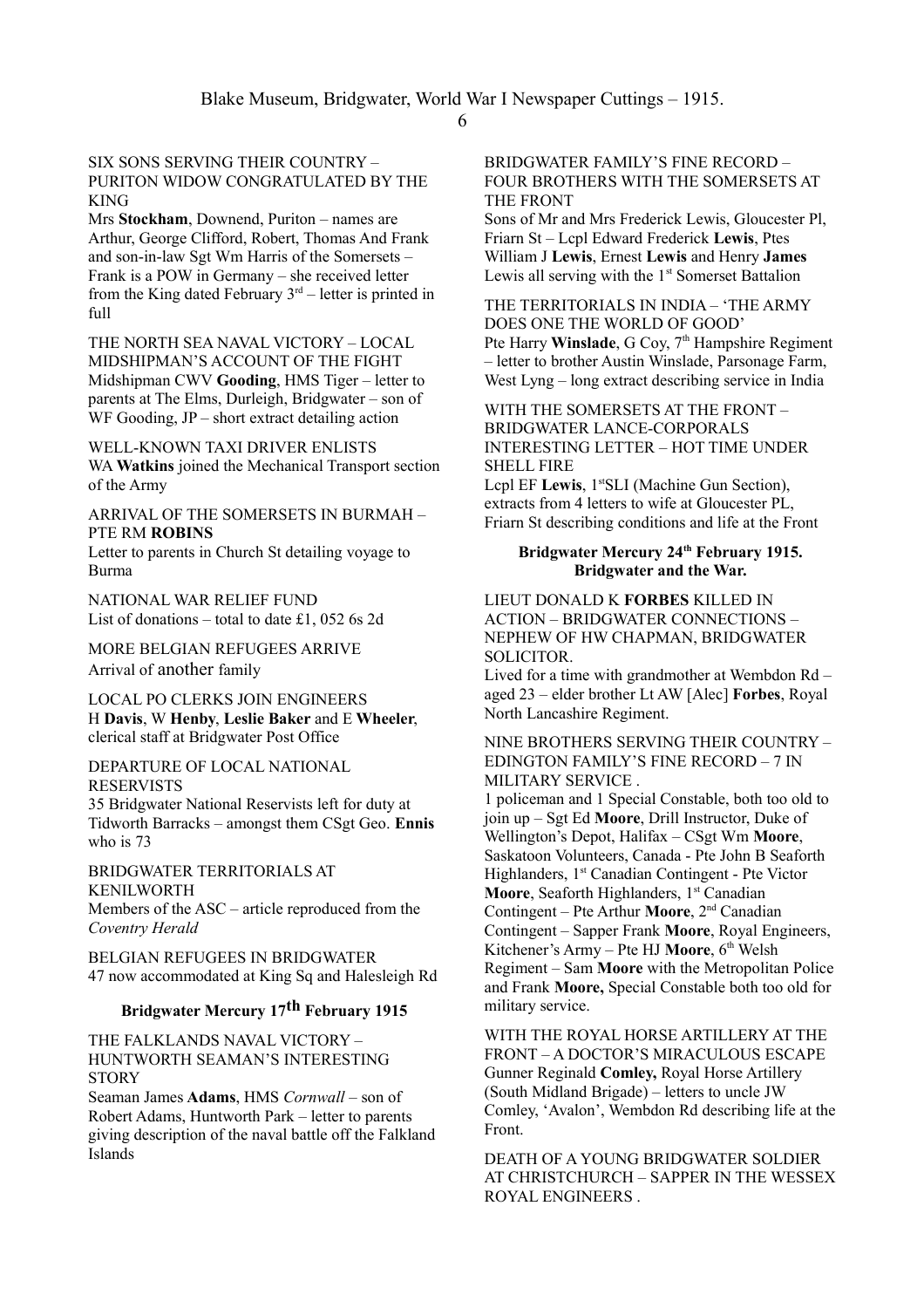Sapper Francis Ralph **Hawkins**, 2nd Field Company, Wessex Royal Engineers – son of Charles **Hawkins,** St John St – aged 19 – died of meningitis – buried at Wembdon Rd Cemetery.

BRIDGWATER TERRITORIALS IN INDIA – LETTER FROM COLOUR-SERGEANT F LOXTON .

CSgt F **Loxton**, C Coy, 5SLI – stationed at Amballa, India – letter to editor thanking him for copies of the Mercury but asking him to stop sending as copies are being obtained from friends and family.

BRIDGWATER FOOTBALLER AT THE FRONT Driver L **Rossiter,** RMAC.

4 SONS ON ACTIVE SERVICE - SONS OF MR AND MRS LOT VERMONT, WOOLAVINGTON . Edward **Vermont**, Stoker, HMS *Cornwall* – Harold Lot **Vermont**, Gunner in the Royal Marine Artillery – Cecil Arthur **Vermont**, Royal Artillery and Clifford **Vermont**, Royal Irish Regiment – also 2 nephews Fred **Hooper**, Coldstream Guards and Leonard **Hooper**, Territorials.

DISABLED BRIDGWATER SOLDIER ARRIVES IN ENGLAND.

Pte F **Stockman**, 1SLI of Chilton St, exchanged with an equal number of German POWs as unfit for further service.

DEATH OF BRIDGWATER OFFICER . Lt Arthur Edward **Devas**, SLI – nephew of Col E **Trevor**, VD – aged 37 – died at Oxford after having been taken ill.

BRIDGWATER & DISTRICT TEACHERS AND THE PRINCE OF WALES FUND List of contributions.

BRIDGWATER BOY SCOUTS ON DUTY IN CORNWALL – MEMBERS OF THE 3rd BRIDGWATER TROOP . E **Banks**, R **Sheppard**, C **Babbage**, W **Babbage**, H **Chinn** and E **Bovett.**

MEMENTOES FROM THE FRONT. Sgt AJ **Lovington**, 2 Coldstream Guardsa – sent mother at Bridgwater mementoes from the Front – contains list of items.

THE FALKLAND ISLANDS NAVAL VICTORY – INTERVIEW WITH A HUNTWORTH STOKER Leading Stoker J **Adams**, HMS Cornwall – account of the action.

WEST SOMERSET NATIONAL RESERVE – PROMOTIONS IN 'K' COMPANY - K COY,  $5^{TH}$ SLI – LIST OF PROMOTIONS.

AWARD FOR SERVICE IN THE FIELD – CATCOTT OFFICER GAINS MILITARY CROSS Lt RJA **Henniker**, Duke of Wellington's Regiment – son of late JG **Henniker,** The Manor, Catcott.

BRIDGWATER NAVAL OFFICER COMMENDED – BRAVERY AMIDST THE MINES. Commander Lionel JG **Preston** RN, HMS *Skipjack*whilst on minesweeping duties – has residence in Bridgwater.

BRIDGWATER SOLDIERS MENTIONED IN DESPATCHES.

Sgts C **Wilcox** and J **Anglin**, SLI.

THE SOMERSETS AT THE FRONT – LETTERS FROM BRIDGWATER MAN . Pte WG **Fudge** (6721), C Coy, 1SLI – letter to wife at the Volunteer Arms, Union St – plus Christmas card from the King and Queen and Princess Mary's Gift Box.

## **Bridgwater Mercury 3rd March 1915. Bridgwater and the War.**

CANNINGTON MAN WITH THE COLDSTREAM GUARDS- PRIDE IN HIS BATTALION. **LCpl E Chilcott** (10,210), 3 Coy, 3 Coldstream Guards ( $2<sup>nd</sup> Division, 4<sup>th</sup>Brigade$ ) – letter to his sister at Durleigh describing how they are driving back the enemy, has been in France with the BEF since the beginning.

SIXTEEN RELATIVES IN THE ARMY AND NAVY – A CANNINGTON RECORD . Ex CSgt Geo **Somers**, Rose & Crown Inn, Cannington – Ex Royal Marine- has 16 relatives serving including his son CPO Geo **Somers**, HMS **Dublin** and his son-in-law Joseph **Barrett,** Rifle

Brigade, now a POW – list of other relatives names serving.

FORMER BRIDGWATER MAN KILLED IN ACTION.

**Pte Harwood** – parents live at Newtown, Bridgwater.

FATHER AND SON IN THE SAME REGIMENT PTE **G Clark & Pte AV Clark** – both with  $3<sup>rd</sup> SLI$  – from Puriton.

## A TRIBUTE TO OUR AIRMEN – BRIDGWATER BOMBARDIER'S LETTER.

Bombardier **DH Curry,** Garrison Artillery – letter to E **Wadmore**, headmaster Wembdon School – describes conditions at the front and the work of the airmen.

LIVING CLOSE TO THE FIRING LINE – FRENCH GENTLEMAN'S VIVID LETTER TO A SPAXTON LADY. Letter to Miss Ethel M Harman, Spaxton Rectory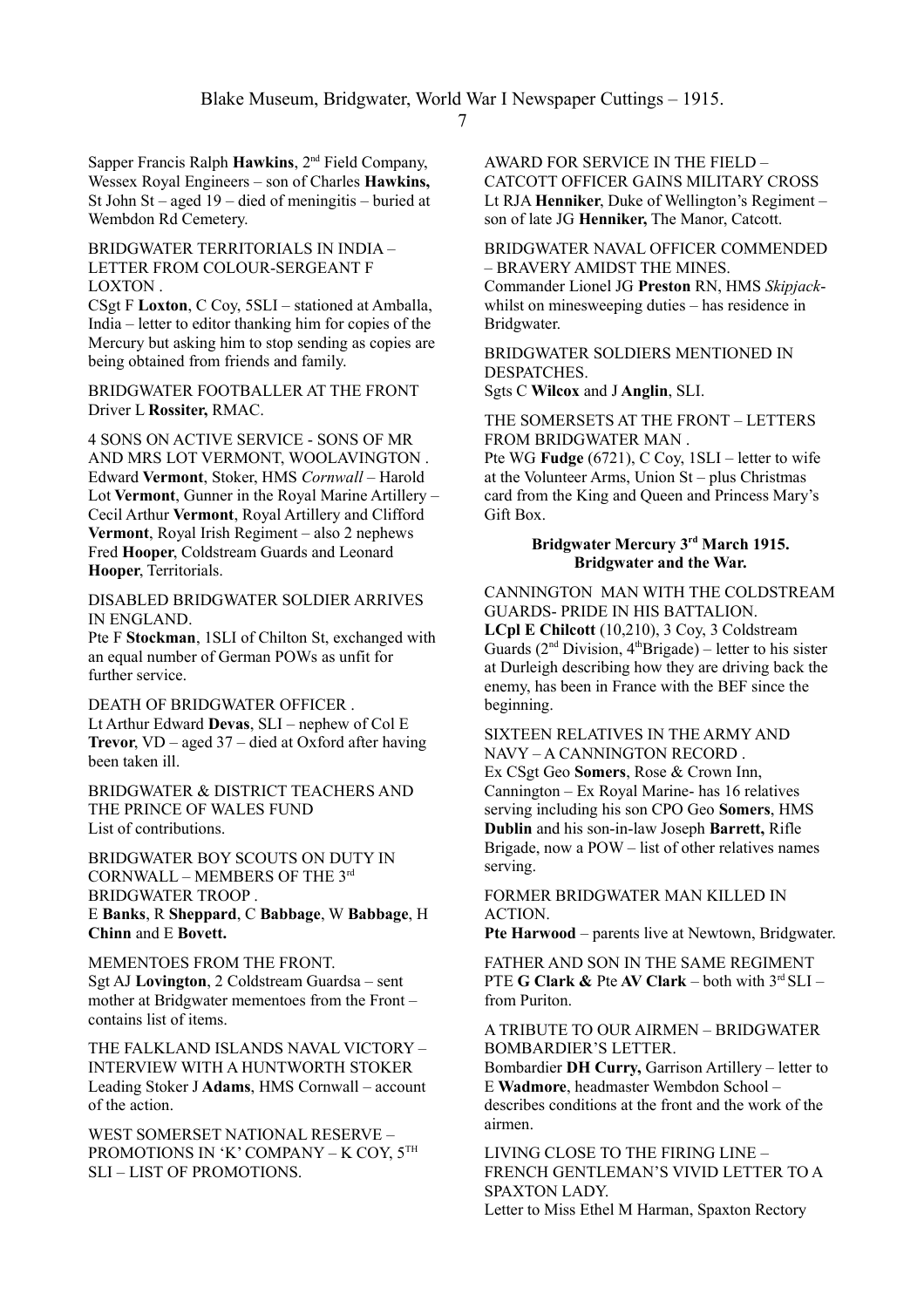from a French friend living amongst the British lines – a long translation of the letter.

# LIEUT DONALD K **FORBES,** SUFFOLK

REGIMENT – KILLED IN ACTION. Photo plus extracts from a letter to his aunt Mrs Prideaux – see *Bridgwater Mercury* February 24<sup>th</sup> for full details.

# **Bridgwater Mercury 10th March 1915. Bridgwater and the War.**

FORMER BRIDGWATER ART MASTER'S GALLANTRY – GERMAN FLAG CAPTURED SINGLE-HANDED.

**Cpl TH Jenkin,** London Rifle Brigade captured German flag – was former assistant master at Bridgwater Art & Technical School – article contains a picture and a report that appeared in a London daily newspaper.

#### WITH THE SOMERSETS IN THE TRENCHES – INTERESTING LETTERS FROM PRIVATE WJC DENNETT.

Extracts of letters to mother at Union St from eldest son Pte Wm Jn Chas **Dennett**,  $1^{st}$ SLI – brother Sgt Reginald Francis Arthur **Dennett**, 1<sup>st</sup>SLI killed in action at Plugsteart Woods, 19th November 1914 – aged 20 – also brother Driver Harold **Victor Dennett**, ASC – article contains photos of all 3 men – Pte **Dennett** sent home souvenirs with letters – describes life in the trenches.

#### PATRIOTIC BOY SCOUTS – NAMES OF 3rd TROOP MEMBERS SERVING .

Contains a list of names and the units in which they are serving.

RECRUITING IN THE BRIDGWATER DIVISION – JOINT COMMITTEE FORMED.

A Parliamentary Recruiting Committee formed to promote recruiting in various parishes comprising the Bridgwater Division – article gives details of committee members.

## REMARKABLE ACCIDENT ON BRIDGWATER BOUND VESSEL – SEAMAN INJURED BY SHOT FROM BARRY FORT.

Man had leg shattered by mistake when a shot was fired at a Greek steamer by Barry Fort.

"BIG MOVE ON BEFORE LONG" – BRIDGWATER SOLDIER'S OPINION . **Pte WG Fudge,** (672) (sic), C Coy, 1SLI, BEF – letter to wife at the Volunteer Arms, Union St.

BRIDGWATER TERRITORIALS IN BURMA – HEARTY RECEPTION AT MEIKTILA . Pte Ernest Heste, 5<sup>th</sup>SLI Territorials, letter dated 4<sup>th</sup> February 1915 to uncle ES **Jones**, High St describing voyage.

# MISSING SINCE THE BATTLE OF MONS.

Pte Francis John Rowe, 1<sup>st</sup>SLI from Woolavington wife has had no communication from him or had any information about him since then.

#### EGGS FOR WOUNDED SOLDIERS – AN APPEAL; FROM THE MAYOR .

Letter appealing for eggs to be collected for despatch to wounded soldiers in French Hospitals – letter printed in full.

#### BRIDGWATER SERGEANT KILLED IN ACTION – MENTIONED-IN-DESPATCHES FOR GALLANTRY.

Last Letter to his Mother – Sgt Joe **Anglin,** (9566),  $1$ <sup>st</sup>SLI, killed in action on March  $4<sup>th</sup>$  – shot in the head, later died of wounds, brothers Jack and Pat were present – letter to mother 3 Court, Albert St from Lt GR Leacroft,  $1^{\text{st}}$ SLI giving details of death also last letter from Joe to his mother dated on the day of his death.

## LETTER WRITING IN THE TRENCHES – BRIDGWATER SOLDIER INTERRUPTED BY **BULLETS**

Pte W Bonney, 1<sup>sr</sup>SLI – letter to mother in Polden St – also letter to aunt  $\&$  uncle – describes life in the trenches.

#### BRIDGWATER ROLL OF HONOUR- FORM OF CENSUS PAPER APROVED .

Decision made to compile a list of Bridgwater men serving – census paper to be left at every household – article contains proforma of census paper.

#### A WOOLAVINGTON FAMILY'S PATRIOTISM – MR & MRS LOT **VERMONT**, IVY COTTAGE, WOOLAVINGTON HAVE 4 SONS SERVING **Edward John,** HMS Cornwall, **Harold Lot,** gunner on HMS Warrior, **Cecil Arthur,** private in the Royal Marine Artillery and **Clifford**, Royal Irish Regiment – also have 6 nephews serving – contains list of names.

NEWS OF A PRISONER OF WAR.

**Pte H Gillard,** SLI – postcard to wife at Union St – POW at Doeberitz Camp.

## **Bridgwater Mercury 17th March 1915. Bridgwater and the War.**

OUR TOBACCO FUND – SUBSCRIPTION FROM OVER STOWEY . Contains list of donors and amounts.

THE LATE SERGT J. **ANGLIN –** COMMANDING OFFICER'S TRIBUTE – BROTHERS' NARRATIVE OF HOW DECEASED WAS KILLED  $-$  Sgt J **Anglin**,  $1^{st}$ SLI – 19 years old – tribute from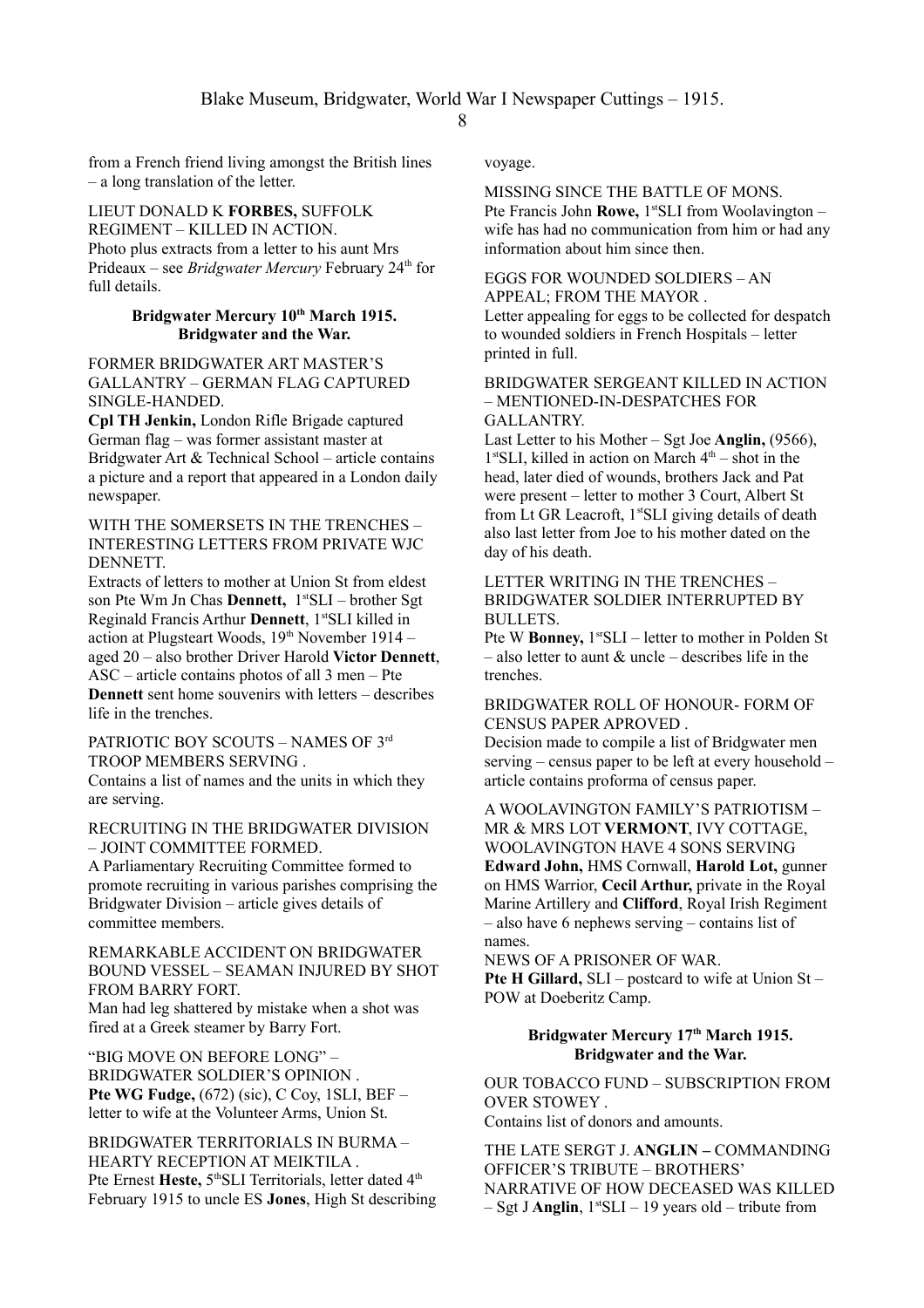9

Sgt C Wilcox, 1SLI – letter to mother from commanding officer D **Kenworthy**, Commanding B Coy, 1SLI – also letter written by LCpl J [Jack] **Anglin** to aunt & uncle – describes death and funeral – also letter to mother from Mrs Bond, Taunton who's late son Joe **Anglin** tried to help when he was fatally wounded – article contains photo.

WESSEX ROYAL ENGINEER AT THE FRONT – LETTER FROM SERGEANT **H PURSEY . Sgt** Pursey,  $2^{nd}$  Wessex  $RE -$  letter to parents at 21 Wembdon Road.

LOCAL PRISONER OF WAR .

Pte H **Gillard,**  $(7,129)$ ,  $1$ <sup>st</sup>SLI – postcards to wife – POWs allowed to write twice a week – relatives can write more often.

PROMOTION FOR LIEUT RJA **HENNIKER**  Promotion to Captain in the West Riding Regiment – well known squire from Catcott.

THE EXPLOITS OF CORPL TH **JENKIN.** Extract of an article that appeared in last week's *Punch.*

THE ARMY SERVICE CORPS – MORE RECRUITS WANTED . Appeal for 42 more recruits including 2 Wheel-

wrights, 2 Farriers and a Saddler.

BRIDGWATER SOLDIER WOUNDED – **Pte Robert Biddiscombe,** Coldstream Guards – wounded in both legs – has 5 brothers serving.

SAVED FROM HMS *BAYANO* . Mr Abner **Whitcombe** – ships' painter – brother-inlaw of W **Davis**, Boot Maker, St John's St.

BOY SCOUTS FOR DUTY IN CORNWALL –  $5<sup>TH</sup>$ B TROOP BOY SCOUTS . 4 members left for Fowey for patrol duty.

HOW LIEUT DONALD **FORBES** WAS KILLED IN ACTION – INFORMATION FROM LT ALEC **FORBES**.

Shot whilst leading platoon – article contains 'In Memoriam' by Alec Forbes.

SOMERSETS IN THE TRENCHES – INTERESTING LETTERS FROM BRIDGWATER MAN.

Pte F **Baker, B** Coy, 1<sup>st</sup>SLI, of Polden St – letters to various relatives describing life in the trenches.

LETTERS FROM SOMERSETS IN BURMA. Letters printed on page 2 which is not included in the Museum's collection.

## **Bridgwater Mercury 24th March 1915. Bridgwater and the War.**

BRIDGWATER TEACHERS AND WAR SUBSCRIPTIONS. Total contributed to date £93 6s 5d – list of schools and amounts.

WITH THE CANADIANS AT THE FRONT – INTERESTING LETTERS FROM PRIVATE HERBERT **SMITH –** WITHIN SHOUTING DISTANCE OF THE GERMANS . Pte Herbert **Smith**, Cameron Highlanders (Canadian

Contingent) – letters to father WH Smith, Saddler, High St – long letter dated February  $18<sup>th</sup>$  giving details of journey to the Front.

THE SOMERSETS IN INDIA – LOCAL MAN'S VIEW OF THE SITUATION. Pte E Cook, 5<sup>th</sup> Somersets, former local resident – view of the European War.

WITHIN 200 YARDS OF THE GERMANS. **Pte J Burgess,**  $1^{st}$ SLI – letter to parents in Bridgwater – short account of experiences in the trenches.

EGGS FOR WOUNDED SOLDIERS . Depot at 38 High St for the collection of eggs  $-1,000$ sent this week.

HOT WORK AT THE FRONT – INTERESTING LETTER TO A BRIDGWATER RESIDENT CSgt Maj Geoff **Gravenor,** C Coy, 3rd Monmouth Regiment with the BEF – 2 letters to brother PA Gravenor, Wembdon  $Rd$  – first dated March  $7<sup>th</sup>$  and describes life in the trenches – Second dated March 9<sup>th</sup> describes life behind the lines whilst on rest.

THE LATE SERGEANT J **ANGLIN.** Letter to his mother in Albert St from Maj W **Watson**,  $1^{st}$ SLI – letter printed in full – also letter from LCpl J [Jack] **Anglin,** A Coy, 1<sup>st</sup>SLI to his mother describing Joe's death and returning his effects to her with promise to send photo of his grave.

THE SOUTH AFRICAN REBELLION – INTERESTING LETTER FROM AN OVER STOWEY MAN.

Mr C Warren Culverwell writing to his sister – describes rebellion in detail.

BRIDGWATER MAN ON HMS OCEAN – BELIEVED THAT 2 OR 3 SAILORS WERE ON HMS *OCEAN* WHICH WAS LOST IN THE DARDANELLES, ALSO BELIEVED TO HAVE BEEN SAVED .

James **White**, sweet manufacturer, Bridgwater has received a wire to say son is safe.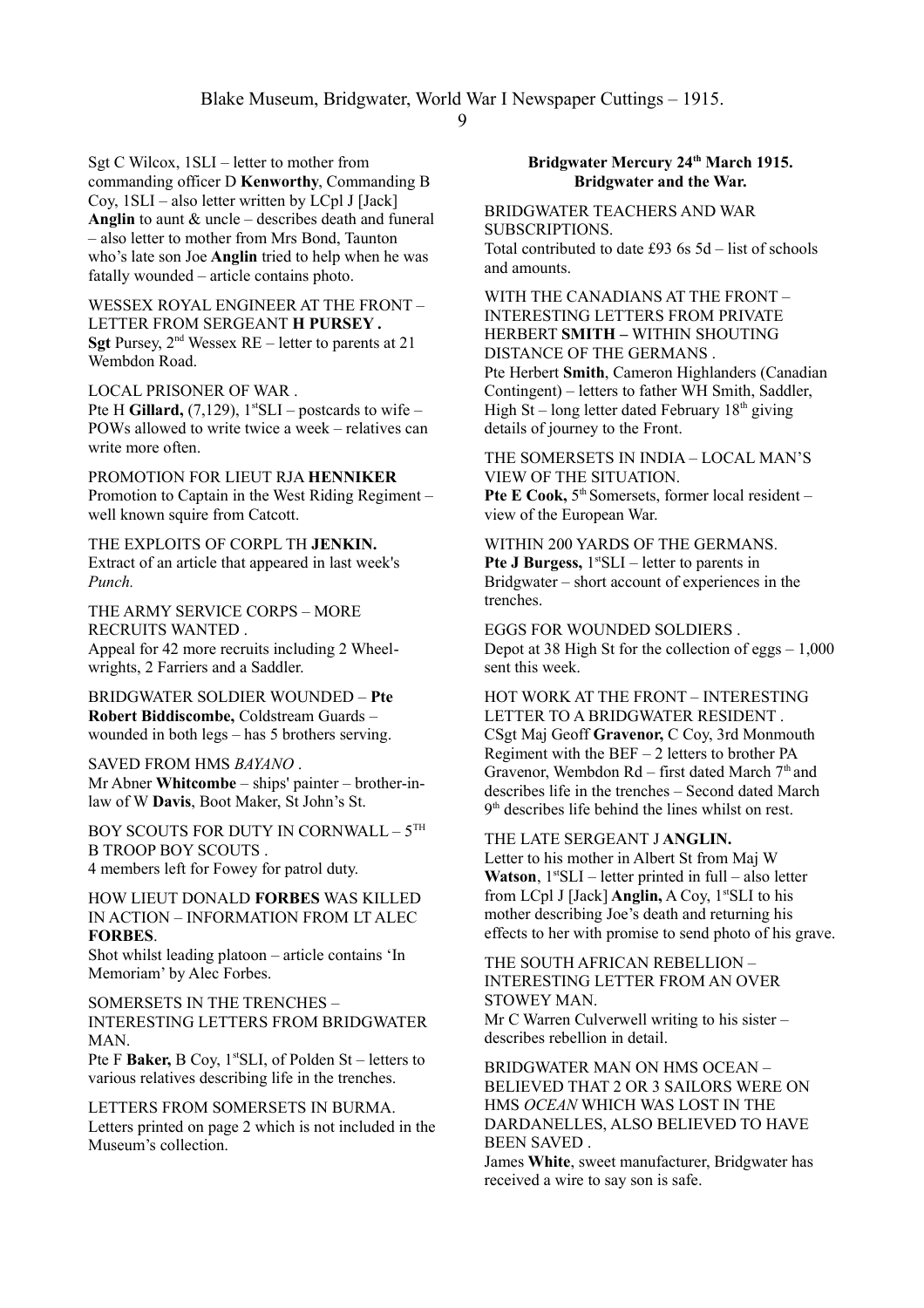#### **Bridgwater Mercury 31st March 1915. Bridgwater and the War.**

WITH THE 5<sup>th</sup> SOMERSETS – FROM ENGLAND TO BURMA – BRIDGWATER PRIVATE'S DESCRIPTIVE ACCOUNT .

Pte WD King, 5<sup>th</sup>SLI, stationed at Meiktila, Upper Burma – very long letter to parents Councillor JE  $\&$ Mrs **King**, Polden St describing journey to Burma.

#### AN AUXILIARY CRUISER'S PART IN FALKLANDS BATTLE – BRIDGWATER PETTY OFFICER'S GRAPHIC STORY.

PO Thomas **Yendell,** HMS *Macedonia* – letter home to 13 Halesleigh Rd describing his experiences in the British Naval Victory at the Falklands.

#### A BRIDGWATER RECORD – SIX BROTHERS ON ACTIVE SERVICE.

Article contains photos of father Jno Biddiscombe and sons, Gunner Walter **Biddiscombe,** Royal Field Artillery, Pte Raymond, 5<sup>th</sup> Royal Irish Regiment, Sapper **Henry,** Wessex Royal Engineers**,** LCpl **Arthur,** SLI, **Pte Ernest,** 1 Coldstream Guards**,** and Cpl **Robert,** Royal Welsh Fusiliers – also short account.

BRIDGWATER MAN'S EXPERIENCES AT THE FRONT – GRAPHIC NARRATIVE BY PRIVATE AE **BENNETT .**

Pte **Bennett** (6,987), C Coy  $1$ <sup>st</sup>SLI – long letter to wife describing his experiences from the Battle of Mons to the present time.

#### HOW THE SOMERSETS RECAPTURED A VILLAGE -'RARE SPORT' FIGHTING THE **HUNS**

Bridgwater Man's Interesting Letter .

Pte J **Saunders,** Maxim Gun Section, 2nd Dragoon Guards – letter to parents at 103 Albert St, describing fighting at the front – also asking about a parcel containing a cake received without details of the sender, mother verified that it was from Mr C Taylor, High St Restaurant who he had previously worked for.

# THE LUCKY BATTERY AND THE MAD MAJOR – FORMER BRIDGWATER BOY SCOUTS LETTER.

Cpl RJC **Black**, 9<sup>th</sup> Royal Scots, parents live at Goathurst – letter to WH Phillips, Scoutmaster  $3<sup>rd</sup>$ Bridgwater Troop – describing fighting and life in the trenches.

## KILLED IN ACTION – PURITON SOLDIER FALLS.

LCpl HP **Webber,** City of London Regiment (Royal Fusiliers) killed March 13<sup>th,</sup> aged 26 – son of Mr & Mrs W Webber, 'Fairview', Puriton.

# BRIDGWATER SOLDIER KILLED ON ACTIVE

SERVICE – Local Railway Official's Bereavement – LCpl Wm **Margetts**, 2<sup>nd</sup> Devon Regiment – son of Mr HE Margetts, Cranleigh Gardens.

# THANKS FOR TOBACCO.

Cpl HJ Webber, Army Cycle Corps, 4<sup>th</sup> Division – postcard on behalf of several Bridgwater men, transferred from 1<sup>st</sup>SLI.

## A *BAYANO* SURVIVOR.

Mr Abner **Witcombe**, brother-in-law of W Davis, St John St – describes how he escaped..

#### BRIDGWATER .

A series of short notices relating to life in Bridgwater.

## **Bridgwater Mercury 7th April 1915. Bridgwater and the War.**

## MIDST SHOT AND SHELL – BRIDGWATER AMBULANCE MAN'S EXPERIENCE.

Pte GH Clements, C Section, 24<sup>th</sup> Field Ambulance, 8 th Division – writing to Mr Margetts describing his work at the Front.

CANNINGTON PRISONER SOLDIER'S APPEAL FOR FOOD.

Pte J Barrett, 1<sup>st</sup> Rifle Brigade, POW at Doeberitz letter to wife asking for food as they are hungry.

TOBACCO FOR THE SOLDIERS . Letters of thanks from Cpl F **Founds,** 2 Section, H Coy, 1<sup>st</sup>SLI, Pte E Alsbury, C Coy, 1<sup>st</sup>SLI, Sgt WJ **Phillips, B Coy, 1st SLI and also Ptes E Atyeo and E Burge** of SLI.

CHINESE SCHOOL BOY'S ESSAY ON THE WAR Essay and accompanying letter from school master.

BRIDGWATER BOY SCOUTS IN CORNWALL – Interesting Account by Ex- Patrol Leader CM **Babbage** – account that appeared in *The Morganian*  is reproduced describing duties and life.

BRIDGWATER SOLDIER WOUNDED. LCpl **Fred Lewis**, SLI – son of Mrs Lewis, Gloucester Pl – severe gunshot wound to the hand.

WOUNDED SOLDIERS RETURN HOME . Pte Frank **Stockham,** SLI – Chilton St – part of an exchange of wounded prisoners – lost right arm at Mons, LCpl H **Giles,** SLI, Polden St – shot in the leg at Armentières.

### BRIDGWATER MAN WITH SIX BULLET WOUNDS.

Story of his Experiences at the Front – The Great Fight at Ypres – name not disclosed – wounded by machine gun fire – long interview describing his experiences.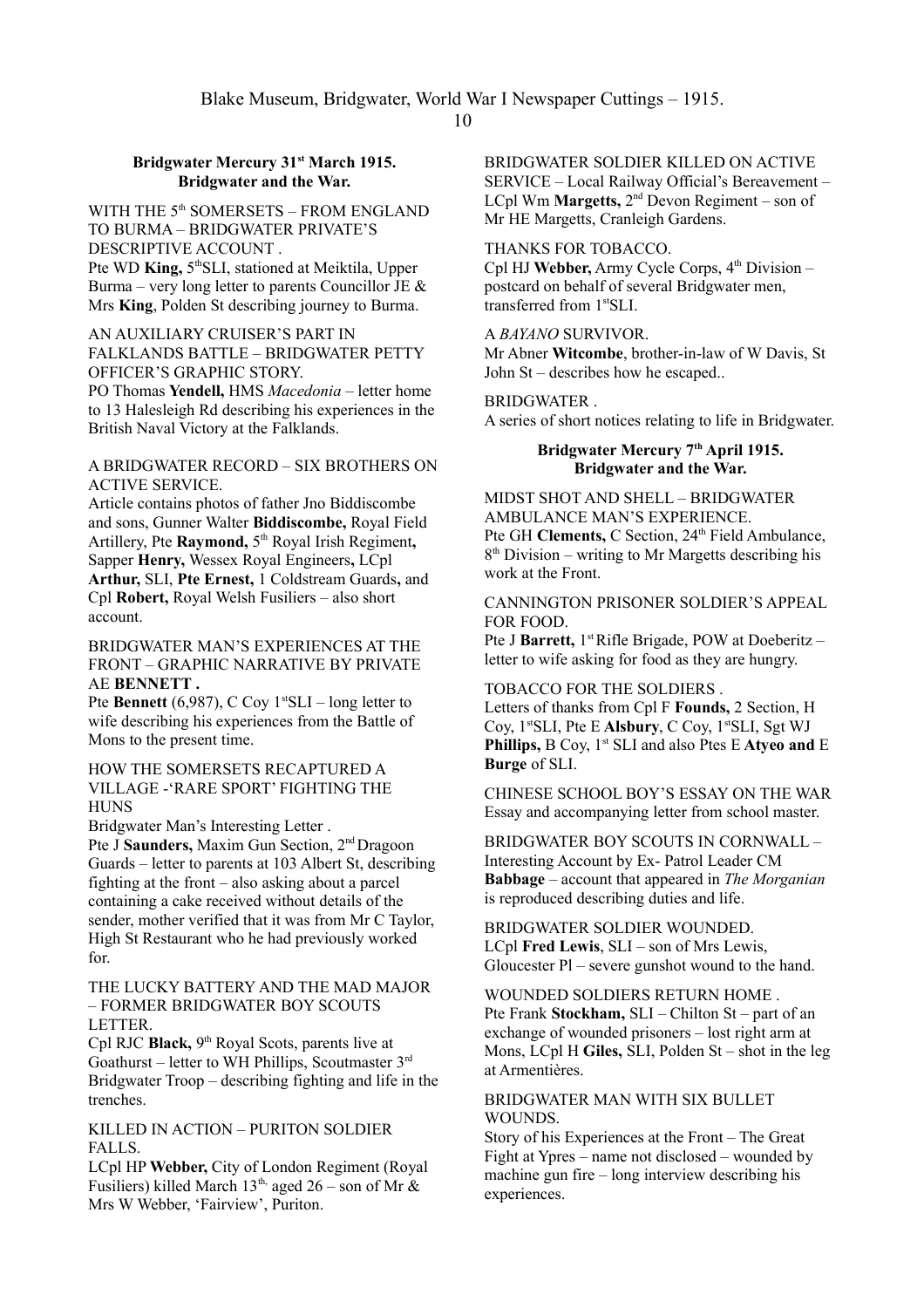11

# EGGS FOR WOUNDED SOLDIERS.

Received 1,952 eggs for wounded soldiers at the Front.

COMMISSION FOR MR JM **EDGAR**.  $2<sup>nd</sup>$  Lt in the 6 South Staffordshire Regiment – member of staff at Dr Morgan's School.

## WOUNDED ON SENTRY DUTY.

Pte Arthur **Brooks,** SLI – brother-in-law of Mr Hooper, hairdresser, St John St – wounded in the face – letter from Commanding Officer, H Coy, SLI – also other letters – letter from Boulogne Hospital saying he is recovering.

# A TRAGIC POSTCARD.

Delayed postcard sent by Sgt J **Anglin** to Bridgwater resident thanking them for tobacco – received after his death.

ARRIVAL OF MORE BELGIAN REFUGEES. 5 more consisting of 2 families – going to a home on Southgate Ave, Old Taunton Rd.

## **Bridgwater Mercury 14th April 1915. Bridgwater and the War.**

### THE TERRITORIALS IN INDIA – BRIDGWATER MAN'S INTERESTING DIARY.

Pte FC **Rudman,** 10<sup>th</sup> Middlesex Territorial Regiment – extracts from letters to father HJ Rudman – very long article describing life in India.

BRIDGWATER FRIENDS MEET AT THE FRONT – LETTER FROM A LOCAL CYCLIST . Pte Harold A **Symons,** Cycle Corps, 6<sup>th</sup> Division – letter to friend in Bridgwater – describing life at the Front and meeting Herbert **Smith**.

THE ZEPPELIN RAID ON PARIS – EXPERIENCE OF A BRIDGWATERITE .

Letter to newspaper staff from H **Routley**.

LIGHTING ORDER CANCELLED. From Monday.

NEWS OF THE BRIDGWATER ASC MEN . Driver F Pierce, ASC Transport Section, 1<sup>st</sup> Royal Munster Fusiliers, 86<sup>th</sup> Brigade, 29<sup>th</sup> Divisional Train – letter to H Hurford, Eastover.

'FINE SPORT SHOOTING GERMANS' – LETTERS AND POSTCARDS GIVING THANKS FOR CIGARETTES .

Pte FJ Baker, **B** Coy, 1<sup>st</sup>SLI to FW Mountjoy, 16 Fore St, also LCpl 'Pat' Anglin, 1<sup>st</sup>SLI, Cpl C Huntley, A Coy, 1<sup>st</sup>SLI, and Pte AJ James, 4<sup>th</sup> Division Army Cyclist Corps.

DEATH OF A BRIDGWATER ASC SERGEANT – Sgt Henry **Cummings,** ASC, from Bond St – leaves widow and 1 child – buried at Wembdon Rd Cemetery – account of the funeral.

'DAREDEVIL OF THE SOMERSETS' – Reproduction of an article that appeared in 'Tit-Bits' about Sgt Joe Anglin, 1<sup>st</sup>SLI.

BRIDGWATER TRADESMAN ENLISTS . Paul S **Nicholls**, High St China Shop – enlisted in the Army Ordnance Corps.

### FIRST AID CLASSES.

First Aid Section of the Bridgwater Volunteer Corps will not meet for practice until after the public meeting to be held on April 26th.

#### BRIDGWATER LADIES' GIFT.

Bridgwater Ladies Bridge Club - £5 towards a 'Somerset Bed' in the Scottish Women's Hospital in Serbia.

## BRIDGWATER SOLDIER A PRISONER IN GERMANY – 'SEND BREAD OR A BURIAL PARTY'.

Cpl H **Rainey,** SLI, POW at Hameln on the Weser – letters and postcards to mother Mrs H Rainey, Polden  $St - asks$  for food – says disease has broken out in the camp – also describes conditions.

#### KILLED IN ACTION.

Drummer C **Saunders,** B Coy, 2nd Lincoln Regiment – old boy of Cannington Technical School – probably killed at Neuve Chapelle – school casualties to date 5 killed, 27 wounded and 4 POWs.

TO THE HEROES OF NEUVE CHAPELLE. Poem written by PO WH **Tucker**, HMS *Illustrious* (Bridgwater) – poem printed in full.

## **Bridgwater Mercury 21st April 1915. Bridgwater and the War.**

MECHANICAL TRANSPORT ENLISTMENTS. 12 enlisted including HC **Turner,** W **Downing,** Ray **Murch,** W **Challice,** G **Cope and** V **Richards –** all employees of the Bridgwater Motor Company Ltd.

RECRUITING IN BRIDGWATER 18 in the past week.

CIGARETTES FOR THE SOLDIERS AT THE FRONT – GRATEFUL ACKNOWLEDGMENT Collected by TW **Markham**, Tobacconist, High St & Fore  $St - 2$  letters of thanks.

WITH THE 5TH SOMERSETS IN BURMA-LOCAL MAN'S INTERESTING LETTER. Pte AG **Bellringer,** 2 Coy, 5SLI – stationed at Rangoon – dated March  $21<sup>st</sup>$  – gives details of voyage – article states that there are other letters on page 7 however page 7 is not with the collection.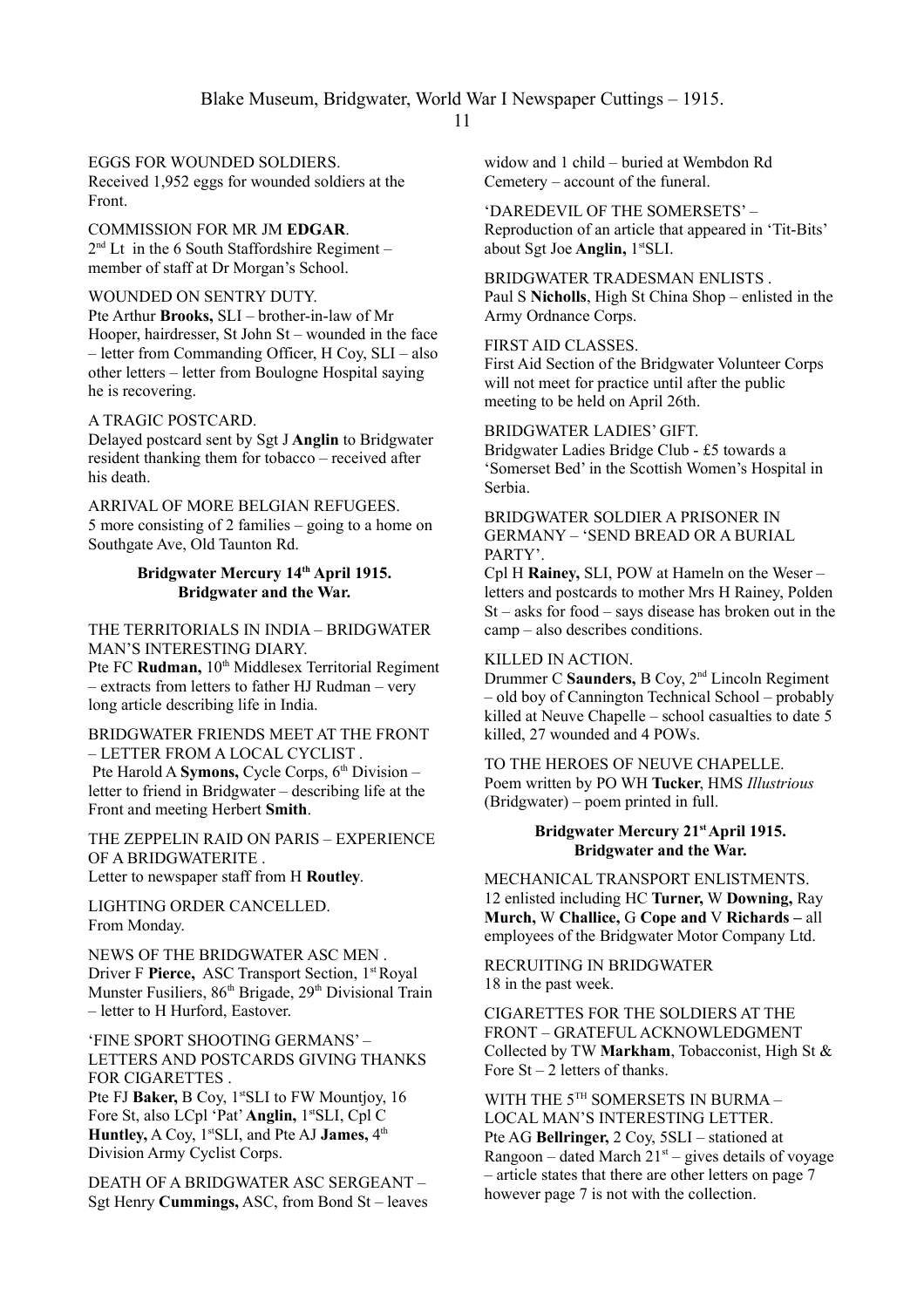THE LATE LIEUT DONALD **FORBES –** LAST LETTER TO HIS PARENTS IN INDIA . Letter to friend in Bridgwater from Lt Forbes' mother – giving details of his last letter – his mother was daughter of Samuel **Chapman**, Solicitor of Bridgwater.

THE SINKING OF HMS *OCEAN* – BRIDGWATER LAD'S EXPERIENCES IN THE DARDANELLES Harold **White –** letter to parents at 55 St John St – now serving on HMS *Canopus* – aged 18 – Reproduction of part of the letter detailing his experiences.

MOTOR AMBULANCE TRAIN IN BRIDGWATER 23 Red Cross ambulance cars and repair wagons stopped over night in Bridgwater on the way to Taunton from Reading.

EGGS FOR THE WOUNDED. 1,600 eggs collected this week.

VEGETABLES FOR THE FLEET. Short report on the amounts received.

FORMER BRIDGWATER SCOUT AT THE FRONT – WOUNDED MAN'S HEROISM DESCRIBED – Cpl RJC **Black** – letter to WH **Phillips** describing shelling in the trenches.

WITH THE CANADIANS AT THE FRONT – MORE LETTERS FROM PRIVATE HERBERT **SMITH .**

Pte H **Smith**, Cameron Highlanders (Canadian Contingent) – extracts from letters to father WH Smith, blacksmith, High St dated March 26<sup>th</sup>, March  $31<sup>st</sup>$ , April  $3<sup>rd</sup>$ , April  $9<sup>th</sup>$ , giving details of life at the Front. Reverse of clipping contains general war news.

#### **Bridgwater Mercury 28th April 1915. Bridgwater and the War.**

WITH THE WESSEX ENGINEERS AT THE FRONT – BRIDGWATER SERGEANT'S GRAPHIC LETTERS – THE HORRORS OF WAR – Sgt Harry J Pursey, 2<sup>nd</sup> Wessex Royal Engineers, 27 Division, extracts from letters to his parents Mr & Mrs JT Pursey, 21 Wembdon Rd, dated  $17<sup>th</sup>$  April,  $21<sup>st</sup>$ April detailing life at the Front – extract from letter to cousin Stanley Masding, 'Harcourt', Durleigh dated April 18<sup>th.</sup>

SOMERSETS AT THE FRONT – LETTERS FROM BRIDGWATER PRIVATE .

Pte H **Bonney,**  $H \text{Coy}$ ,  $1^{\text{st}} SLI$  – extracts from letters to mother at 25 Polden St – gives details of life at the Front.

THE TREATMENT OF PRISONERS OF WAR IN GERMANY – ANOTHER APPEAL FOR FOOD Postcard forwarded by Sgt J Sully, 3<sup>rd</sup> Royal Irish Rifles from POWS in germany requesting bread and margarine every week if possible.

THE WESSEX ENGINEERS – OVER 100 MEN AND OFFICERS SERVING FROM THE DISTRICT Also gives details of others serving in other branches of the armed forces.

BRIDGWATER SCOUTS ON COASTGUARD **DUTY** 

4 members of the  $5<sup>th</sup>$  Bridgwater Troop stationed at Polruan .

'THE COUNTY WILL BE PROUD OF THE SOMERSETS' . Short extract from a letter from Sgt EH **Turner,**  1 stSLI to Miss **Norman** of Cannington .

THE SOMERSETS IN BURMA – LETTER FROM BRIDGWATER MAN .

Pte FC Snell, 2 Coy, 5<sup>th</sup>SLI stationed at Meiktila, Burma – extract from letter to parents Mr & Mrs F **Snell**, Devonshire St – gives details of life in Burma.

'NOTHING GOES BETTER THAN A SMOKE' Extracts from letters from LCpl **W Thomas**, <sup>1st</sup>SLI and Bandsman T **Hook** to employees at the Somerset Wicker Co Ltd, Fryern (sic) St thanking them for gifts of tobacco and cigarettes.

BRIDGWATER TEACHERS AND THE NATIONAL FUND .

Total £104 2s 4d – article lists schools and amounts contributed.

5 TH SOMERSET LI (SUPERNUMERARY COMPANY) .

4 more men required over the age of 45 for guarding vulnerable points.

THE REGISTRATION OF LODGERS & GUESTS . Guests required by order to legally register when staying at an hotel, inn or boarding house &c..

EXPERIENCES UNDER SHELL FIRE – LETTER FROM FORMER BRIDGWATER SCOUT . Extract from letter from Cpl RJC **Black**, 9<sup>th</sup> Royal Scots dated 22nd April to H Wyatt 'The Willows' Taunton Rd gives details of life at the Front.

BRIDGWATER RECRUITING COMMITTEE Public Meeting at North Petherton – Stirring Appeals for More Men – long detailed article.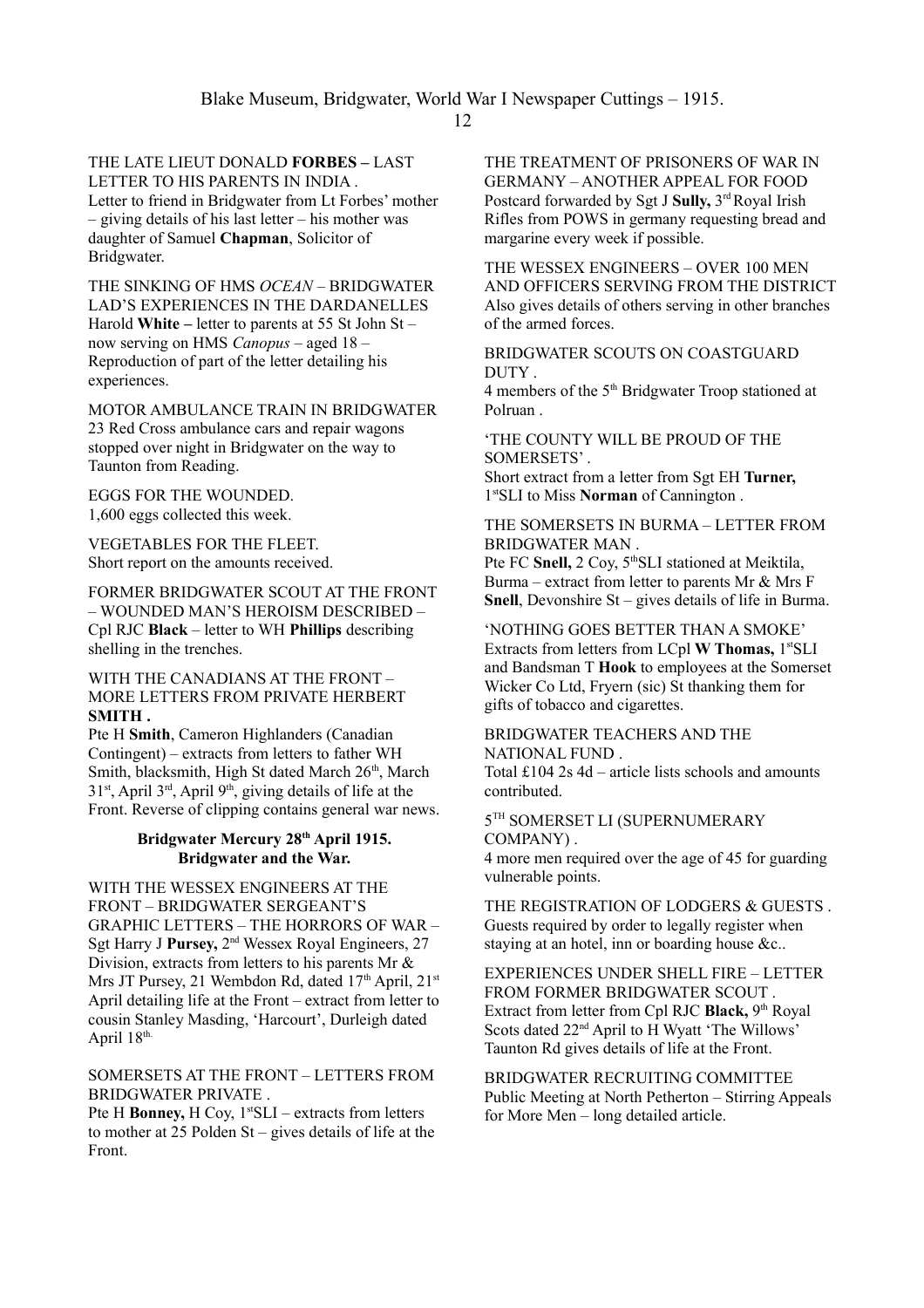## **Bridgwater Mercury 6th May 1915. Bridgwater and the War**

#### WITH THE BRITISH MEDITERRANEAN EXPEDITIONARY FORCE – LETTERS FROM BRIDGWATER RESIDENT .

Company Quartermaster Sergeant Courtney **Smith**, 3 Coy, ASC,  $29<sup>th</sup>$  Div. Train – serving with the British Mediterranean Expeditionary Force, camped 4 miles from Alexandria – extracts from several letters to father, WH Smith, Saddler, Bridgwater – describing conditions and life in the desert – long and detailed article.

BRIDGWATER ASSISTANT SURVEYOR IN THE TRENCHES – TRIBUTE TO HIS OFFICERS Sapper AT **Williams,** 2<sup>nd</sup> Wessex Field Coy, R.E., 27<sup>th</sup> Division – serving with the BEF at the Front - son of WH Williams, Bridgwater County Police – letter to parents dated April  $18<sup>th</sup>$  – short letter praising officers and NCOs.

THE CANADIANS' HARD FIGHTING – LETTER FROM PRIVATE HERBERT SMITH . Pte Herbert T **Smith,** Cameron Highlanders

(Canadian Contingent) – letter to parents, dated April  $28<sup>th</sup>$  – short extract reassuring them that he had come through the fighting at Ypres.

BRIDGWATER ARTILLERYMAN AT THE FRONT – EXPERIENCES UNDER SHELL FIRE . Gunner DC Tottle, Gloucestershire Royal Field Artillery, South-Midland Division – letter dated April  $26<sup>th</sup>$  to a Bridgwater friend – extract giving details of life in the trenches

A TOMMY ASKS FOR CIGARETTES. Driver W **Rich**, Royal Field Artillery – letter to Miss K **Turner,** Cattle Market, Bridgwater asking for some cigarettes to be sent to him as he is a native of Bridgwater .

COMMISSION FOR A WOOLAVINGTON SOLDIER – TWENTY YEARS' MERITORIOUS SERVICE RECOGNISED .

Extract from the 'London Gazette'  $-2<sup>nd</sup> Class$ Master-Gunner H Fletcher, RGA to 2<sup>nd</sup> Lieutenant – son of C Fletcher, Woolavington.

BRIDGWATER SOLDIER'S EXPERIENCE OF POISON FUMES – INTERESTING LETTER FROM THE FRONT .

Cpl H Webber, Army Cycling Corps, 4<sup>th</sup> Division – extract of letter to parents in Union St detailing German use of poisonous gas.

TOBACCO FOR SOMERSETS AT THE FRONT . 8s 6d collected by F **Day** of the Rose & Crown Hotel, Nether Stowey – list of contributors and amounts given.

THE FIGHTING ON THE YSER – LETTERS FROM WOUNDED BRIDGWATER PRIVATE. Pte W **Bonney**, H Coy, 1<sup>st</sup>SLI – extracts from letters, dated April 25<sup>th</sup> and April 29<sup>th</sup>, to mother C **Bonney**, 25 Polden St, Bridgwater – wounded in the foot whilst rescuing wounded comrade – not serious – also describes the fighting .

POEM ON "NEUVE CHAPELLE" – COMPOSED DURING BATTLE BY FORMER BRIDGWATER RESIDENT.

Company Sgt Maj E **Tucker** – former resident of Bridgwater and old Morganian – recovering from wounds at Le Havre – father Geo Tucker of Pedwell – poem quoted in full.

## THE RECORD OF THE *SYDNEY* – INTERESTING LETTER FROM OLD BOY OF CANNINGTON TECHNICAL SCHOOL .

Letter to GL Harding (superintendent at Cannington Technical School) from Francis W Whelan, seaman gunner on HMS *Sydney*, old boy of the school – ship was involved in the destruction of the German Raider *Emden* – describes life in the Australian Navy and his experiences..

LIBERAL AGENT ENLIST .

Alan J **Herbert** enlisted in the West Somerset Yeomanry.

WITH THE 5TH SOMERSETS IN BURMA -INTERESTING LETTER FROM FORMER BRIDGWATER SCOUT . Signaller F Gillson, 2coy,  $5<sup>th</sup>$  (R) SLI, stationed at Rangoon, Burma – letter dated March  $21<sup>st</sup>$  to

Scoutmaster W Barnett – gives details of life in Burma and his experiences.

#### THE LATE SERGT J ANGLIN – A TRIBUTE FROM SOUTH AFRICA .

Letter to Mrs Anglin from her brother DJ Lonergan – unable to read full extract as the paper has deteriorated and parts are missing.

## TWICE WOUNDED AT THE FRONT – LETTER FROM FORMER CANNINGTON TECHNICAL SCHOOLBOY.

Lcpl TAP **Willis**, 1<sup>st</sup> Manchester Regiment – dated April  $15<sup>th</sup>$  – gives details of how he was in India and then at the Front – how he was wounded and the death of his cousin GW Osborne also a former pupil at the school – paper is deteriorating .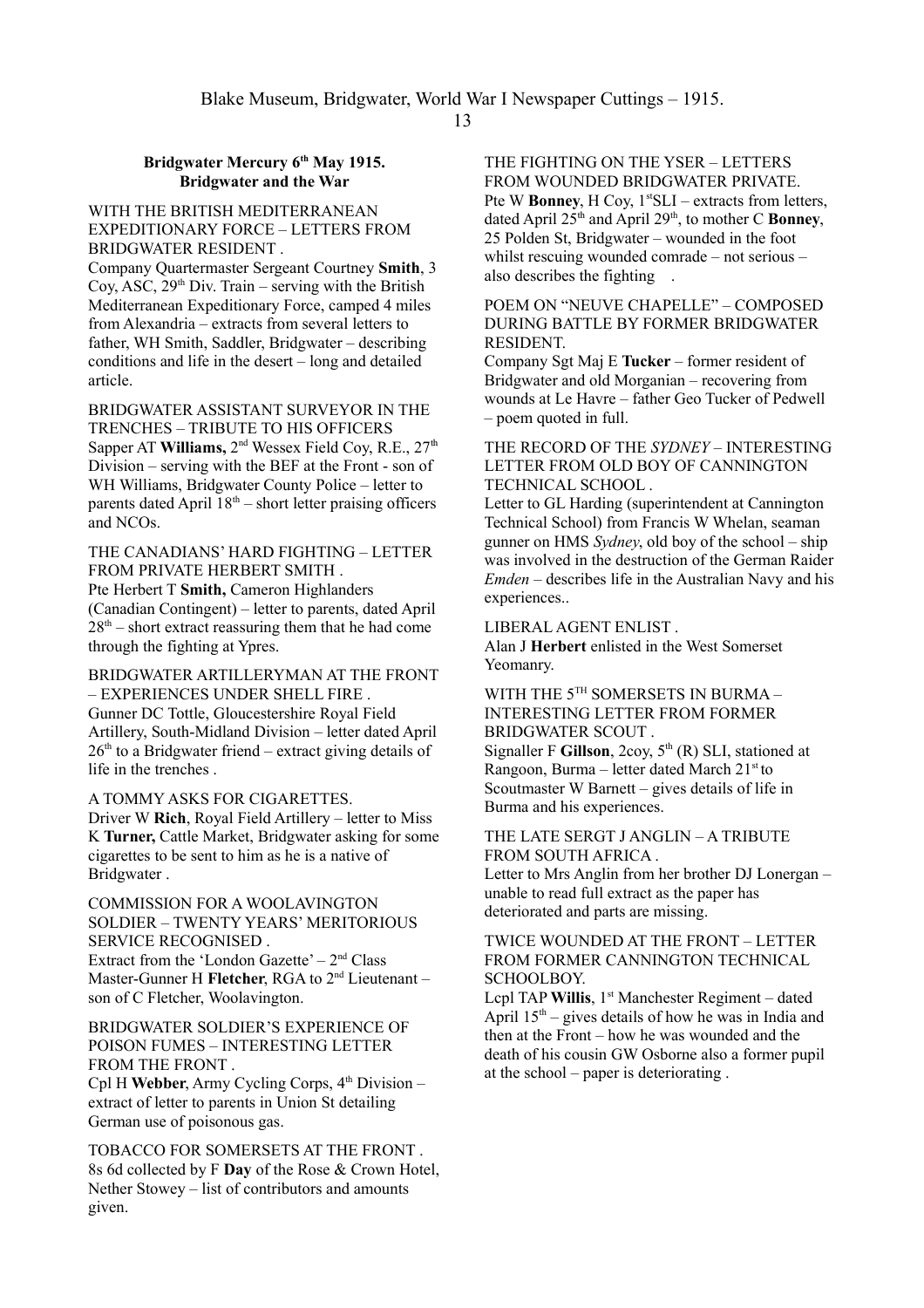#### SOMERSETS AND GURKHAS AT FOOTBALL IN **BURMA**

Article gives details of a football match between the 2/5th Battalion SLI and the Gurkha Regiment at Meiktila, Burma, gives names of goal scorers also names of the Somersets team and where they are from.

BRIDGWATER RED CROSS HOSPITAL. Short article of meeting held – 'a communication from the county director was read to the effect that it was not considered necessary to hold over the rink any longer for hospital purposes'.

#### LOCAL OFFICER WOUNDED .

2<sup>nd</sup> Lt HF **Westmacott**, 1<sup>st</sup> Battalion RW Kent Regiment – son of Col WE Westmacott, Edington House near Bridgwater .

### **Bridgwater Mercury 12th May 1915. Bridgwater and the War**

#### BRIDGWATER VOLUNTEER TRAINING CORPS – AFFILIATION DECIDED UPON.

Very long article of first committee meeting held at the Town Hall – Col T Foster Barham VD elected chairman – article gives details of other committee members and lists the provisional rules – to meet on Monday evenings at the Rink at 8 o'clock .

## NORTH PETHERTON SOLDIER IN THE TRENCHES – BRITISH AND GERMAN REPARTEE – ON SENTRY DUTY AMIDST BURSTING GRENADES – .

Pte W **Cridge**, Gloucestershire Regiment – long letter to sister Miss D Cridge, The Manse, North Petherton – gives details of life in the trenches, including the effect of rifle grenades.

THIS WEEK'S RECRUITS. 20 more enlisted from Bridgwater.

## LOCAL PASSENGERS ON THE LUSITANIA – NORTH PETHERTON LADIES' TERRIBLE EXPERIENCES – SIX MONTH OLD BABY MISSINg .

Local passengers were Mrs Sarah Fish, wife of Lt Fish, Canadian Contingent, her 3 children and sister Miss Elizabeth Rogers and Harold Venn – Mrs Fish and Miss Rogers are daughters of the late J Rogers of North Petherton - article give details of the ladies' experiences .

#### HOW THE NORTH PETHERTON FAMILY WERE **RESCUED**

Extract from the 'Bristol Evening Times and Echo' – long detailed account of how they were rescued.

#### A LOCAL COMMISSION – FROM THE *LONDON GAZETTE .*

Louis H **Palmer** to  $2<sup>nd</sup>$  Lt in the Somersets – son of WH Palmer auctioneer of Bridgwater, Wells and Glastonbury.

# BRIDGWATER YOUNG GENTLEMAN DROWNED – MR HAROLD **VENN** – MISSING FROM THE LUSITANIA.

Youngest son of George Venn of Messrs Colthurst, Symons and Co, Brick and Tile Manufacturers, Bridgwater – aged 28 – left Bridgwater 6 years ago – father now resides at Burnham.

WHAT HAPPENED TO A MAIL FROM HOME – BURIED BY A 'JACK JOHNSON' .

**Pte Stanley Broughton**, H Coy, SLI – extract from letter to mother Mrs Bloodworth, 162 St John St, Bridgwater – says her parcel possibley buried by German shell.

## THANKS FOR TOBACCO .

Postcard received thanking paper for tobacco from Edward **Teagle**, H Coy, SLI, Pte CE **Briffett**, B Coy, SLI and Pte A **Buckner** D Coy, 1<sup>st</sup> Hants Regiment.

HOW A GALLANT BRIDGWATER SOLDIER FELL – LETTERS FROM AN OFFICER AND AN RAMC PRIVATE – 'WE CARRY IN THE GERMAN WOUNDED AS OUR OWN'. LCpl Margetts, 2<sup>nd</sup> Devon Regiment died of wounds received at Neuve Chapelle – letter to father HE Margetts chief booking clerk at Bridgwater GWR station from Maj JD Inglis, Commanding Officer, giving details of his death – also letter from Pte GH Clements, RAMC, former assistant booking clerk at Bridgwater GWR station, also giving details of his son's death.

#### WITH THE BRIDGWATER ASC IN THE MEDITERRANEAN –

Cpl CD **Clarke** (Bridgwater), ASC Supply section, 29th Divisional Train with the BEF in the Mediterranean – extract from letter to WJ **Hurford**, Eastover, Bridgwater – giving details of life in the Mediterranean.

THE SOMERSETS IN INDIA – JELLALABAD DAY CELEBRATIONS – MILITARY SPORTS: Bridgwater Winners – although headline states India article refers to the  $2<sup>nd</sup>$ -  $5<sup>th</sup>$  SLI (Territorial Reserve) based at Rangoon, Burma – gives details of celebrations and lists winners of organised sports.

THE FIFTH SOMERSETS IN INDIA – PRAISE FROM A GENERAL.

Extract from letter dated April 8<sup>th</sup> from Maj DS Watson, 5<sup>th</sup> SLI to Col T Foster Barham of Bridgwater – gives details of training under taken by the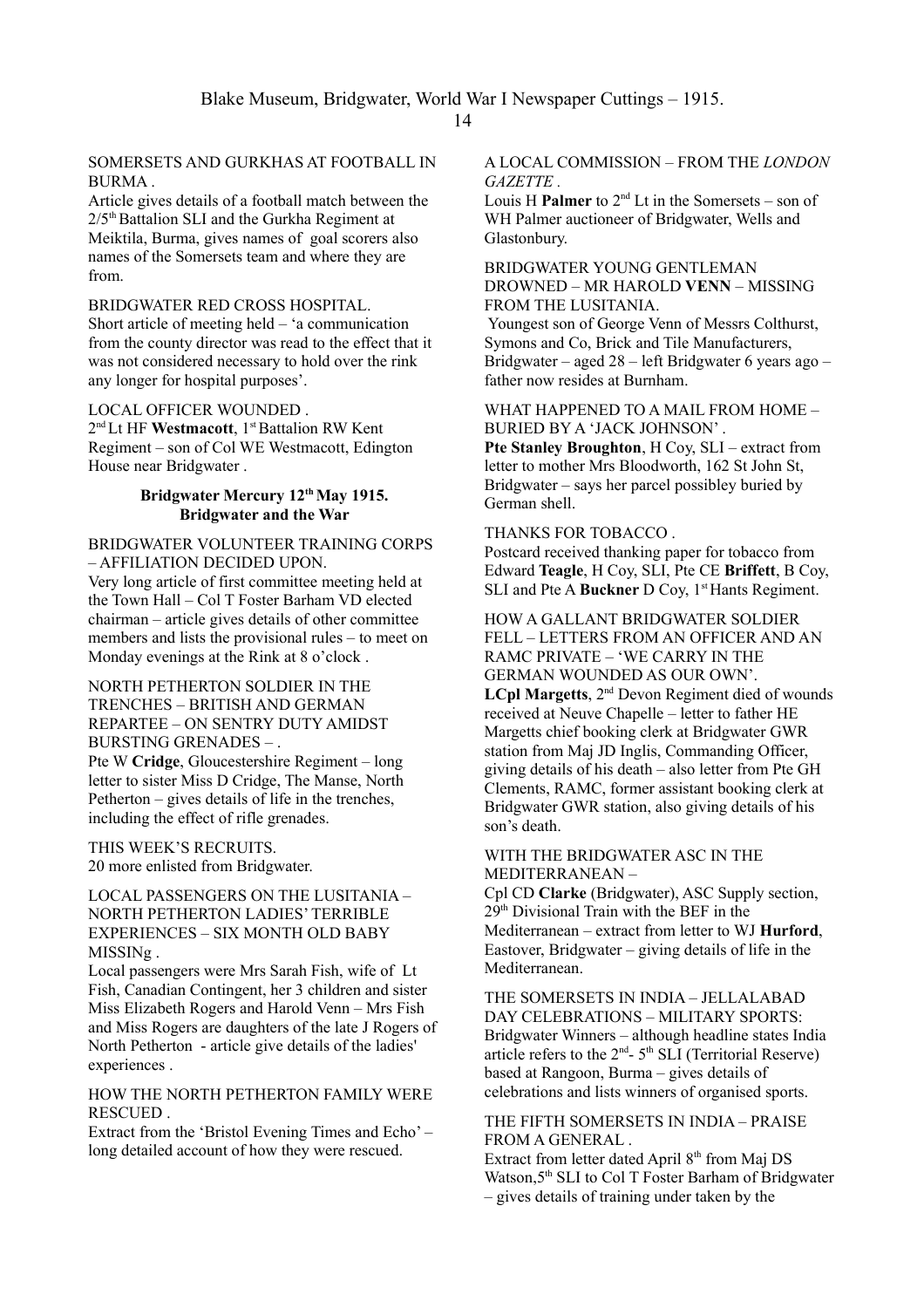regiment which was passed with credit.

FLEEING FAMILY WIPED OUT – BRIDGWATER CAVALRYMAN'S AWFUL SIGHT.

Pte W Gillard, B Squadron, 10<sup>th</sup> Royal Hussars letter to Mrs Gillard, Union St, Bridgwater gives details of a family's plight.

EGGS FOR THE WOUNDED SOLDIERS . 2,074 eggs sent to the High St depot this week..

#### **Bridgwater Mercury 19th May 1915. Bridgwater and the War**

BRIDGWATER YOUNG GENTLEMAN LOST ON THE LUSITANIA – SKETCH OF A PROMISING CAREER .

Mr **Harold S Venn**, youngest son of Mr and Mrs **Venn**, the Hollies, Jaycroft Rd, Burnham formerly of Bridgwater – article gives account of his life and why he was aboard the Lusitania.

#### FORMER BRIDGWATER FOOTBALLER WOUNDED – ATTENDING THE WOUNDED AMIDST HEAVY SHELL FIRE.

**Sgt WH Phillips**, Somersets – former player for Bridgwater Rugby Club – wounded at the Front – letter to Mr R **Washer**, Nags Head, West St, Bridgwater, dated May  $10^{th}$  – wounded on April 29<sup>th</sup> by a piece of shrapnel in the right thigh – letter gives details of how he sustained the wound .

BRIDGWATER RESIDENT'S TWO BROTHERS WOUNDED – BOTH HIT ON THE SAME DAY Very detailed article – letter to brother Mr PA **Gravenor**, 'Sherwood', Wembdon Rd, Bridgwater from **Cpl LA Gravenor**, Monmouthshire Regiment, dated  $12^{th}$  May – brothers wounded at the battle of Ypres, both badly wounded by shrapnel and gas bombs, Cpl **Gravenor** in the left leg just below the knee and his brother Geoff in the right thigh – in hospital together, in adjacent beds, in Chichester – long detailed account .

COMMISSION IN THE INDIAN ARMY – FOR A FORMER BRIDGWATER RESIDENT . **Stanley Burn** –  $2<sup>nd</sup>$  Lt in the Royal Engineers of the Indian Army .

MECHANICAL TRANSPORT .

**C Hooper, AT Harding, H Law Jun, and Griffiths** all of Bridgwater – joined the ASC, Mechanical Transport Section in London.

SAD SCENES BEHIND THE FIRING LINE – BRIDGWATER SAPPER'S INDIGNATION AT GERMAN INHUMANITY – VIVID LETTER FROM THE FRONT .

**Sapper CE Browning**, South Midland Royal Engineers – letter to mother at 29 Old Taunton Rd, Bridgwater gives details of German shelling of village and civilians .

BRIDGWATER CORPORAL THRICE BURIED BY 'JACK JOHNSONS' – COINCIDENCE OF A LETTER IN THE 'MERCURY' .

Cpl HJ Webber, Army Cyclist Company, 4<sup>th</sup> Division, BEF – short letter to parents at 15 Union St, Bridgwater – gives details of his time in the trenches when they collapsed due to shelling and curious incident of having his letter read to him from the 'Mercury' by another Bridgwater soldier.

'LIKE HELL BROKE LOOSE' – BRIDGWATER MAN IN TERRIBLE FIGHTING . Pte Wm Fry, 2<sup>nd</sup> Welsh Battalion – two letters to

parents at 27 Bailey St, Bridgwater giving details of his time in the trenches.

A NIGHT WITHIN TWELVE YARDS OF THE GERMAN LINES – BRIDGWATER GUARDSMAN'S UNIQUE EXPERIENCE – COULD HEAR THE HUN TALKING AND SINGING .

Pte Percy **Goodland**, 2nd Coldstream Guards – letter to parents in Edward St, Bridgwater – gives details of time at the Front – also brief account of his life before the war – has brother serving at the Front a Sergeant Major in the Royal Field Artillery.

#### LOCAL CASUALTIES AMONG WESSEX ENGINEERS – BRIDGWATER MAN REPORTED KILLED – SAPPER RJ **KERSLAKE,** WESSEX ROYAL ENGINEERS.

Letter to relative stating he received a minor wound but fellow soldier was killed, reported it to be 'Tom Brimson's son' – on enquiry Mr T **Brimson**, 4 Redgate St, Bridgwater had had no communication that his son Sapper Fredrick **Brimson**, Wessex Royal Engineers had been killed .

BRIDGWATER TERRITORIALS SELECTED FOR SPECIAL SERVICE – VOLUNTEERS CALLED FROM FROM THE 5TH SOMERSET TERRITORIALS STATIONED AT AMBALA, INDIA TO SERVE IN THE PERSIAN GULF . Those picked were from Bridgwater Coy or C Coy and were Ptes JW **Colsey**, JH **King**, WA **King** and J **Barbour.**

BOROUGHBRIDGE SOLDIER KILLED IN ACTION.

Pte Alec Hector, SLI killed in action on April 28<sup>th</sup> –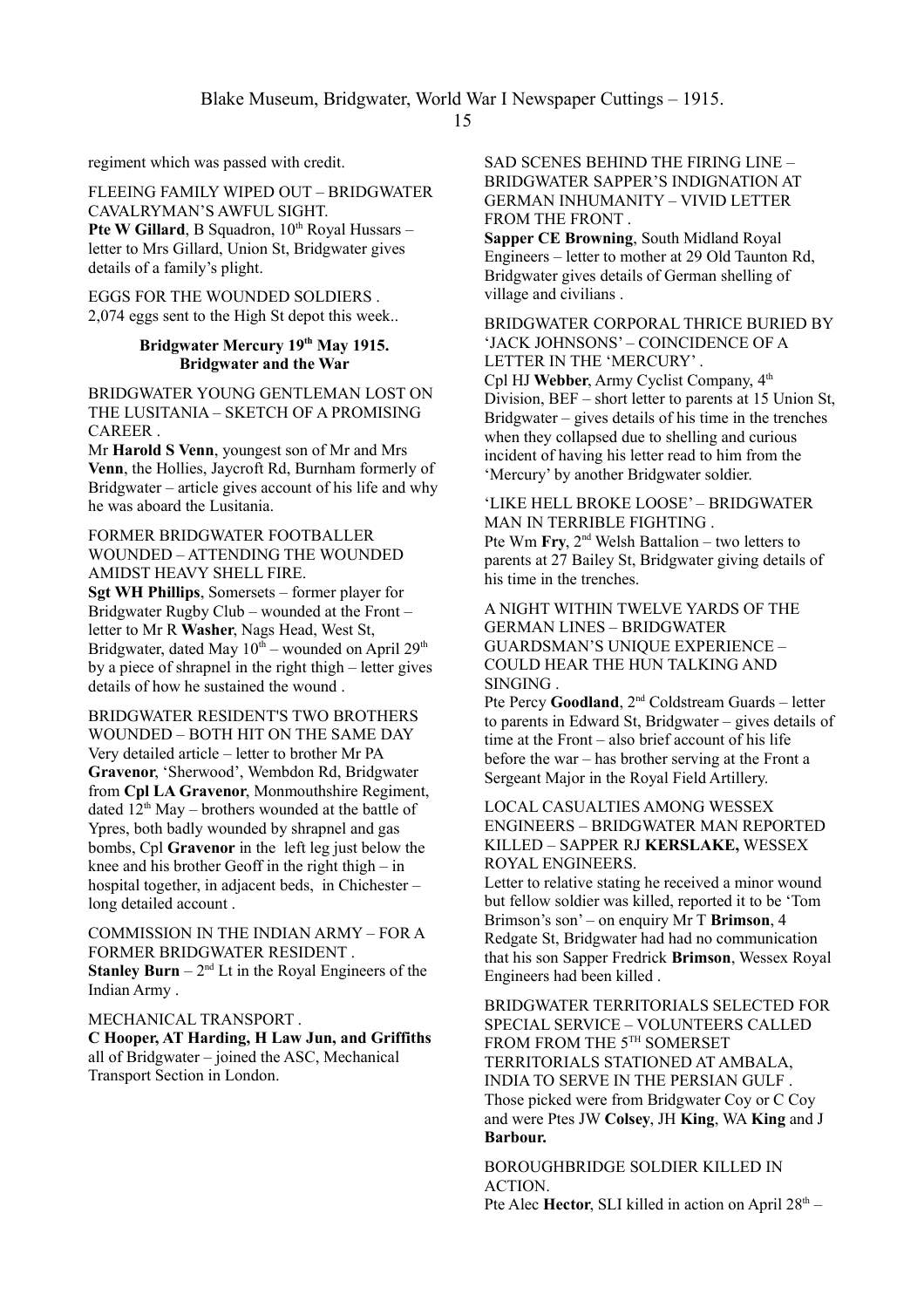Blake Museum, Bridgwater, World War I Newspaper Cuttings – 1915.

son of Joseph P Hector, Stathe Rd, Boroughbridge. COMMISSION FOR DR PENROSE WILLIAMS OF BRIDGWATER .

Granted special commission for 12 months as lieutenant in the RAMC.

#### SOMERSET BRIDGE SOLDIER DIES OF WOUNDS – KINDLY LETTER FROM A HOSPITAL NURSE .

Pte Wm **Keirle,** (9831) SLI died of wounds at Boulogne sustained in the left arm and left leg – parents received letter from 2<sup>nd</sup> Nurse May Bradford dated May  $2<sup>nd</sup>$  detailing wounds –  $2<sup>nd</sup>$  letter sent May 3<sup>rd</sup> stating he had died of his wounds and offering her sympathy to his family.

JELLABAD DAY AT AMBALLA – BRIDGWATER SOLDIER ATHLETIC CHAMPION OF THE SOMERSET BATTN (SIC) – CHALLENGE SHIELD WON BY THE BRIDGWATER CO. Article giving details of the  $5<sup>th</sup>$  Somersets Jellalabad celebrations – lists winners' names and gives details of events.

BRIDGWATER VOLUNTEER TRAINING CORPS – HANDSOME DONATIONS TO FUNDS . Account of meeting held at the Rink and lists donors' names and amounts given – plus orders from T Foster Barham, Commandant dated May 18<sup>th.</sup>

BRIDGWATER AND DISTRICT TEACHERS AND THE WAR FUNDS – LISTS DONORS, AMOUNTS AND FUNDS THAT BENEFITED.

LOCAL RED CROSS NURSES FOR THE FRONT – NINE YOUNG LADIES PASS THE TEST . 9 volunteered for the VAD to serve at the Front and passed required test – Misses **Ashley,** D **Denman,** E **Helps, Hill, Hitchcock, Porter,** B **Shenton,** N **Willis and** M **Winslade.**

SOMERSET OFFICER KILLED – LIEUT CECIL **BANES-WALKER** OF NORTH PETHERTON . 2<sup>nd</sup> Lt Cecil Banes-Walker, 2<sup>nd</sup> Devons, machine gun officer - eldest son of H Banes-Walker CC, 'Verriers', North Petherton – killed in action in France on Sunday May  $9<sup>th</sup>$ , aged 26 – article gives details his life prior to joining up – photo is included with the article.

BRIDGWATER SOLDIER GAS POISONED – 'IT IS AWFUL STUFF' .

Lcpl John Anglin, 1<sup>st</sup>SLI - brother of the late Sgt Joe **Anglin** – mother resides at 18 West St, Bridgwater – letter gives details of his injuries from the gas .

THE SINKING OF THE *GOLIATH*- FIVE LOCAL MEN ON BOARD – THREE REPORTED SAVED *Goliath* sank in the Dardanelles – those saved were

Leading Stoker Edwin **White** of Mount St, George **Salmon** formerly of Bridgwater and William **Baker**, son of James Baker of 71 Barclay St – those feared lost are John **O'Brien**, formerly of Bridgwater and Arthur John **Fudge,** Royal Marine, parents live at 79 Wellington Rd – article included extracts from letters recently received from Arthur **Fudge** and Edwin **White** .

BRIDGWATER GENTLEMAN GRANTED COMMISSION .

Mr P Cedric **Hagon** a commission in the SLI.

LOCAL RECRUITING OFFICERS . Names local recruiting officers for the Royal Naval Division.

SOMERSET'S SOLDIER PRISONERS – AN APPEAL .

Letter from Col Edward Trevor dated May  $17<sup>th</sup>$ appealing for food for British POWs in Germany.

BRIDGWATER MAN TWICE WOUNDED . Pte Ernest **Biddiscombe**, 1 Coldstream Guards – wounded by a shot through the left wrist – son of J Biddiscombe, 119 Chilton St, Bridgwater .

## BOROUGHBRIDGE SOLDIER KILLED IN ACTION .

Pte A Hector, SLI killed in action April 28<sup>th</sup>.

FORMER BRIDGWATER SERGEANT INSTRUCTOR'S PROMOTION - FROM THE RANKS TO CAPTAIN AND ADJUTANT . F. J. **Hill**, sergeant instructor of the Bridgwater Company of the Territorials promoted to rank of captain and adjutant in the Royal Irish Rifles. Reverse of paper contains articles of general war news.

# **Bridgwater Mercury 26th May 1915. Bridgwater and the War.**

BRIDGWATER ENGINEER KILLED IN ACTION – KINDLY TRIBUTE FROM LIEUT GR ATKINS . Sapper Fredrick James **Brimson,** No 4 Section, 2nd Coy, Wessex Royal Engineers killed in action – article contains letter received from Lt GR **Atkins** in charge of No 4 Section – article accompanied by photo.

## SACRIFICED HIS STRIPES FOR THE SAKE OF HIS REGIMENT – BRIDGWATER SOLDIER'S INTERESTING LETTER .

Pte Wilbert **Richards** – parents live at 'Fernbank', Wembdon Rd, Bridgwater – long letter to his cousin Mrs H Hamlin – dated May  $16<sup>th</sup>$  – decided to take demotion when strength was reduced by 40 to enable him to remain with his unit.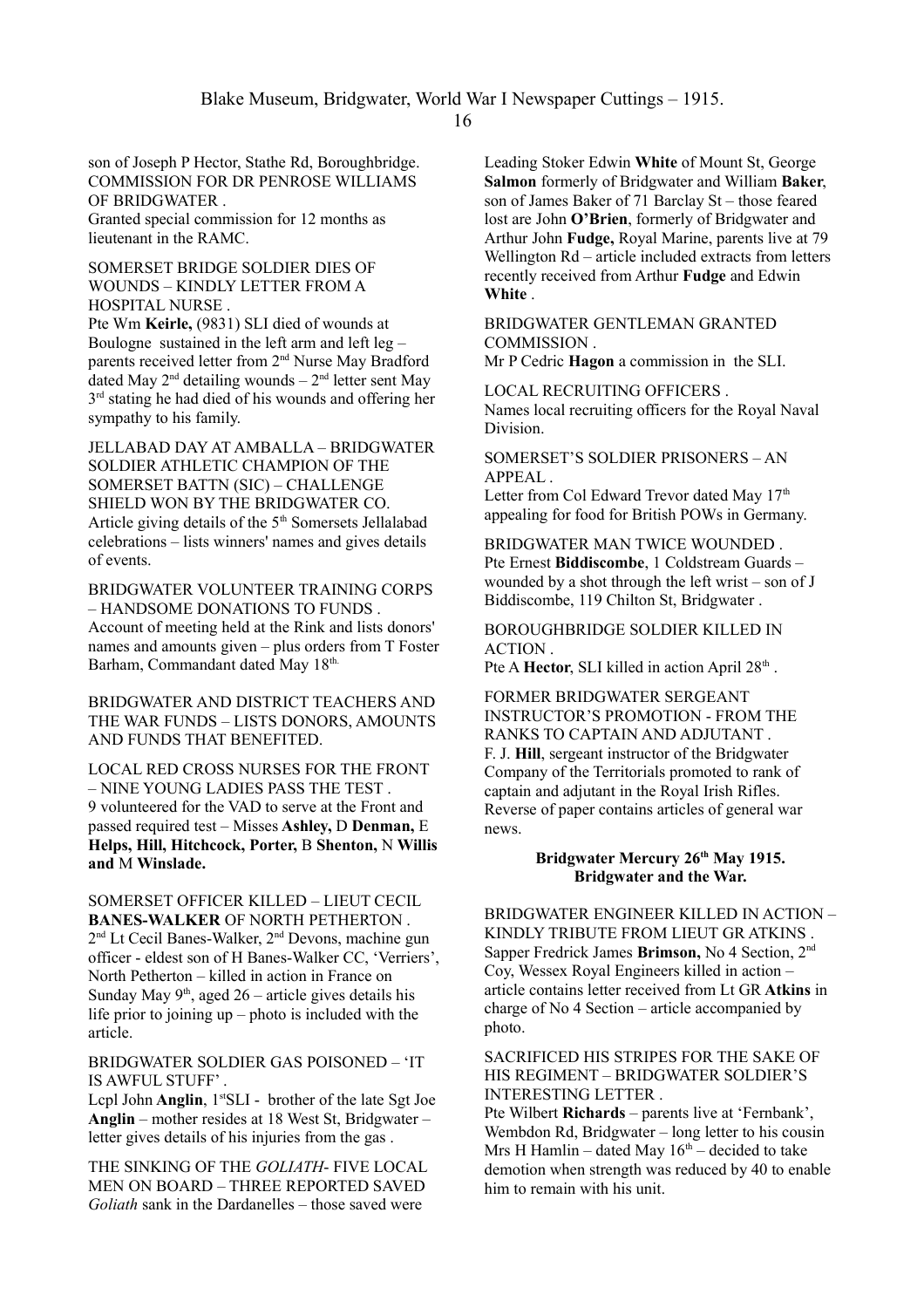#### 'LIKE BEASTS FROM THE WILDS OF AFRICA' – BRIDGWATER SOLDIER AND THE HUNS' OUTRAGES .

Lcpl EFM **Lewis** – recovering from wounds in France – several letters to wife at Gloucester Pl, Friarn St, dated May  $7<sup>th</sup>$  and May  $15<sup>th</sup>$  – says he will be returning to the front soon – also gives details of German inhumanity .

OLD BRIDGWATER BOYS' BRIGADE LADS AT THE FRONT – INTERESTING LETTERS TO CAPTAIN HS DOSSON .

Article contains extracts from letters from Sapper AH **Bond**, Wessex Royal Engineers giving details of his experiences at the front and Gunner W **Tottle**, 2<sup>nd</sup> Battery (Glos) also giving details of life at the Front.

CYCLIST CORPS IN BRIDGWATER – NEARLY 200 OFFICERS AND MEN BILLETED IN THE TOWN .

192 officers and men of the 2nd First Cyclist Corps (South Midland Division from Gloucester )were billeted overnight in the town.

'THEY ALL FORGET TO SEND DAINTIES' – SOLDIERS' NEED AT THE FRONT – .

Gunner WC **Tottle,** Gloucester Artillery, Bridgwater man – letter to friend in the town – giving details of life at the Front – at end of letter asks for cake as 'they all seem to forget the dainties'..

WITH THE BRITISH MEDITERRANEAN FORCE – BRIDGWATER MAN'S LETTERS . Driver WH **Day**, ASC, British Mediterranean Force – letter to father at Victoria Rd, Bridgwater – gives details of life with the British Mediterranean Force..

THE LATE LIEUT CECIL BANES-WALKER – MEMORIAL SERVICE AT NORTH PETHERTON – Details of the service and a list of those present..

LANDING ON THE GALLIPOLI PENINSULA – BRIDGWATER ASC TAKE PART IN THE FEAT – Pte Frank **Pitman,** No 3 Company (248Co) ASC – who is with the British forces in the Dardanelles – letter to father Wilfred Pitman, butcher, Cattle Market, Bridgwater, dated May 1st – gives details of life in the Dardanelles also asks for cigarettes .

MR RY **FOLEY**'S SON WOUNDED AND A PRISONER – REASSURING NEWS FROM GERMANY – Pte EB **Foley**, 7<sup>th</sup> British Columbia Regiment, Canadian Division – postcard to family, dated May 15<sup>th</sup>, from Bruderhaus, Paderborn, Germany – he is in hospital shot in both arms – twin brother Captain Frank **Foley** at present serving in the Dardanelles.

## HEAVY BATTERY PASSES THROUGH **BRIDGWATER**

The Howitzer battery that had been stationed at Taunton stopped in Bridgwater for dinner as it passed through to a new destination .

THE SOMERSETS IN THE GAS FUMES – WESTONZOYLAND SERGEANT MIRACULOUS ESCAPE – 'WE ARE FIGHTING DEVILS' . Sgt J **Pitman**, SLI – letter to brother at Lake Wall, Westonzoyland – states that he and Bert another brother are well – long extract giving details of his experiences in the trenches and the effects of poison gas.

THREE CASUALTIES IN ONE FAMILY – 3 OF 4 MEMBER OF THE LEWIS FAMILY WHOSE PARENTS LIVE IN GLOUCESTER PL, BRIDGWATER ARE IN HOSPITAL . LCpl EFM **Lewis**, wounded in the hand by a bullet – Pte HJ **Lewis** wounded in the head on May 11<sup>th</sup> - Pte WJ **Lewis** suffering from myalgia (cramp) – ages range from 18 to 23.

PURITON BROTHERS GIVEN COMMISSION – PROMOTION FROM THE RANKS . Ptes CD and LA **Webber** – sons of Mr W Webber, 'Fairview', Puriton have been promoted to 2nd Lt in the  $11<sup>th</sup>$  Devons.

COMMISSION FOR MR ASHLEY **DUKES** commission in the Duke of Cornwall LI – father Rev EJ **Dukes** formerly minister at the Fore St Congregational Church – was private in the RAMC.

# A PLEASANT SURPRISE .

Members of the Bridgwater ASC in Alexandria were attended at the hospital there by Dr EB **Hartnell** of Church St, Bridgwater, who joined the RAMC.

BRIDGWATER SOLDIER WOUNDED – BY A SHELL THAT LANDED IN THE SOMERSETS TRENCHES .

Pte Stanley **Broughton,** SLI, severely wounded in the Back, thigh, hand, leg and foot– letter to mother Mrs Bloodworth, St John St, Bridgwater .

CIGARETTES FOR THE SOMERSETS – GIFTS THAT WERE ACCEPTABLE . Postcards of thanks received by Mr HJ **Major**, JP, Northfield, Bridgwater from Sgt WJ **Roman**, Sgt J **Geen** and Pte RWF **Chilcott.**

CHILTON POLDEN CANADIAN WOUNDED – HIS EXPERIENCES IN THE HISTORIC FIGHT . Jack **Moore**, Canadian Highlanders – wounded in the leg, broken bone – found by brother Victor **Moore** – leg was saved.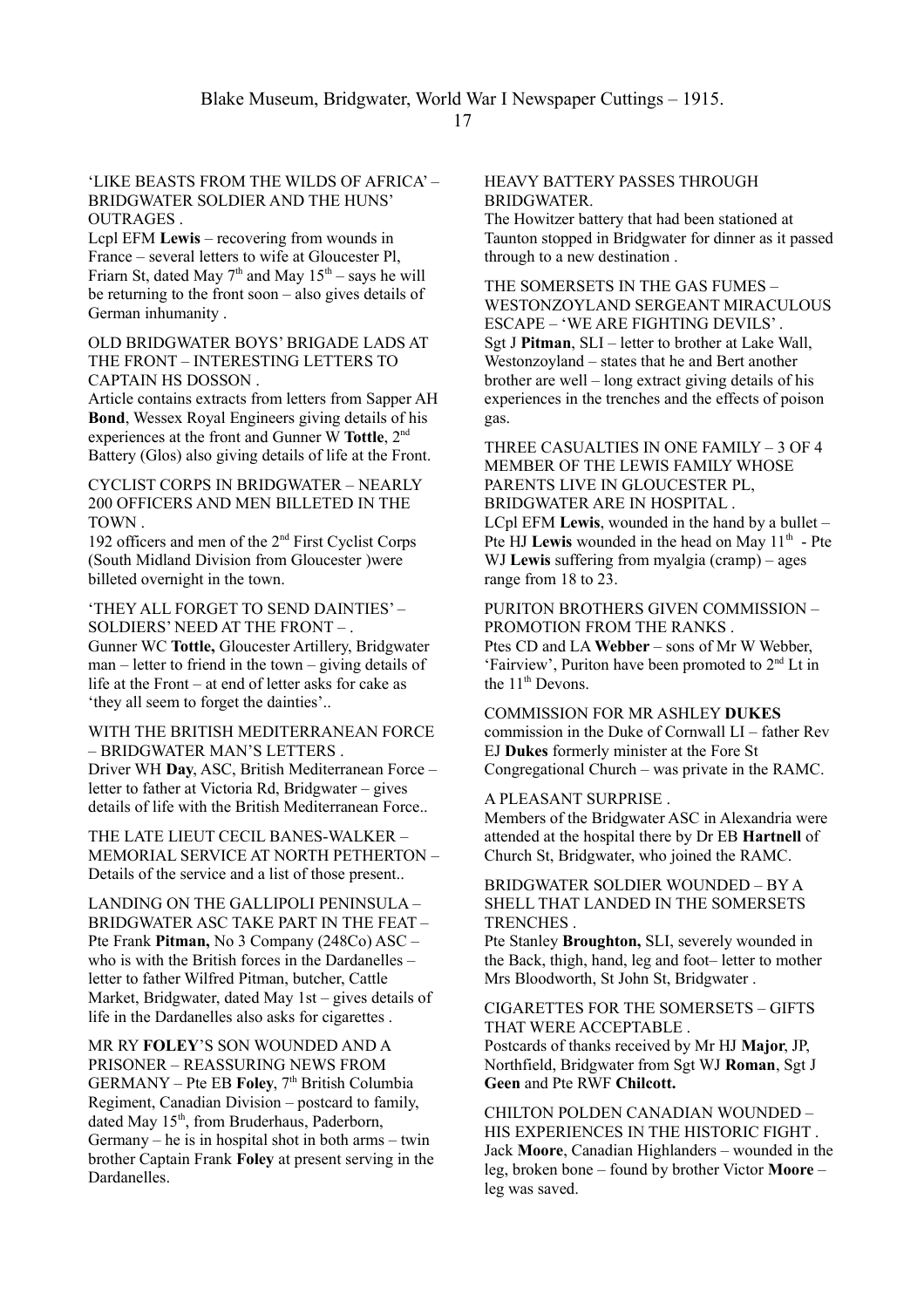# STAWELL SOLDIER KILLED

Pte **Wills**, Dorsets – killed in action – reservist .

EGGS FOR WOUNDED SOLDIERS . 1932 eggs were deposited at the High St depot this week.

# PRIVATE HT SMITH IN HOSPITAL .

Pte Herbert T **Smith**, Canadian Expeditionary Force – in hospital at Rouen suffering from a chill and the effects of poison gas – father WH Smith, saddler, High St, Bridgwater.

#### BRIDGWATER FOOTBALLER IN EGYPT – 'FULL OF ENTHUSIASM'.

Staff-Sgt Major P **Kendal**, ASC letter from Alexandria dated May  $8<sup>th</sup>$  to a member of staff at the 'Bridgwater Mercury' – sent his greetings to all through the pages of the 'Mercury' General war news on reverse of cutting.

## **Bridgwater Mercury 2nd June 1915. Bridgwater and the War N. B. There is a page missing from this edition (Page 7).**

## INTERESTING TROPHY FROM THE FRONT – BRIDGWATER MAN SENDS HOME A GERMAN HELMET.

Rifleman V **Sear**, 1<sup>st</sup> Royal King's Rifles – sent helmet home to family asking them to display it in the hope that it may aid recruitment- it was displayed in the shop window of Messrs Waddon & Sons, Eastover – The helmet has a bullet hole in it and a piece of blood stained rag had been placed inside – also sent was the cloth cover used on active service – Sear's home address was117 Taunton Rd, Bridgwater before he enlisted.

## BRIDGWATER MOTOR LORRY DRIVER AT THE FRONT – IMPRESSIONS OF THE COUNTRY AND PEOPLE.

J **Williams**, Motor Lorry Driver in the Mechanical Transport (ASC) – native to Bridgwater - letter home giving details of life at the Front .

WITH THE ROYAL NAVAL DIVISION ON ACTIVE SERVICE – INTERESTING LETTER FROM A BRIDGWATER SOLICITOR'S SON Gerald CW **Bishop**, Public School Corps, RNVR – letter to father FW Bishop, dated  $15<sup>th</sup>$  May, posted in Gibraltar – gives details of his experiences since enlisting – possibly destined for the Dardanelles.

## WITH THE SOMERSETS IN BURMA – BRIDGWATER MAN'S IMPRESSIONS OF RANGOON AND ITS PEOPLE .

Pte AT Came,  $2/5$ <sup>th</sup> SLI, stationed at Rangoon – letter to brother Frank Came, 9 Silver St, Bridgwater –

giving details of life in Rangoon. NORTH PETHERTON MARINE WOUNDED – STRUCK BY SHELL IN THE DARDANELLES. Pte FG **Cockram**, RMLI, Plymouth Battalion – son of Mr and Mrs W Cockram, Farringdon, North Petherton – wounded in action  $10^{th}$  May – small superficial shell wound in the left hand – his condition reported as good.

LOCAL RESIDENT SEVERELY WOUNDED LCpl RN **Wilkinson**, 12<sup>th</sup> London Regiment (The Rangers) – severely wounded in the forehead, right eye, shoulder, and foot at St Julien near Ypres on May  $4<sup>th</sup>$  – currently at No5 temporary Hospital, Exeter – progressing favourably – son of Thos Wilkinson, Hoxton House, Wembdon.

AN EAST QUANTOXHEAD MAN AT THE FRONT – MORE RECRUITS WANTED . Pte A **Hunt,** 1<sup>st</sup> Dorsets – letter to parents Mr and Mrs E Hunt giving details of experiences in Flanders.

BITTER FEELING AGAINST THE GERMANS – BRIDGWATER LADY'S NEPHEW'S STRONG **LETTER** 

Mrs AA **Broadrick**, wife of the late Rev **Broadrick**, minister of the Unitarian church, Bridgwater now resident at Sutton Coldfield .

### 'BUCK UP' – AN APPEAL FROM A NORTH PETHERTON SOLDIER **– .**

Sgt E **Chidgey**, 1<sup>st</sup> Signal Company, Royal Engineers, 1 st Division – son of George Chidgey – letter to father

BRIDGWATER VOLUNTEER TRAINING CORPS – SUBSCRIPTIONS FOR FUNDS FOR THE BRIDGWATER VOLUNTEER TRAINING CORPS List of subscribers and amounts donated.

THE SINKING OF HMS *TRIUMPH* – BRIDGWATER SEAMAN DIES OF WOUNDS – Able Seaman Lawrence C **Loubo**, HMS *Triumph* in the Dardanelles – died of wounds possibly sustained when the torpedo exploded – leaves a widow, 2 sons and a daughter, eldest son in the ASC.

## LOST ON THE *PRINCESS IRENE* – BRIDGWATER SHIPWRIGHT'S DEATH. Mr Wm **Gamlen**, native of Bridgwater brother-in-law of Samuel **Burridge**, St John St, lost his life at Sheerness dockyard when the auxiliary steamer 'Princess Irene' blew up – was formerly employed by FJ Carver, shipbuilder, East Quay – leaves a widow and 3 children.

NORTH PETHERTON ENGINEER 'GASSED' - Sapper J **Hurley**, Wessex Engineers – in hospital in France suffering from the effects of gas.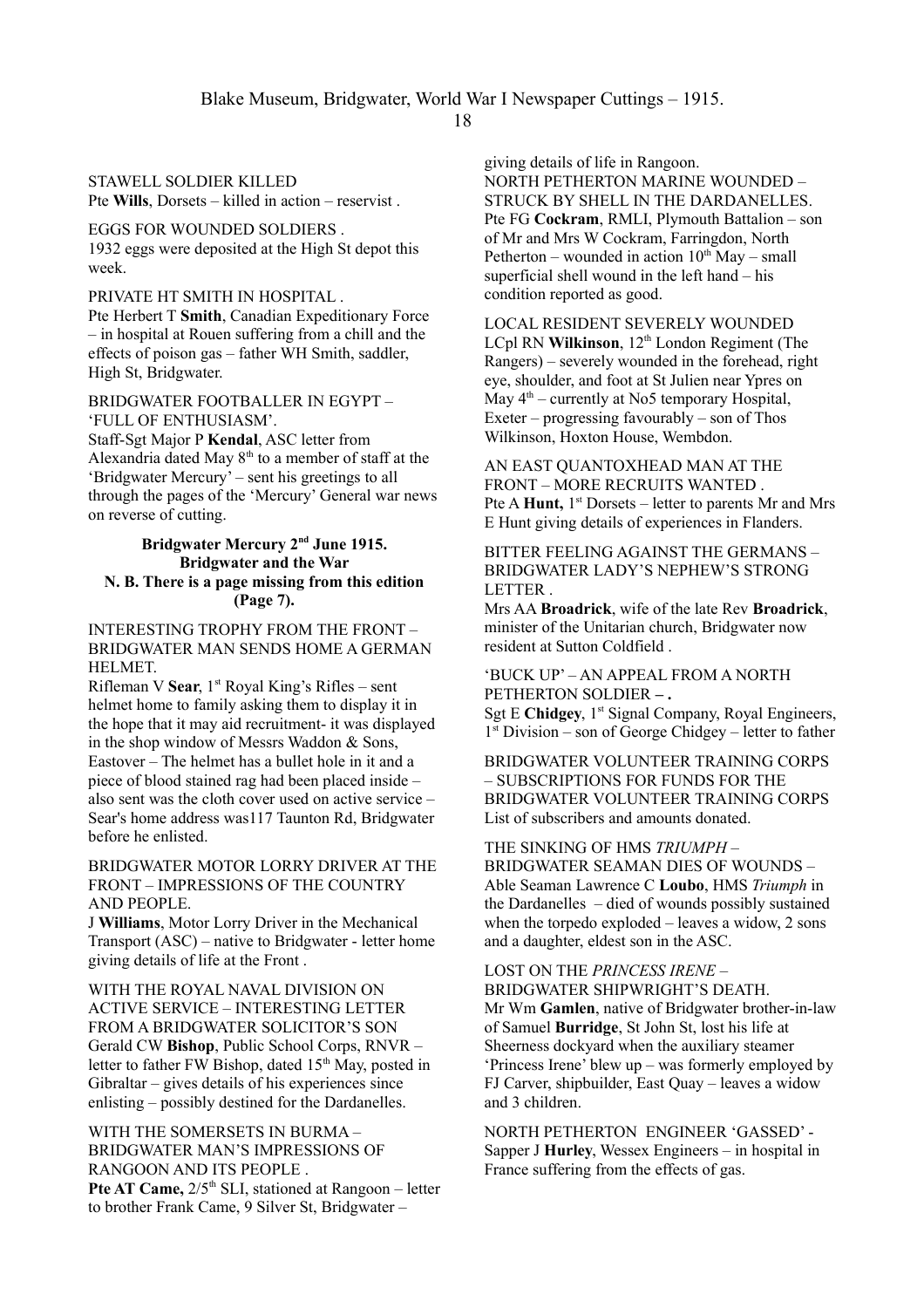SON OF WELL-KNOWN TOWNSMAN ENLISTS Mr Arnold M **Foster**, son of Alderman FC Foster, JP, CC of Broxholme, Wembdon, Bridgwater – enlisted in the  $9<sup>th</sup>$  Lincolns.

BRIDGWATER YOUNG CAVALRYMAN KILLED – TOUCHING LETTER FROM A COMRADE . Pte Frederick **Blackburn,** 2nd Dragoon Guards (Queen's Bays) – killed in action in France on May 13th – eldest son of Mr Henry Blackburn, umbrella manufacturer, High St, Bridgwater – mother received letter from Pte AH Sprouting – letter printed in article

FORMER ALBION FOOTBALLER WITH THE CANADIANS .

Pte Fred **Hoare,** 2nd Canadian Contingent – former player with the Bridgwater Albion Rugby Club was on leave in Bridgwater last weekend.

WITH THE WESSEX ENGINEERS AT THE FRONT – BRIDGWATER SAPPER'S LETTER – Sapper MJR **Sage,** 2nd Field Coy, Wessex Royal Engineers – letter to mother at Bath Rd, Bridgwater – gives details of his experiences in the trenches.

BRIDGWATER TROOPER SEVERELY WOUNDED – OWES HIS LIFE TO A COMRADE'S BRAVERY .

**Pte W Gillard,** 10th Royal Hussars – letter to mother at 57 Union St, Bridgwater – was wounded in the throat, chest and left arm - is recovering in hospital in Manchester.

BRIDGWATER SCHOOLMASTER ENLISTS . Mr Walter L **Barnett**, assistant master at Eastover Council School, Bridgwater enlisted in the RAMC.

COMBWICH MAN KILLED IN ACTION . Pte Frank Robert **Johnson**, 2nd Devons – killed in action May  $9<sup>th</sup>$  – was 26 years old.

BRIDGWATER HOSPITAL . List of presents and donations received.

THEFT BY HOUSEKEEPER AT BRIDGWATER Report.

## THE DISASTER TO THE *PRINCESS IRENE* – VIVID NARRATIVE FROM A BRIDGWATER ENGINEER.

Account from Pte WJ **Munckton** – long account of the events that occurred to the 'Princess Irene' .

EGGS FOR WOUNDED SOLDIERS – LETTER FROM A RECIPIENT IN FRANCE – .

Letter to Miss Ashley, Wembdon Rd, Bridgwater, one of the ladies in charge of the egg depot in the High St , her address was scribbled on an egg – letter received from Pte L Herbert, Machine Gun Section, 2nd KOS Borderers, General Hospital, Etretat, France thanking

her for the eggs sent out to the wounded. THE AUSTRALIAN VICTORY OVER TURKS – PURITON MAN'S EXPERIENCES IN DESPERATE FIGHTING.

Letter to Mrs Wm **House**, Nut Tree Farm, Puriton from son Horace who went to Australia 4 years prior to the outbreak of war – serving with the Australians at Gallipoli – letter dated May  $6<sup>th</sup>$  gives details of the fighting and his experiences. General war news also on this page.

### **Bridgwater Mercury 9th June 1915. Bridgwater and the War**

KILLED IN THE DARDANELLES FIGHTING – BRIDGWATER ASC PRIVATE SHOT IN THE  $NECK -$ 

Pte Henry James **Cross**, ASC – killed in Gallipoli on April  $29<sup>th</sup>$  – shot through the neck- aged  $20$  – father landlord of the Bunch of Grapes, St John St, Bridgwater .

THE LANDING AT THE DARDANELLES – THE FIRST GRIM STRUGGLE WITH THE TURKS – Vivid Letter from Former Bridgwater Boys' Brigade Member – Bugler WS **Manchip**,  $10^{th}$  Battalion,  $3^{rd}$ Brigade, 1<sup>st</sup> Australian Imperial Force – Bugler Manchip is native to Bridgwater -letter sent from the Al Hayat Convalescent Hospital Heiouan, Egypt as recovering from a bout of illness - letter to Capt HS Dosson, commanding  $1<sup>st</sup>$  Bridgwater Company of the Boys' Brigade – describing the early fighting on the Gallipoli Peninsula – long and detailed account.

#### NAVAL PROMOTION .

HJ **Canner** – to sub-lieutenant – son of Mr and Mrs W Canner, St John St, Bridgwater .

THE DARDANELLES STRUGGLES – EXCITING FIGHTS WITH THE TURKS - DESCRIPTIVE LETTER FROM A BRIDGWATER SOLDIER . Pte AG **Richards**, 6<sup>th</sup> Battalion Manchester Regiment, part of the East Lancs Division – letter to home Mr George Richards, Fernbank, Wembdon Rd, Bridgwater – long letter describing the action and conditions at Gallipoli .

CHEDZOY FARMER LOSES SON – DIED OF WOUNDS RECEIVED IN DARDANELLES FIGHTING – Pte Leonard Ashford, 13<sup>th</sup> Infantry Brigade, Australian Imperial Force – died of wounds received at Gallipoli – father Mr Jos Ashford, West End Farm, Chedzoy – brother serving in the West Somerset Yeomanry.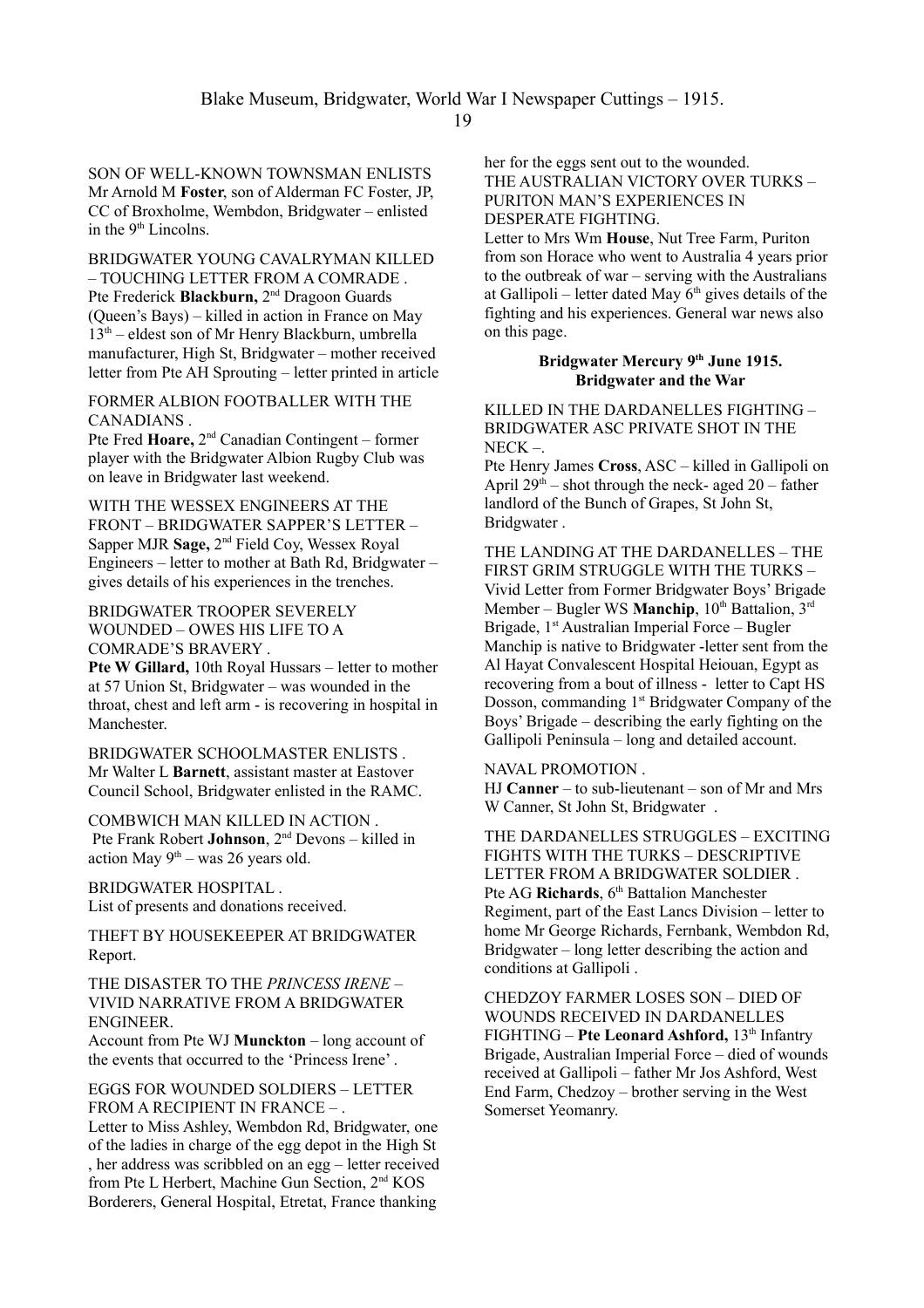BRIDGWATER RESIDENT'S RECORD FLIGHT – MR CECIL HILL GAINS HIS CERTIFICATE Reproduction of an article that appeared in the magazine *Flight* – Cecil **Hill** obtained his Royal Aero Club certificate – is a member of the firm Real, Medland and Wills, St Mary St, Bridgwater.

# MECHANICAL TRANSPORT – .

Jack **Carver** has enlisted in the Mechanical Transport section of the ASC – son of H **Carver**, managing director of Bridgwater Motor Company.

LOCAL LADIES DRAFTED TO A MILITARY HOSPITAL – .

Elsie **Helps and** Ninian **Wills** – recently qualified Red Cross Nurses – drafted to the Military Hospital, Oxford.

BRIDGWATER COUNCILLOR'S SON WOUNDED .

Trooper Valerie **Trayler** , Royal Canadian Dragoons – son of Councillor JN **Trayler**, JP, Bridgwater .

# LIEUTENANT LH **MAJOR** WOUNDED.

Lt LH **Major**, Canadian Contingent – wounded in. the head and leg – youngest son of C **Major**, JP, Wembdon – extracts of letters to father.

#### BRIDGWATER MEN IN THE DEVONS – 11 MEN TRANSFERRED FROM THE SOMERSETS TO THE  $10^{TH}$  DEVONS –.

LCpl J **Morris,** Ptes B **Smith,** F **Duddridge,** W **Geen,** B **Dyer,** W **Smith,** H **Hobbs,** R **Russell,** F **Hobbs,** L **Dart,** J **Harris** – article states that the paper had received a photograph this however is not reproduced **.**

#### YOUNG TOWNSMEN ENLIST.

Roland A **Burnell** enlisted in the North Somerset Yeomanry- son of A Burnell, Taunton Rd, Bridgwater – brother L Graham **Burnell** serving with the Territorials in India, stationed at Amballa – brotherin-law with the Norfolk Regiment.

#### FOUR SONS IN THE ARMY

T Pitman has 4 sons serving – Hedley **Pitman**, RAMC, Sidney **Pitman,** 5th Somersets, Jack **Pitman**, Wessex Field Ambulance, Victor **Pitman,**  Gloucestershire Regiment .

MORE RELICS FROM THE FRONT – RELICS FROM THE FRONT ARE ON DISPLAY AT WADDONS AND SONS, EASTOVER . They include a German helmet sent home by Rifleman **Sear**, 1st King's Royal Rifles, shell time fuses sent home by Pte H **Davis**, 1<sup>st</sup>SLI.

#### BRIDGWATER SOLDIER'S HEROISM – CARRIES HIS WOUNDED OFFICER FROM DANGER – EXTRACT FROM A WARRINGTON NEWSPAPER .

Lt **Hatton**, 4th Lancashire Territorials carried to safety by Sgt **Hansford** and Pte **Caesar** – Sgt **Hansford** is son of Frederick **Hansford**, North St, Bridgwater – article also includes a letter from mother of Lt **Hatton** to Sgt **Hansford.**

### **Bridgwater Mercury 16th June 1915. Bridgwater and the War**

SOMERSETS AND THE GAS FUMES – HOW THE GERMANS GOT 'THE SURPRISE OF THEIR LIVES' .

LCpl John **Anglin**, A Coy, 1<sup>st</sup>SLI, - extract from letter to mother at 18 West St, Bridgwater detailing life in the trenches.

#### THE LATE PRIVATE LEONARD JOSEPH **ASHFORD** – FURTHER PARTICULARS OF HIS DEATH .

Pte Leonard Joseph **Ashford**, 13<sup>th</sup> Battalion, Australian Imperial Force, - wounded by a bomb in the arm and left leg, arm was amputated, died from losing too much blood later on the hospital ship HM Hospital Ship Gascon, 10<sup>th</sup> May, buried at sea 3 miles off Cape Gaba Tepe, Gallipoli – son of Jos **Ashford**, West End Farm, Chedzoy.

## BRIDGWATER NATIVE KILLED IN ACTION – LAST LETTER TO PARENTS .

Pte Wm **Fry**, D Coy, 2nd Welsh Regiment – killed in action June  $5<sup>th</sup>$  - parents live at 27 Bailey St, Bridgwater – he resided at Abertillery, Mon – leaves widow and 3 children – article contains extract of his last letter – article contains photograph.

## PROMOTION .

Shoeing-Smith H **Fry,** Royal Field Artillery – to Shoeing-Smith Corporal.

## THANKS FOR THE CIGARETTES – INTERESTING LETTERS FROM BRIDGWATER

MEN AT THE FRONT – 'SOMERSETS NEVER KNOWN TO LOSE A TRENCH.

Cigarettes and tobacco collected at the Volunteer Arms, Bridgwater and sent to the front – extract of letter from Pte WG Fudge, 1<sup>st</sup>SLI, licensee of the Volunteer Arms, dated June  $6<sup>th</sup>$  thanking the customers .

### 'THE OLD TOWN HAS ANSWERED VERY WELL.

Cpl HJ **Webber**, Army Cyclist Corps – letter to Mrs Fudge at the Volunteer Arms, dated May  $30<sup>th</sup>$ , thanking her for the cigarettes and tobacco.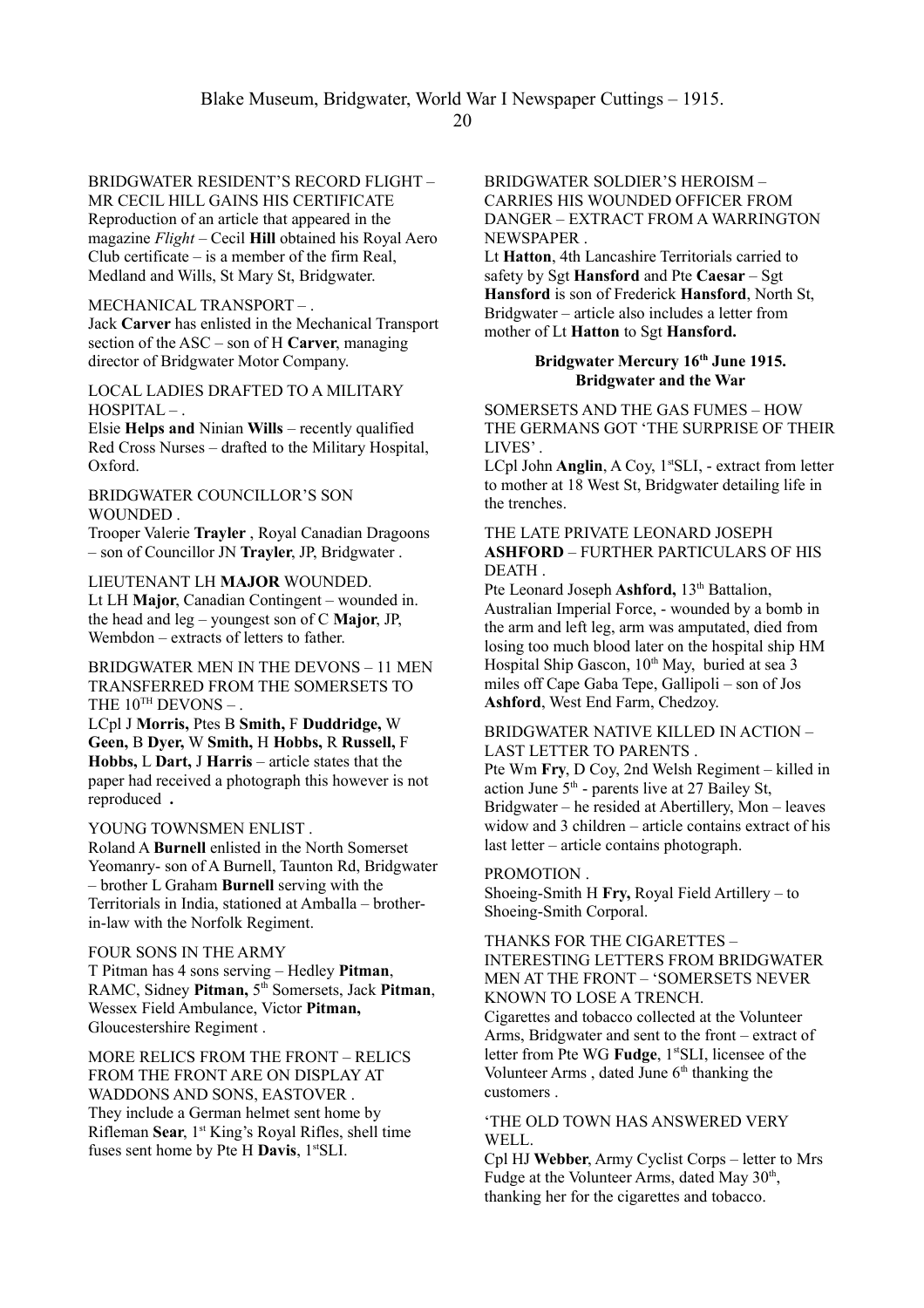WITH THE MEDITERRANEAN FORCE

Driver A **Taunton**, ASC, No3 Coy, Supply Column,  $29<sup>th</sup>$  Div Train, BEF – letter dated May  $22<sup>nd</sup>$ , thanking people for the cigarettes.

'LOOKING FORWARD TO COMPLETE VICTORY' .

Driver W **Tucker**, Royal Field Artillery, dated June  $3<sup>rd</sup>$  – letter giving thanks for the cigarettes.

'PLEASED WITH A GOOD OLD ENGLISH WOODBINE' .

**Driver TW Woollan, ASC, 29th Div Train, BEF** 

WITH THE RAMC IN FRANCE – LETTER FROM SERGT E WADMORE .

**Sgt E Wadmore, 27th Sanitary Section, RAMC** extracts from letter to father Edwin Wadmore headmaster of Wembdon School – gives details of his experiences.

# ANOTHER BRIDGWATER MAN KILLED IN ACTION .

Pte Frederick Hurford, 1<sup>st</sup> Devons – killed in action on May 1<sup>st</sup> in Northern France - son of Frederick Hurford, No 3 Court, Albert St, Bridgwater – lived near Pontypridd, leaves widow and 2 children.

CANNINGTON SERGEANT KILLED IN ACTION – SYMPATHETIC LETTERS FROM THE FRONT – Sgt H Gibbs, SLI – killed on May  $28<sup>th</sup>$  – parents live in Blackmore Lane, Cannington – extracts of 2 letters to parents offering condolences .

## EGGS FOR THE WOUNDED **.**

24,231 eggs collected since the depot in the High St, Bridgwater opened on March  $17<sup>th</sup>$  – also £6 2s 5d donated and used to buy further supplies of eggs.

BRIDGWATER FOOTBALLER JOINS THE ENGINEERS .

DR **Brook** enlisted in the Royal Engineers – was on the clerical staff at Alfred Peace Ltd, Bridgwater – .

YOUNG BRIDGWATERITE ENLISTS IN LONDON.

Howard **Kitch** enlisted in the 15th Battalion County of London (Prince of Wales' Own) Civil Service Rifles – son of WH Kitch Blake Place, Bridgwater.

# MARRIAGE OF MAJOR AH PEACE OF BRIDGWATER .

Maj Aglen H **Peace**, ASC - eldest son of the late Alfred **Peace** JP, 'Penlea', Bridgwater – married Elizabeth Olga **Dowty** of Russell Crescent, Horley – the marriage took place in Horley – article gives details of the wedding and who attended.

#### PATRIOTIC FILM AT THE BIJOU THEATRE – RECRUITING SPEECH BY COLONEL H T **DANIEL**.

The film 'Wake Up' based on the novel by Laurence **Cowen** and sanctioned by the War Office was shown, followed by a speech from Col HT **Daniel** – article gives details of both .

BRIDGWATER VOLUNTEER TRAINING CORPS Orders for week ending  $21<sup>st</sup>$  June 1915.

VOLUNTEER TRAINING CORPS IN SOMERSET Question of a County Association. General war news on the reverse of the cutting.

## **Bridgwater Mercury 23rd June 1915. Bridgwater and the War**

BRIDGWATER SOLDIER FALLS IN BATTLE – PRIVATE F HURFORD .

**Pte F Hurford**, Devons – killed May  $1<sup>st</sup>$  – son of Frederick Hurford, 3 Court, Albert St, Bridgwater – lived in Pontypridd – leaves widow and 2 children – short article with photograph.

CANNINGTON SERGEANT KILLED IN ACTION  $-$  **Sgt H Gibbs**, SLI – killed May  $28<sup>th</sup>$  – parents live in Blackmore Lane, Cannington – short article with photograph.

A TRIBUTE TO THE SOMERSETS Letter to the editor from H Growtage.

THE SINKING OF HMS *TRIUMPH* – BRIDGWATER SEAMAN DIES OF WOUNDS Able Seaman Lawrence C **Loubo -** died from wounds sustained when a torpedo hit HMS *Triumph* in the Dardanelles**–** lived in Penel Orlieu, Bridgwater – leaves widow and 3 children – eldest son in the ASC – photograph included with the article.

FEEDING 50,000 SOLDIERS IN TWO HOURS – LETTER FROM A BRIDGWATER GUNNER . Gunner WC **Tottle,** Gloucestershire Artillery – from Bridgwater – letter to friend in Bridgwater – describes life and conditions at the Front.

#### THE CONTRASTS OF WAR – VIVID NARRATIVE BY BRIDGWATER CORPORAL – TOMMY THE OPTIMIST –.

Cpl Wilbert G **Richards**, West Riding Division Supply Column, ASC serving with the BEF – letter dated June  $8<sup>th</sup>$  to his father GJ Richards, 'Fern Bank', Wembdon Rd, Bridgwater – very long letter asking for goggles for protection against the dust and gives details of life at the Front – also extract from a later letter .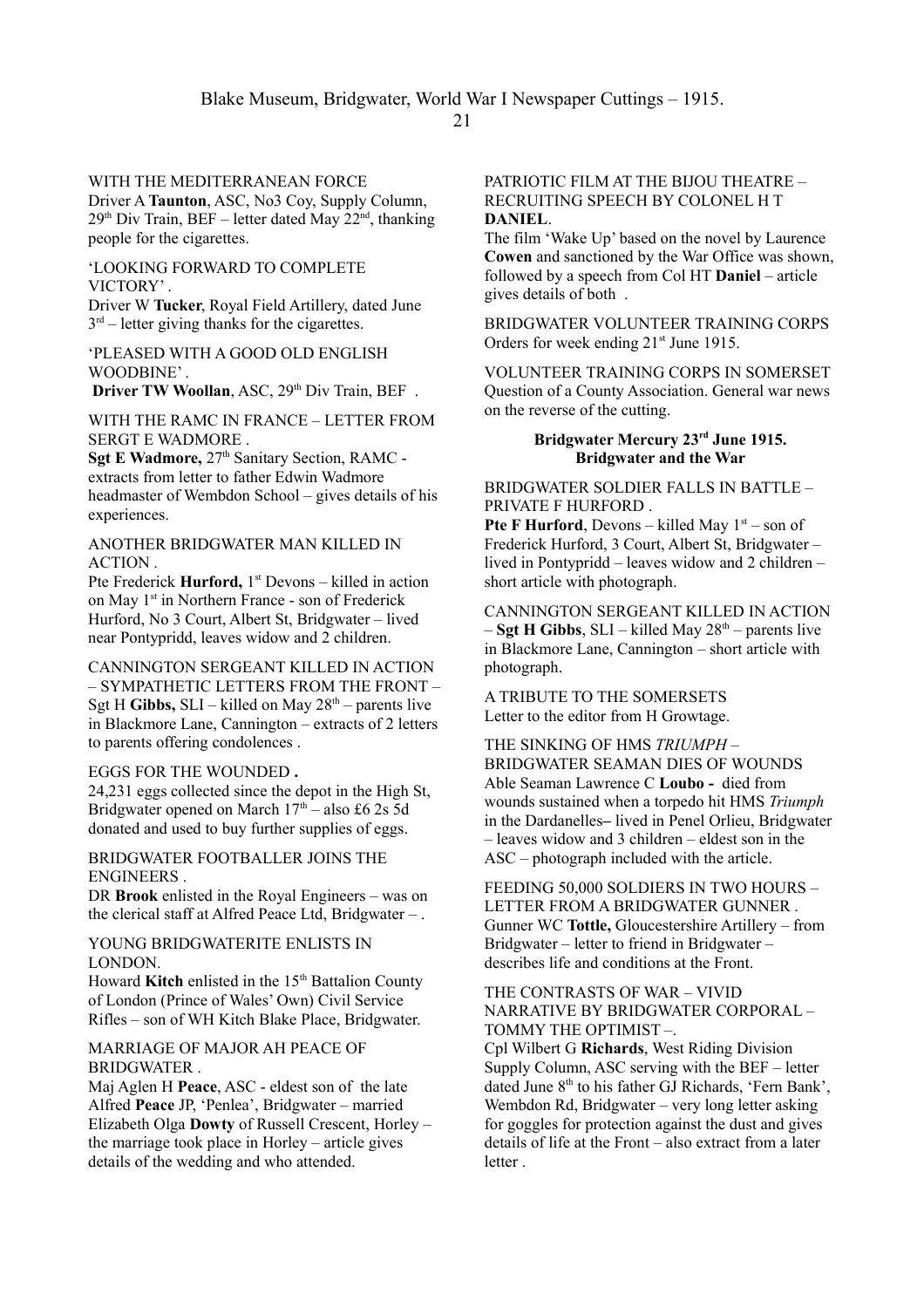COMBWICH NAVY MAN'S DEATH – DIES OF FEVER IN THE PERSIAN GULF. Able Seaman John Burnett **Parsons,** HMS Comet –

died from enteric fever .

BRIDGWATER ENGINEER AT THE FRONT – REFERENCES TO A BATTLE .

Sapper Arthur **Stacey**, Royal Engineers – letter to father J Stacey, 17 Northgate, Bridgwater – short extract giving details of a battle .

BRIDGWATER AND DISTRICT TEACHERS AND THE WAR FUND

Gives details of donors and lists donations given.

BRIDGWATER SERGEANT WOUNDED – GALLANT ACT RECALLED . Sgt Geo Hansford, 4<sup>th</sup> Lancs (Territorial), wounded in the neck and back by shrapnel– letter to father Fredk Hansford, North St, Bridgwater .

WITH THE BRITISH MEDITERRANEAN FORCE LETTERS FROM A BRIDGWATER MAN – . Driver CR **Marker,** ASC – letters to his wife at 86 Wellington Rd, Bridgwater – gives details of life with the Mediterranean Force.

'WE HAVE THE MEASURE OF THE TURKS' BRIDGWATER SERGEANT-MAJOR'S OPTIMISTIC LETTER .

Staff Sgt Percy Kendal, 29<sup>th</sup> Divisional Train, ASCletter from Alexandria to friend in Bridgwater – gives details of life there.

BRIDGWATER MAN WOUNDED IN THE DARDANELLES .

Driver EB **Andrews,** Bridgwater ASC – wounded on the Gallipoli Peninsula – believed to be progressing well – lives in Barclay St.

ROYAL NAVAL DIVISION – INTERESTING FILM AT THE EMPIRE .

Film showing the RND at work and at play – also asking for recruits for the RND. General War news on the reverse of the cutting.

# **Bridgwater Mercury 30th June 1915. Bridgwater and the War**

ANOTHER CANNINGTON MAN KILLED IN ACTION – DURING FIRST SPELL IN THE TRENCHES.

**Pte Benjamin Barrett,** 1<sup>st</sup>SLI – killed Sunday June  $13<sup>th</sup>$  – was about 30 and unmarried – third son of Mr and Mrs Hugh Barrett, Ched's Lane, Cannington – article accompanied by a photograph.

#### TWO NETHER STOWEY SOLDIERS KILLED IN **ACTION**

Struck by the same shell – believed to be Pte Walter **Knight and** Pte Walter **Chidgey** – both of the Somersets – letter from Pte Ernest **Stacey,** the Somersets to JR **Glover**, Globe Inn, Nether Stowey gives details – both men were married - Pte Walter **Chidgey** leaves a widow and 4 children - Pte Walter **Knight** leaves a widow and 1 child.

COMBWICH NAVY MAN'S DEATH.

AB John Burnett **Parsons**, HMS *Comet* – died of enteric fever in the Persian Gulf – article accompanied by a photograph.

CANADIAN SOLDIER'S VISIT TO BRIDGWATER .

Pte Cecil **Letherby**, Canadian Contingent – son of RJ Letherby of the Town Clerk's office.

BRIDGWATER CANADIAN A PRISONER OF  $WAR -$ .

Pte Edward **Foley** of the Canadians – son of RY **Foley,** JP – is a POW and is also recovering from wounds.

A BRIDGWATER LAD IN THE TRENCHES Pte C **Bale and** Pte R **Exon**. - letter from Pte . Bale to Supt WH Williams thanking him for cigarettes and tobacco sent by him.

BRIDGWATER FOOTBALLER JOINS THE YEOMANRY –

T **Widlake** joined the West Somerset Yeomanry.

LITERATURE FOR THE TROOPS. List of donors of books for the troops.

BRIDGWATER VICAR'S SON'S COMMISSION . CC **Bazell** commission in the  $9th$  SLI, – son of the Rev Prb C Bazell, vicar of St John's Church, Bridgwater .

BRIDGWATER ASC DOING THEIR BIT IN THE DARDANELLES – LETTER FROM A LOCAL DRIVER – A SHELL THAT SPOILED A CUP OF TEA .

Driver W **Manchip**, No<sub>3</sub> Coy, ASC, 29<sup>th</sup> Divisional Train – letter to parents at 60 Union St, Bridgwater – giving details of life in the Dardanelles.

WELL-KNOWN CRICKETER ON ACTIVE SERVICE.

Captain HS **Poyntz** – promoted to major in the Bedfordshire Regiment .

STRAWBERRIES FOR THE NAVY.

FJ **Hayward**, fruiterer, High St, Bridgwater sent a quantity of strawberries to HMS *Skipjack* on June  $15<sup>th</sup>$ , they arrived on June  $20<sup>th</sup>$  in good condition.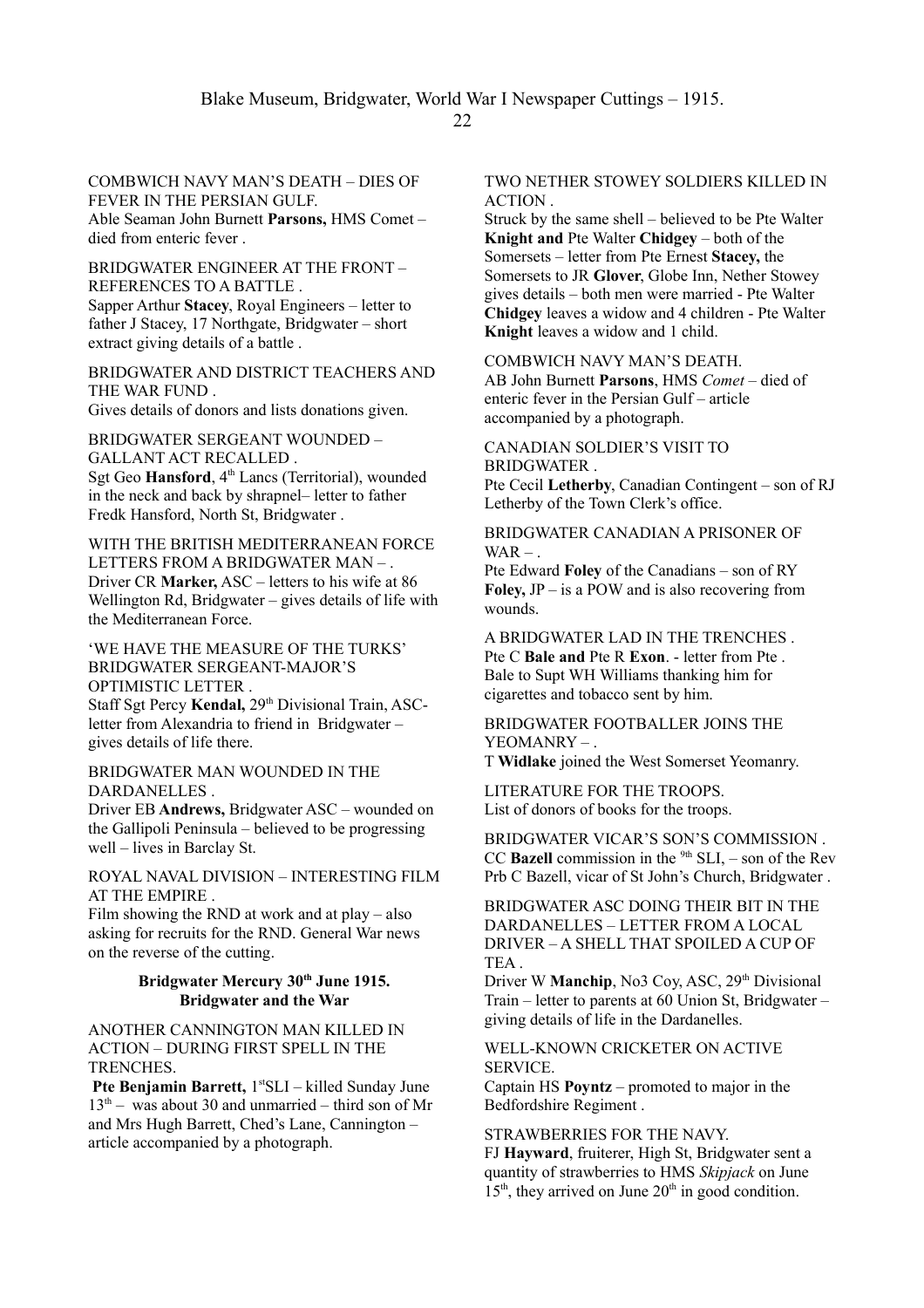## FORMER BRIDGWATER FAMILY'S GOOD RECORD – THREE SONS IN THE ARMY – SONS OF ALFRED NICHOLS, FORMERLY OF BRIDGWATER NOW OF BURNHAM HAS 3 SONS IN THE ARMY .

Ray **Nichols**, commissioned in the Royal Engineers, the other 2 are serving with the Somersets in the Persian Gulf and a heavy battery of Artillery at Bristol respectively.

BATTALION ATHLETIC CHAMPION – . Pte JH **King**, C Coy, 5SLI won a silver cup as athletic champion of the battalion in India – now on display in the shop window of TW **Markham**, tobacconist, Fore St, Bridgwater .

WITH THE SOMERSETS IN BURMA – WEMBDON SOLDIER'S INTERESTING LETTER Pte H Lynham, 5<sup>th</sup>SLI, stationed at Meiktila, Burma – former pupil at Wembdon School long letter to headmaster Edwin Wadmore describing life in Burma.

THE SNIPER PEST IN THE DARDANELLES . Pte Gerald C W **Bishop**, Hawke Battalion, RNVR – letter home to father FW Bishop – gives details of life in the Dardanelles.

EGGS FOR THE WOUNDED . Number received at the High St Depot this week was 1,688.

MORE MEN WANTED FOR THE SOMERSET LIGHT INFANTRY .

Letter to the editor calling for recruits.

MENTIONED IN DESPATCHES. **SGT TRC Wallace**, ASC was stationed in Bridgwater before war broke out.

BREAD FOR PRISONERS OF WAR – BRIDGWATER TRADESMAN'S EXPERIMENT Bread sent to POWs has been arriving in an inedible condition due to the length of time it has taken to get there – Edwin **Bryant**, baker, Eastover, Bridgwater has produced an 8lb loaf that will keep fresh for 28 days and will take orders – he will supply it free for transmission for any Bridgwater man who is a POW.

## FORMER BRIDGWATER SHOP ASSISTANT KILLED .

Pte Frank L **Webb**, Queen's Westminster Rifles (TF), worked for Mr Hooper in the High St, Bridgwater – was 21 years old – parents live in Cirencester.

# BACK IN ENGLAND AGAIN PRIVATE HERBERT SMITH IN A TAPLOW HOSPITAL .

Pte Herbert T **Smith,** Canadians - postcard to father WH **Smith**, saddler, High St, Bridgwater – in hospital suffering from the effects of gas. GRATITUDE FROM THE DARDANELLES . Letter of thanks from Maj HG **Shorto**, commanding officer 29<sup>th</sup> Divisional Train, British Mediterranean Force to TW Markham, tobacconist, High St and Fore St, Bridgwater for a parcel of cigarettes .

# **Bridgwater Mercury 7th July 1915. Bridgwater and the War**

THE ROYAL NAVAL DIVISION – THE EFFECT OF THE RECENT FILM – EXCELLENT RECRUITING RETURNS IN BRIDGWATER – ABOUT 40 HAVE APPLIED TO JOIN THE RND Letter to Supt **Williams** from JH **Burge**, 2nd Battalion RND detailing life with the RND.

SERGT JACK **DUNNING** KILLED IN ACTION – PROMOTER OF THE SOMERSET PALS' COMPANY – STRUCK BY A SHELL WHILST TRYING TO SAVE A GUN.

Sgt Jack **Dunning**,  $6<sup>th</sup>SLI$  – youngest son of Mr and Mrs JH **Dunning** – aged 31 – article gives details of how he promoted a Pals' battalion and also how he was able to enlist even though his eye sight was poor – article also contains letters of tribute.

### OLD MORGANIAN'S GALLANTRY AT THE FRONT – REFUSAL TO LEAVE A WOUNDED COMRADE – GRAPHIC STORY OF THE **FIGHTING**

Canadian Contingent – extract of letter from a comrade giving details- long article.

### KILLED IN ACTION – PTE WT **COLES** OF STOGURSEY .

Pte Walter T **Coles**, SLI – aged 27 – leaves widow and 4 children – photograph accompanies article.

## THE SOMERSETS IN BURMA – INTERESTING FOOTBALL MATCH .

Letter giving details of 2/5SLI match including list of players.

COMMISSION FOR FORMER BRIDGWATER RESIDENT – Lionel WH **Robinson**, as 2nd Lt in the 2 nd North Midland brigade, Royal Field Artillery – formerly resident in Bridgwater .

## BRIDGWATER SHOP ASSISTANT KILLED . PTE FL **WEBB** .

**Pte Frank L Webb**, Queen's Westminster Rifles (TF) – killed in action June  $4<sup>th</sup>$  – aged 21 – worked for Hooper's in the High St, Bridgwater – article accompanied by photograph.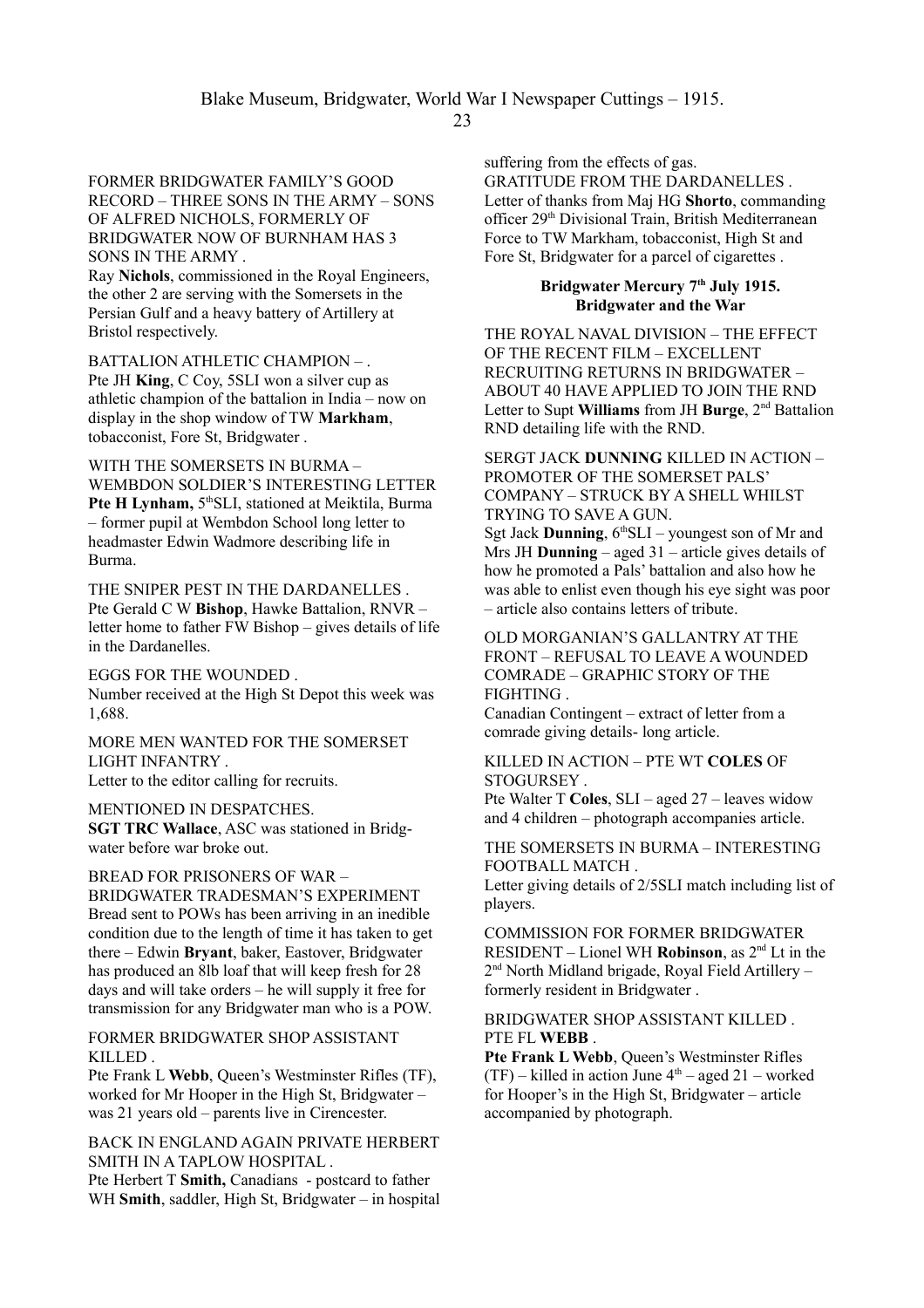24

## THE TEMPERATURE AT AMBALA – BRIDGWATER TERRITORIALS CORRECT A MISAPPREHENSION .

Correction to a communication printed from Pte F **Rudman,** Middlesex Territorials that stated Ambala was in the Himalayas when in fact on the plains of India – and the temperature is from 111 to 115 degrees.

### LETTER'S WORLD-WIDE TRAVEL.

A letter correctly addressed to Sgt Har**ry Burge**, 5 thSLI, Lucknow Barracks, Tidworth went via the Canadians on the Plain to France to Ambala, India to Shwebo (Burma) to Bombay to Taunton to arrive at its destination – posted March  $23<sup>rd</sup>$  it finally arrived at the end of June .

WOUNDED ASC DRIVER BACK IN ENGLAND Driver ET **Andrews**, Bridgwater ASC – wounded in the Dardanelles now in the Manchester General Hospital – progressing well – home is in Barclay St, Bridgwater.

BRIDGWATER SOLDIER'S DEATH IN GERMANY – BELIEVED TO HAVE DIED OF WOUNDS .

Pte Frederick **Young,** SLI – parents are Mr and Mrs Wm Young, 16 Court, West St, Bridgwater received a communication from the commanding officer 1<sup>st</sup>SLI which reads  $\lq$  I very much regret to inform you that No. 7.570 Pte F Young is reported by the German Government through the US Embassy to have died on October  $14<sup>th</sup>$ ,  $1914'$  – probably wounded at Mons.

## EGGS FOR THE WOUNDED .

N of eggs received at the High St depot this week is 1,675.

### **Bridgwater Mercury 14th July 1915. Bridgwater and the War**

BRIDGWATER MAN TWICE WOUNDED – REMARKABLE ESCAPE FROM DEATH. LCpl  $E$  F Lewis,  $1^{st}$ SLI – two letters to wife EFM Lewis, Gloucester Pl, Bridgwater – first dated July 2<sup>nd</sup> thanking her for a parcel and gives details of life in the trenches – second dated July  $4<sup>th</sup>$  gives details of a wound sustained in his leg below the calf – he has 3 brothers also serving with 1<sup>st</sup>SLI.

BATTLING WITH THE TURKS IN THE PERSIAN GULF – BRIDGWATER TERRITORIAL'S EXPERIENCE –"THE GARDEN OF EDEN" AND SWELTERING TOMMIES .

Letter from Pte JW Colsey, 1<sup>st</sup>/5<sup>th</sup>SLI serving with the 2 nd Dorsets, Indian Expeditionary Force to his father JJ Colsey proprietor of the Bristol Drapery Co, Fore St, Bridgwater – letter dated June  $4<sup>th</sup>$  describing his

experiences – also in hospital at Basra with heatstroke –  $2<sup>nd</sup>$  letter dated 2 days later further describes the terrible heat.

### WITH THE BRIDGWATER ASC IN GALLIPOLI – INTERESTING LETTERS FROM THE DARDANELLES.

Letter from Driver HG **Moore** to his grandmother at Combwich – letter from Driver Lionel **Patten** to his brother E Patten, 19 Halesleigh Rd, Bridgwater dated July  $6<sup>th</sup> - also$  3 letters dated June  $7<sup>th</sup>$ , June  $1<sup>1th</sup>$  and June 15th from Cpl Frank **Pitman** to his parents and other relatives – all give details of the conditions and fighting in the Dardanelles and the torpedoing of HMS *Majestic.*

BRIDGWATER SOLICITOR'S SON WOUNDED – SHOT IN THE LEG IN THE DARDANELLES FIGHTING.

AB Gerald CW **Bishop,** Hawke Battalion, RNVR – son of FW Bishop – postcard dated June  $25<sup>th</sup>$ . Wounded in the left leg.

LANCE- CORPORAL JACK **DUNNING** KILLED – FOUNDER OF SOMERSET PALS' COMPANY. Short article plus photograph.

"A GRAND FELLOW" COMMANDING OFFICER'S TRIBUTE – LCPL JACK **DUNNING -**  Letter to parents from Lt Col Rawling, commanding 6<sup>th</sup>SLI dated July 3<sup>rd</sup> giving details of his death and where he is buried.

# WESLEYAN MINISTERS IN THE ARMY – LOCAL OFFICERS COUSIN AMONGST THE NUMBER.

Short article 27 ministers appointed as Army chaplains.

CAPTURED THE TRENCHES BUT LOST HIS PIPE – CANNINGTON SOLDIER'S LAMENT – Pte Tom **Evans**,  $1^{st}$ SLI – letter to parents.

SIR IAN HAMILTON'S APPEAL FOR HIS TROOPS – AN EFFORT TO BE MADE IN BRIDGWATER .

Appeal for gifts for the troops in the Dardanelles.

COUNTY MAGISTRATE'S PATRIOTIC SONS – Dr **WB Foley** – son of RY Foley, Highlands, Dodington, Bridgwater – a commission as Lt in the RAMC- also letter from his brother Sgt HA **Foley** , 6 thSLI to their father giving details of his experiences at the front.

## THE SOLDIER AND THE EGG .

One of the Red Cross young ladies put her name and address on one of the eggs destined for the wounded from the depot in the High St, Bridgwater has received a letter from a wounded soldier at Bulford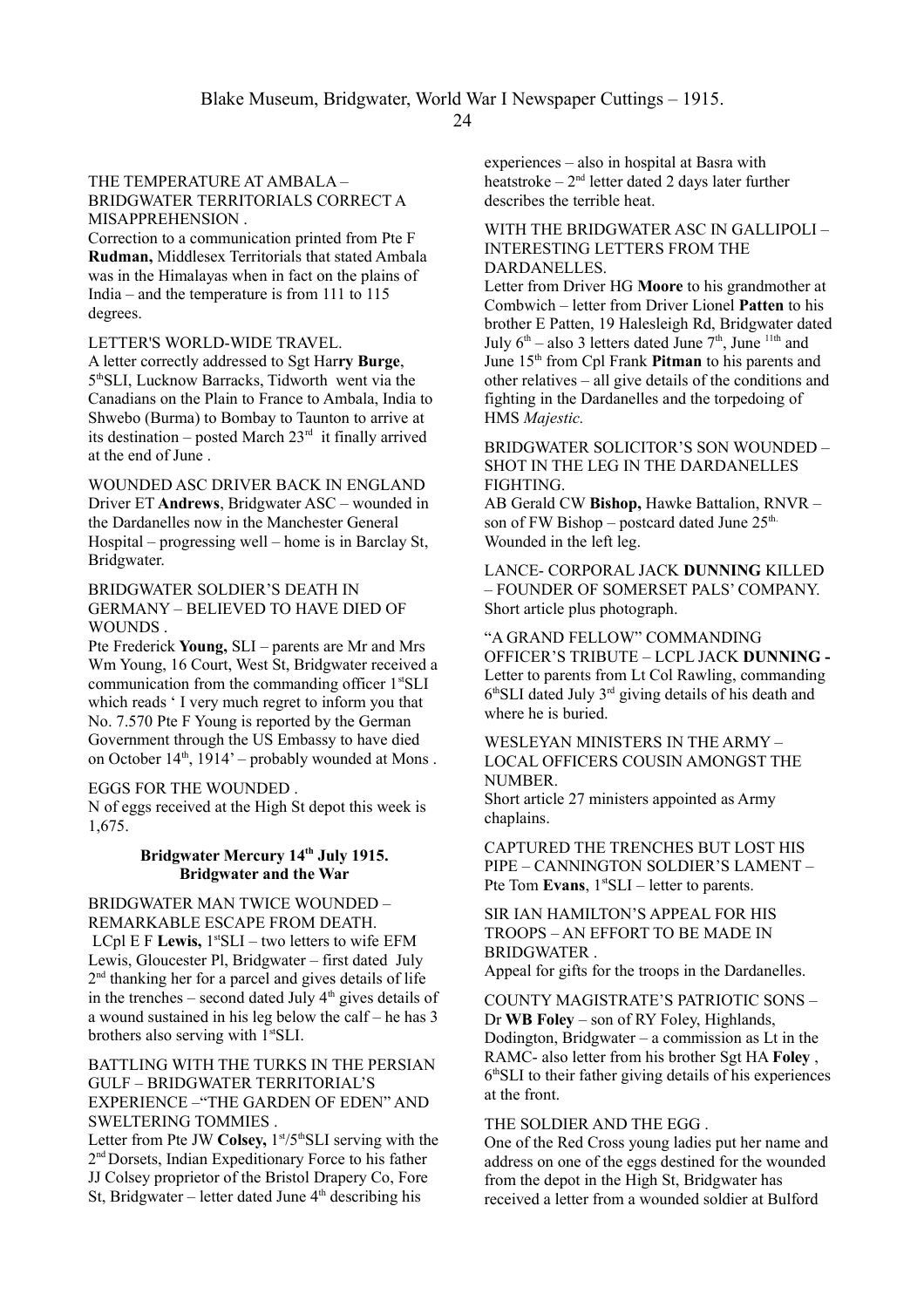Military Hospital in Wiltshire.

FORMER BRIDGWATER RESIDENT RECEIVES A COMMISSION .

HE **Lorrimer**, a commission in the Inns of Court Regiment.

BRIDGWATER RAMC MAN HOME ON LEAVE – EXPERIENCES AT THE FRONT – .

Pte **Pippin**, Devonshire Territorial Battalion – gives details of his nine months at the Front- including the fact that he has become a little callous of human suffering and injury due to his experiences.

BRIDGWATER WIDOW'S PROUD RECORD – FIVE SONS N THE ARMY .

Mrs Mary Woods, 14 Court, West St, Bridgwater – Pte J Fear, 5<sup>th</sup>SLI, LCpl H Woods, 2<sup>nd</sup>SLI, Sapper Wm **Woods**, Royal Engineers, Pte Tom **Woods,** 3 rd Battalion Grenadier Guards, Walter **Woods**, believed to be with the Australian Expeditionary Force – article contains a letter from LCpl Woods .

A LOST POSTCARD FROM THE FRONT . Found in Eastover and handed into the *Mercury* offices – dated July  $6<sup>th</sup>$ , 1915.

THE WESSEX ENGINEERS AT THE FRONT – BRIDGWATER SERGEANT COMMENDED FOR DISTINGUISHED CONDUCT – . Sgt HJ **Pursey,** 2<sup>nd</sup> Field Coy, Royal Engineers – son

of Mr & Mrs JT Pursey, 24 Wembdon Rd, Bridgwater – letter to parents.

BRIDGWATER SOLDIER WOUNDED – BUT BACK IN THE TRENCHES AGAIN . Pte Reginald **Colsey,** Civil Service Rifles – bullet wound in the right hand, not serious – letter to parents .

BRIDGWATER SOLDIER KILLED IN ACTION – STRUCK BY A SHELL IN THE TRENCHES . – Cpl John **Lomax,** H Coy, 1stSLI – formerly landlord of the Crown Inn, St John St,. Bridgwater – news came as letter from Pte WG **Fudge** (landlord of the Volunteer Arms, Union St, Bridgwater, to his wife, sister to Pte Lomax.

BRIDGWATER SOLDIER FALLS IN BATTLE – Pte James **Burgess**, SLI killed in action – eldest son of James Burgess, Bath Rd, Bridgwater.

### COMMISSION FOR A CHARLYNCH GENTLEMAN .

FW **Bell,** Lt in the Canadian Expeditionary Force – son of Rev WA Bell, Charlynch, Bridgwater.

#### SPECIAL BREAD FOR PRISONERS OF WAR – GOOD RESPONSE TO LOCAL FIRM'S PATRIOTIC OFFER .

Special loaves weighing 8lbs and will keep fresh for a month to be baked by Edwin **Bryant** of Eastover, Bridgwater for POWs in Germany.

BRIDGWATER TRADESMAN ENLISTS – . Ernest **Turner,** 16 Clare St, Bridgwater in the Wessex Royal Engineers – was proprietor of a local oil and hardware business.

CANNINGTON MARINE DIES OF WOUNDS **–**  Pte Harry **Chidgey,** RMLI – son of Charles Chidgey, Cannington .

LITERATURE FOR THE TROOPS – AN ACKNOWLEDGMENT FROM THE FRONT . Letter received saying that a box of books for the troops had been received at the Front.

## **Bridgwater Mercury 21 July 1915. Bridgwater and the War**

BRIDGWATER AT WAR- BRIDGWATER MARINE DIES OF WOUNDS – HIS BROTHER WOUNDED. Lce-Cpl.Harry **Chedgey** of Cannington. Wounded at Gallipoli. (Photo). Brother, Pte ,Tom George Chedgey, 1<sup>st</sup> Canadians wounded in France 22 May. Another brother, William of the Marines also in hospital..

BRIDGWATER TERRITORIALS IN THE PERSIAN GULF -THE FIGHT FOR KURNA Interesting description by local soldier. Pte W **King** relates details of battle.

## HOW THE SOMERSETS CAPTURED A GERMAN **TRENCH**

Outlines battle tactics and conditions..

BRIDGWATER SOLDIER KILLED IN ACTION -KINDLY LETTER FROM THE DECEASED'S CHUM -"HE DIED A MOST HONOURABLE DEATH".

Moving account of the death of Pte James **Burgess** of the  $1<sup>st</sup> SLI$ . (Photo).

#### MORE INTERESTING RELICS FROM THE FRONT -LOCAL BOMBARDIER'S HAIRBREADTH ESCAPE.

Description of war relics brought to Bridgwater by Bombardier **Curry** of the Garrison Artillery who was on leave after several narrow escapes from the enemy.

BRIDGWATER CORPORAL KILLED IN ACTION. Cpl John **Lomax** of the 1<sup>st</sup> SLI (Photo) was killed after a few days at the Front.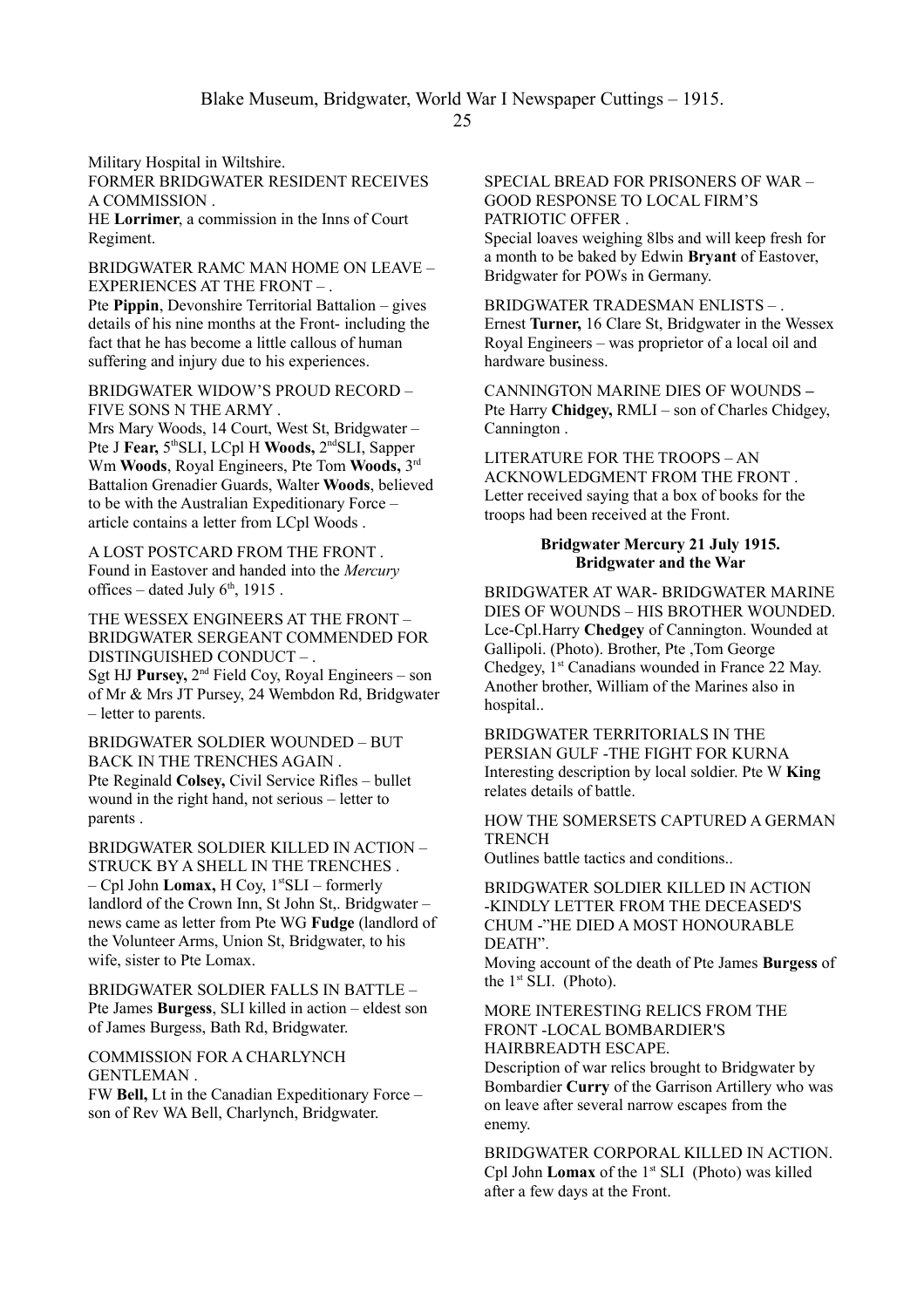BRIDGWATER RUGBY PLAYERS ON LEAVE. Lt J M **Edgar** of the Staffords, and the **Churchill** brothers and Fred **Hoare** of the Canadians all on leave..

6 th SOMERSETS UPHOLD THE COUNTY'S NAME.

Account of casualties suffered by the  $6<sup>th</sup>$  Somerset regiment from Company Sgt MajorW H **Gamlin**. Also thanks for tobacco received for his men..

POPULAR BRIDGWATER LICENSEE HOME ON LEAVE.

Private W G **Fudge**, ex landlord of the Volunteer Arms returning to the Front. He served with the  $1<sup>st</sup>$ Somersets at the battle of Mons. Friends of Private Fudge presented him with a silver cigarette case..

BRIDGWATER ACCOUNTANT'S SON OBTAINS A COMMISSION.

Victor Sully is 2nd Lt in 9th Battalion Beds Regt. His brother, Douglas of the London Scottish has been missing for 9 months.

BRIDGWATER DOCTOR'S LIFE IN EGYPT. Capt E B **Hartnell**, doctor in the officers' hospital in Cairo writes to thank a friend for his parcel. He describes day-to -day conditions and criticizes 'legalised wholesale murder'.

#### BRIDGWATER SOLDIER WOUNDED.

Private Fred **Durston**'s letter from Boulogne hospital detailing removal of a bullet. The bullet smashed a mouth organ in his pocket and some of the instrument had entered the wound. He writes cheerfully but,6 days later the Matron writes to his mother to say his condition 'critical'..

THE SOMERSET'S SPLENDID WORK. Lce Cpl E. **Chilcott** of the Coldstream Guards relates terrible consequences of war in France and praises the splendid 'Somersets' at Ypres.

THE BRIDGWATER A.S.C. IN THE DARDANELLES.

Accounts of actions of the Bridgwater Army Service Corps with list of participants included..

BRIDGWATER OFFICER PROMOTED. Sec Lieut Wm **Tamlyn** of Bridgwater firm of auctioneers is promoted to temporary Lieutenant..

## **Bridgwater Mercury 28 July 1915. Bridgwater and the War**

LOCAL ARMY SERVICE CORPS AT THE DARDANELLES – HOW THEY LANDED IN GALLIPOLI – BRIDGWATER N.C. O.'S INTERESTING LETTER. Very long account (over a column) by S.S.M.P

**Kendal** about his experiences in Egypt, with some details of the action in Gallipoli..

KING'S VISIT TO THE PLAIN – MORE INFORMATION ABOUT THE VISIT TO LARKHILL (see last week). Privates **Sansom, Hole** and **Hobbs** were in the guard of honour.

ANOTHER STOGURSEY SOLDIER KILLED IN ACTION.

Pte Simon **Chilcott** of the South Wales Borderers killed on 28 June in the Dardanelles (with portrait).

BRIDGWATER POSTAL OFFICIAL AT THE FRONT. WORKING UNDER SHELL FIRE. Letter from Mr Harold **Davis**. Appears to be a signaller.

LOCAL MAN INTERNED IN HOLLAND – AN OFFER TO OUR READERS.

Letter from Pte H, **Rich** of Collingwod Btn of the RNVR, a POW in Holland. Offers to make souvenir photo frames for readers..

#### SOMERSETS IN A HOT CORNER – SHELLED AND GASSED.

Letter from an anonymous member of the SLI about his experiences in the trenches..

NORTH PETHERTON LAD KILLED IN ACTION Photo of Pte W **Roberts** (see last week).

## OFFICERS' TRAINING CORPS.

Note that Mr Arthur H **Baker** son of Mr James Baker of Othery has jolined the Inns of Court OTC. He was on the editorial staff of the *Western Morning News.*

#### WELL-KNOWN TOWNSMAN'S SON KILLED IN ACTION

Rifleman F. B. **Helps** of the Westminsters. News that he had been killed in France..

BRIDGWATER CANADIAN DIES OF WOUNDS. - SON OF FORMER WELL-KNOWN TOWNSMAN. News that Pte Harley **Burrington,** son of the late G. G. **Burrington** had died of wounds at Boulogne.

## BRIDGWATER STAFF SERGEANT'S CHEERFUL TIDINGS - "WE OUGHT TO WIN BY THREE CLEAR GOALS"

Letter from Staff Sgt Arther Rex **Page** of the Royal Engineers. Son of the late E. T. **Page**. He was attached to a battery of the Royal Artillery..

#### COMMISSION FOR VICAR OF BRIDGWATER'S SON.

Note that Mr Cyril L. M. **Langham** had been commissioned as a 2<sup>nd</sup> Lt in the ASC Wessex divisional train (Territorial Force). He was a solicitor in London..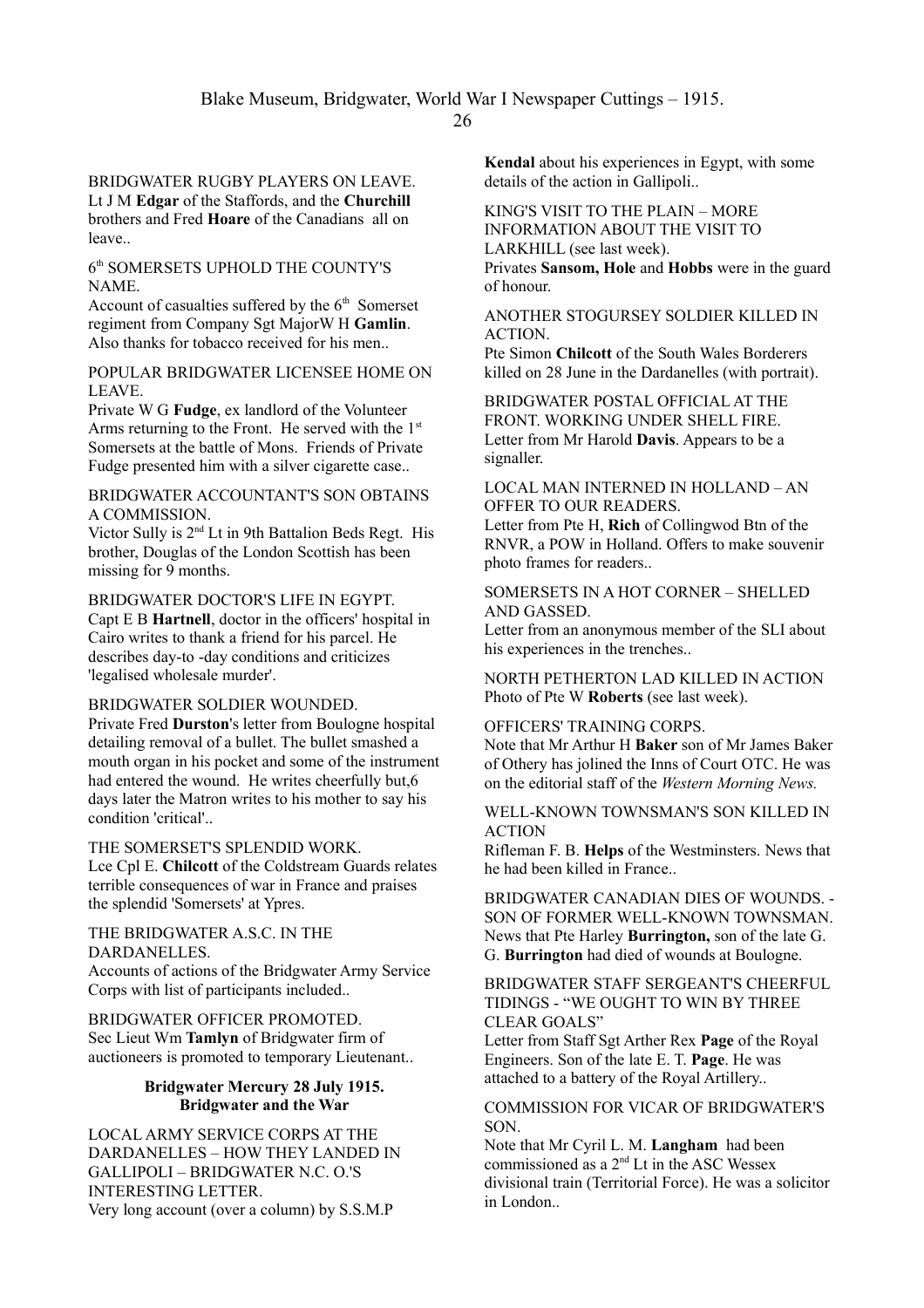#### "ENTENTE CORDIALE" - BRIDGWATER SOLDIERS PHOTOGRAPHED ON FRENCH **GUN.**

Cpl J **Anglin** of the<sup>1st</sup> SLI sent a photograph to his mother – Included his brother Pat. Sent for the *Mercury*, but too dark for reproduction..

#### CANNINGTON TECHNICAL SCHOOL BOY AWARDED THE D. C. M. - DEED OF DARING IN SIGHT OF THE ENEMY – SINGLE-HANDED CAPTURES A MACHINE GUN AND AMMUNITION.

Awarded to Lce Cpl T. A. P. **Willis** of the 1st Manchesters. Biographical material about his army service and having been wounded 3 times. Also a note that another ex-Cannington boy, Pte Alexander **Leahy,** of the Gloucesters, had been also awarded the D. C. M..

## CHIEF CONSTABLE OF SOMERSET – IMPORTANT STAFF APPOINTMENT. Note that Major H. C. **Metcalf** of the 2rd Btn of the Northamptonshire Regiment appointed at Brigade Musketry Staff Officer for the 1<sup>st</sup> Thames and Medway Reserve Brigade, Chatham..

ASHCOTT SOLDIER KILLED IN ACTION – A RUMOUR THAT PROVED CORRECT. Lce Cpl Lionel John **Dean** of the DCLI had been killed in France. He was the third son of Mr J. F. Dean and had been working in the Welsh mines before enlisting.

# BRIDGWATER R.A.M.C. PRIVATE HOME ON LEAVE. - TRIBUTE TO THE SPLENDID HEALTH OF THE BRITISH ARMY.

Report of an interview with Pte J. **Manchip,** RAMC.

#### BRIDGWATER LICENSEE ENLISTS. Mr Tom **Creedy**, licensee of the Green Dragon Inn, Friarn Street has joined the Army Pay Dept. Brief biography..

BRIDGWATER SOLDIER'S DEATH IN ACTION. Pte James **Burgess** of the 1<sup>st</sup> SLI – see last week. Some more information..

## COMMISSION FOR FORMER BRIDGWATER BOY.

Mr Robert Charles **Case** formerly of Fiddington. Trained as an engineer at the GWR works, Swindon, and now commissioned in the Royal Engineers. Good brief biography.

#### BRIDGWATER AND DISTRICT TEACHERS AND THE WAR FUNDS.

News about a fund to augment the money given to the dependants of teachers killed or wounded. List of subscriptions.

WAR SERVICE AWARDS AND HONOURS News that the *London Gazette* would be available in Bridgwater Library..

# **Bridgwater Mercury, 4 August 1915. Bridgwater and the War**

BRIDGWATER MAN ON ACTIVE SERVICE. – ACCEPTED AS WIRELESS OPERATOR. Pte L. G. **Burnell** of 1/5th SLI, now in India due to go to the Persian Gulf. 30 men from the 1/5th SLI went there on 13 May and 5 were from Bridgwater.

THE TERRIFIC HEAT IN THE PERSIAN GULF - SOMERSET TERRITORIAL'S EXPERIENCEs. Letter from Lce Cpl Hubert **Parsons** of the Somerset Territorials.

### JOINED THE CANADIANS.

Note that Mr Edward Bryant **Burrington** had joined the 54th Batn of the Canadian Infantry. He was the son of the late Mr G. G. Burrington of Bridgwater..

#### BRIDGWATER SOLDIER KILLED IN THE DARDANELLES – SHOT WHILE LEAVING THE **TRENCHES**

Pte Alfred George ("Counsell") **Richards** of the 6<sup>th</sup> Manchesters. Quotes the letter from his platoon commander.

## FROM CIGARETTES FOR DARDANELLES SOLDIERS.

Letter of thanks from Lady Ian **Hamilton** on behalf of her husband at the Dardanelles.

ASHCOTT SOLDIER KILLED IN ACTION. Photograph of Lce Cpl Lionel John **Dean**. See previous week.

BRIDGWATER MAN KILLED IN ACTION – Rifleman F. B. **Helps** of the Queen's Rifles. With photograph. Quotes letter from an officer.

## FOUR SONS AT THE FRONT – BRIDGWATER FAMILY'S UNIQUE RECORD. Sons of Mrs & Mrs Francis **Caple** of 34 Mount Street. Pts Wm. James, Lce Cpl Henry, Pte Robert and Pte Frederick.

#### FOUR SONS SERVING – BRISTOL-ROAD FAMILY'S GOOD RECORD. Sons of Mr & Mrs Edward Cattle of 16 Wyldsborough Terrace, Bristol Road, Bridgwater. Seamen Edward and Ernest; Bertie in the Royal Naval division and Frederick a driver in the ASC.

### **Bridgwater Mercury***,* **11 August 1915 . Bridgwater and the War.**

DECLARATION OF WAR ANNIVERSARY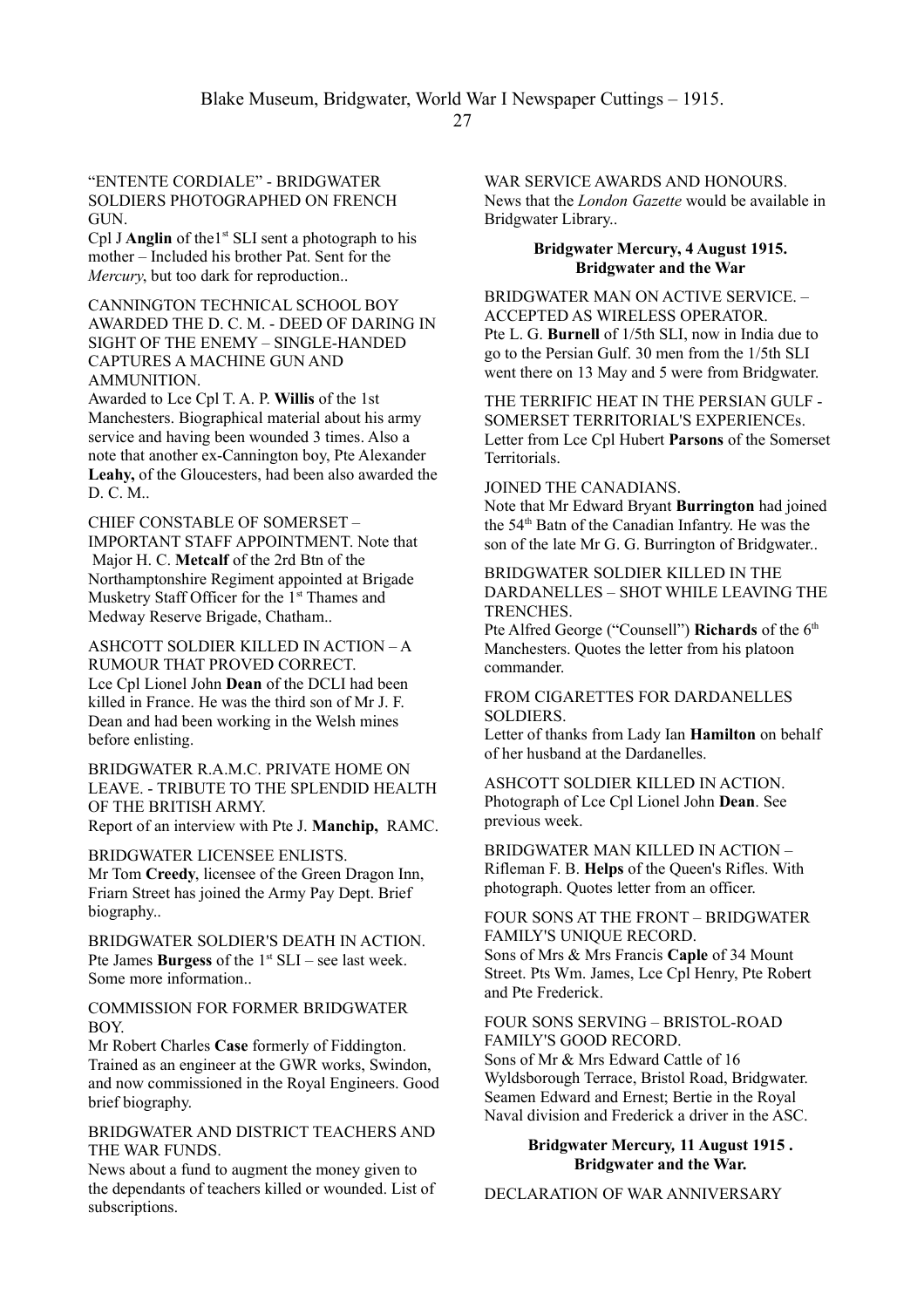Special services in Bridgwater. Brief account of the various church services.

#### BATH BRICKS IN INDIA – BRIDGWATER TERRITORIALS DISCOVERY. Pte Fred **Rudman** of the Middlesex Territorials found one in an Indian bazaar.

WEMBDON SOLDIER WOUNDED. Rfln H. **Male** of the King's Royal Rifles wounded in France.

#### AT THE DARDANELLES – BRIDGWATER MAN'S EXCITING EXPERIENCES.

Letter from Driver H. B. **Stone** attached to the 29<sup>th</sup> Division Train recounting how he had been under bombardment – 18 horses killed. Saw the *Majestic* sunk..

## A YEAR OF WAR. - BRIDGWATER'S ROLL OF HONOUR – LOCAL MEN WHO HAVE DIED FOR THEIR HONOUR.

Lists in chronological order the 49 Bridgwater men who had fallen. NB This list is repeated each year on the anniversary of the start of the War, and updated.

## ARMY SPORTS AT TIDWORTH – SUCCESS OF BRIDGWATER MEN.

Account of the Army Ordnance Corps sports day. In the SLI Tug-of-War team were the following Bridgwater men. Pte T. **Davies** , Cpl Oswald **Symons,** Ptes T. **Pollard**, Edward **Hole**, C. **Pope** and E **Heal.**

#### A GENEROUS GIFT.

Mr W. B. **Broadmead** of Enmore Castle gave a cheque for £20 to the Soldiers' and Sailors' Association..

# JOINED THE CANADIANS.

Note that Mr W. C. **Martin**, son of the headmaster of the Cannington Schools had joined the  $65<sup>th</sup>$  Btn of the Canadian infantry..

#### COMMISSIONS FOR LATE CLERGYMAN'S SONS.

Sons of the late Rev. Mr **Montgomery**, late of Shapwick cum Ashcott had joined up. They were Mr James Colin **Montgomery** who was commissioned in the 12th Scottish Rifles, and Mr Robert Maxwell **Montgomery** who was commissioned in the 1<sup>st</sup> South Midland RFA..

# THE NATIONAL REGISTRATION ACT – DELIVERY OF THE FORMS COMMENCED IN BRIDGWATER.

Detailed account of the procedures to be followed in filling out the form.

## AUGUST BANK HOLIDAY AT THE FRONT – WITTY LETTERS FROM LOCAL RESIDENT'S SON.

Extracts from letters written by Pte. Reg. **Trelease** of the Oxford and Bucks L.I. to his father..

# D. C. M. WON BY A NATIVE OF STOGURSEY – THRILLING ADVENTURES – INTERESTING PRESENTATIONS.

Copy of an account published in the *South Wales Echo* of a presentation made at Abercwmboi near Aberdare to Sgt R. J. **Scott** of the Royal Garrison Artillery, attached to the BEF. He was born in Stogursey.

#### THE LATE CORPORAL ALFRED GEORGE **RICHARDS** –

Note about the official notification of the death of Cpl Alfred George **Richards** of the 6<sup>th</sup> Manchester Regiment.

### **Bridgwater Mercury 18 August 1915. Bridgwater and the War**.

## BRIDGWATER MAN DIES OF WOUNDS – CHAPLAIN'S TOUCHING LETTER. Account of the death of Pte W. **Ticknell** of C Company 6<sup>th</sup> Service Batn of the S.L.I. who died of wounds

in France 9 August 1915. With photograph.

#### COMMISSION FOR MR A. ST.D **CORDER –** PROMOTION FROM THE RANKS.

Note that Mr Alwn St. Dunstan **Corder** of the ASC had been promoted to  $2<sup>nd</sup>$  Lt in the  $8<sup>th</sup>$  Btn of the Worcestershire Regt.

#### A DISTURBED TEA PARTY – A BRIDGWATER SOLDIER'S EXPERIENCES

Letter from Pte E. **Manchip** of the RAMC, enclosing small pieces of shrapnel.

GERMANS MERRY OVER WARSAW'S FALL Burnham soldier's letter. Letter from Pte H. **Slocombe** of the South Wales Borderers.

### CANNINGTON TECHNICAL SCHOOL AND THE WAR.

Note that Mr T **Cread,** master tailor at the school had enlisted and that Lt C **Newitt** an 'Old Boy' had been appointed Divisional Coast Defence Officer as Wexford.

#### CANNINGTONIANS JOIN THE MECHANICAL TRANSPORT.

Note about Messrs P. and G. **Allen,** sons of Police Sergeant Allen of Cannington have joined the ASC, Mechanical Transport.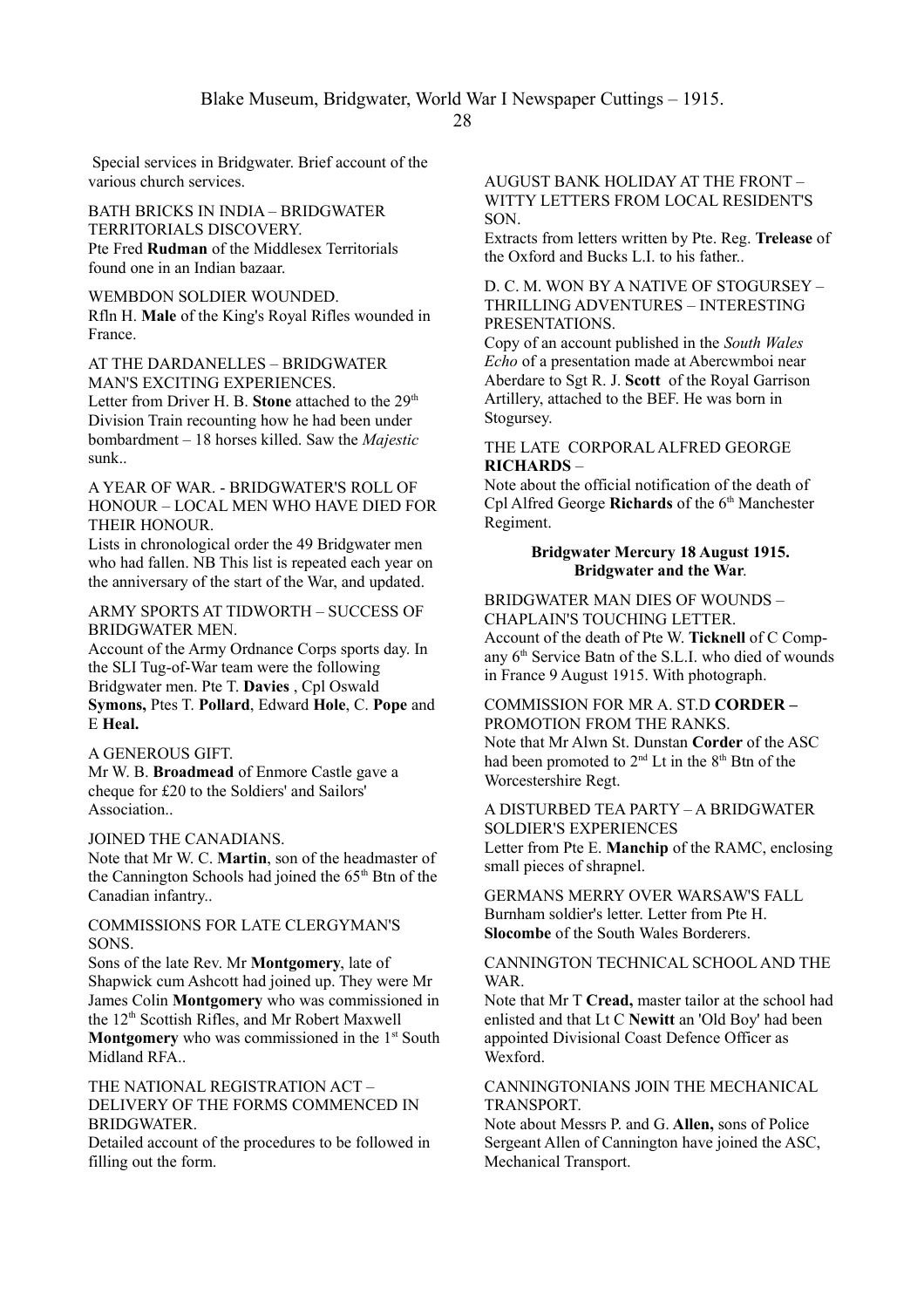#### THUNDERSTORMS ON THE FRONT. Note about this in letter from Pte W. G. **Fudge**, landlord of the Volunteer Arms, Union Street.

HOME ON LEAVE FROM THE FRONT. Note that some men were home but no details.

BRIDGWATER BAKER'S PATRIOTIC OFFER – THANKS FROM A BRIGWATER PRISONER OF WAR.

Report that Mr Edwin **Bryant**, a baker of Eastover was offering to send long-lasting 8lb loaves of bread to British POW's held in Germany. Includes a letter from Lce-Cpl Ernest **Cooze** of the KOYLI then in Doebertiz camp thanking him for it.

BRIDGWATER CO.-SERGT. MAJOR DIES OF WOUNDS.

Severe loss to the  $6<sup>th</sup>$  Somersets – A splendid career in the Army. Account of the death of Co.-Sergt. Major W. H. **Gamlin** at Boulogne General Hospital. Very good biography of him.

CANNINGTON TECHNICAL SCHOOL BOY'S GALLANTRY – BRAVE YOUNG SOLDIER'S VISIT TO OLD SCHOOL.

Report of a visit from Cpl T. A. P. **Willis** D. C. M. to the school where he talked to the boys. Detail account of what he did to get the medal.

THE NATIONAL REGISTRATION ACT. - THE COLLECTION OF FORMS IN BRIDGWATER. Note that the distribution and eventual tabulation of the information had gone very well.

BRIDGWATER – BIJOU THEATRE

very detailed account of that week's programme at the theatre..

## **Bridgwater Mercury, 25 August 1915. Bridgwater and the War.**

FIVE SONS SERVING THEIR COUNTRY Note that Mr Ernest **Roberts** of Valetta Place had 5 sons serving. Namely Driver Ernest, ASC, Pte Thomas, Coldstream Guards, Driver Charles, ASC, Trooper Jesse, West Somerset Yeomanry, Driver Bert, ASC. Another son, William worked in munitions n Wales..

THE LATE COY.-SERGT. MAJOR W. H. **GAMLIN** WELL -KNOWN SOMERSET SOLDIER. (See last week) Photograph of him.

BROOMFIELD SOLDIER'S REBUKE. Letter from Pte. H. Cross of the 1<sup>st</sup> Btn. Coldstream Guards rebuking slackers at home.

## DISCLAIMER FROM A BRIDGWATER SOLDIER – IN GOOD HEALTH DESPITE RUMOURS OF HIS DEATH.

Letter from Driver **Hockey** 2nd Battery RHA to the editor saying he was alive despite what rumour said.

BRIDGWATER YOUNG GENTLEMAN GIVEN A COMMISSION – PROMOTION FROM THE RANKS.

Note that Mr George Lavar **Rowe** had been commissioned in the 7<sup>th</sup> Dorset Battalion.

A REPLY TO THE PESSIMISTS – BOROUGHBRIDGE "TOMMY'S" CHEERY LETTER.

Letter from Lce-Cpl Percy R. **Woodland** of B Company 1st SLI to Rev. C. J. **Jeal** (Baptist Minister at Boroughbridge).

THE EGG COLLECTION IN BRIDGWATER AND DISTRICT – OVER 40,000 RECEIVED SINCE MARCH.

Note about eggs collected for wounded soldiers and sailors through the Red Cross.

CANNINGTONIANS JOIN THE RAMC. Note that Messrs P & G **Allen** (see last week) had in fact joined the RAMC.

OLD CANNINGTON SCHOOLBOY DIES OF WOUNDS. - THE TENTH TO GIVE HIS LIFE FOR HIS COUNTRY

Note about the death in action of Pte Joseph **Squires** of the 2nd South Lancs Battalion. He was 18 years of age.

A GRATEFUL WOUNDED GERMAN PRISONER – HUMBLE SOUVENIR GIVEN TO BRIDGWATER SOLDIER.

Letter from Lce-Cpl E. **Manchip** of the RAMC saying a wounded German prisoner had given him a uniform button in thanks for his help.

## LETTERS TO THE EDITOR.

[1] The forthcoming Jumble Sale for the Bridgwater Hospital, the Red Cross etc. From Mr Alfred **Berry,** Cannington Park Chairman, Bridgwater Branch NFU.

[2] The Price of Bread, from *Enquirer.*

## **Bridgwater Mercury, 1 September, 1915. Bridgwater and the war**.

A BRIDGWATER FOOTBALLER'S APPEAL – A FOOTBALL WANTED AT THE FRONT. . Letter from Driver Leslie Rossiter of the 24<sup>th</sup> Field Ambulance, $8<sup>th</sup>$  Division, requesting a football.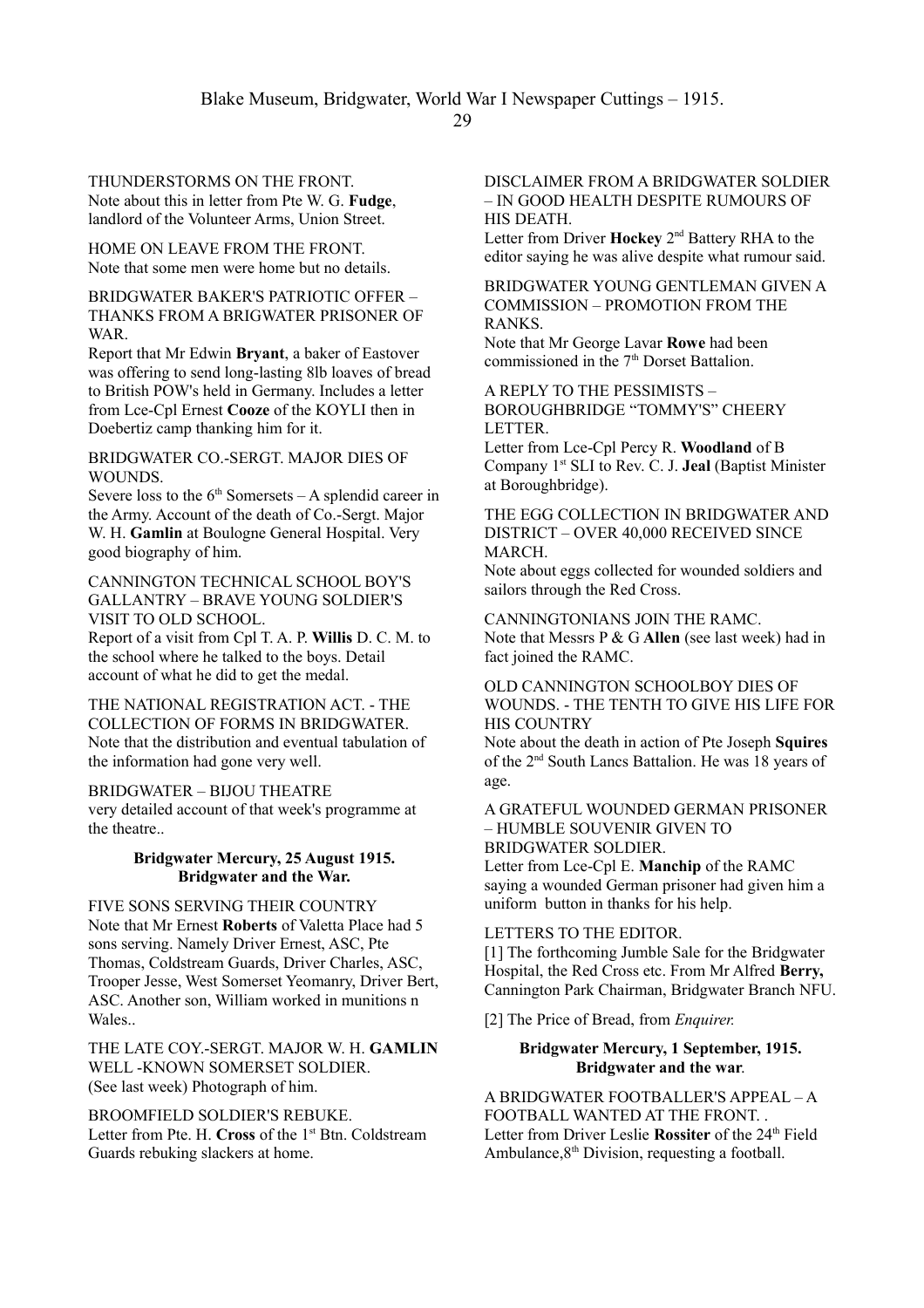Blake Museum, Bridgwater, World War I Newspaper Cuttings – 1915.

#### SUNK BY THE PIRATES – BRIDGWATER ENGINEER'S EXPERIENCE – ELEVEN HOURS IN AN OPEN BOAT.

Letter from Mr F. **Westlake** first engineer on the Elder Dempster vessel *Bonny* sunk by a submarine off the Tusker light in the Channel.

#### TRAINING AS AN OFFICER – BRIDGWATER SCOUT-MASTER'S SUCCESS.

Note that Mr Fred **Pocock** assistant scoutmaster was going to Sandhurst.

#### BRIDGWATER JEWELLER'S SON WITH THE AUSTRALIANS

Note that Sgt. Frank **Burgess**, son of Mr Burgess, jeweller, of Eastover, was serving with the Queensland regiment in Egypt.

#### SUCCESSFUL ARMY CYCLIST – PTE. J. **GODDEN** IN FORM.

Pte **Godden** won 4 prizes in the cycling events at an army sports day.

SIX SONS SERVING THEIR COUNTRY – BARCLAY-STREET FAMILY'S FINE RECORD Note about the family of Mr & Mrs Noah **Trunks**. 60 Barclay Street who were all serving. Peter **Trunks**, an AB serving on HMS Albion, Leonard, ASC, Walter, 3<sup>rd</sup> SLI, Noah, ASC, Arthur, ASC and George Geen, (a son by Mrs Trunks's first marriage), 3<sup>rd</sup> Gloucesters. See *Mercury* 22nd September for photographs

#### WOUNDED AUSTRALIAN SEEKS INFORMATION – ADDRESSES OF TENT MATES WANTED

Letter from Pte Joseph **Vimm** of No 55, B Company 8<sup>th</sup> Bttn. 1<sup>St</sup> Australian Imperial Force, in hospital in Middlesex. He requested the address of Ptes B and T **Meade**, of Bridgwater, who had been in hospital with him.

## BRIDGWATER SOLDIER HONOURED BY THE TSAR

Sgt C Wilcox of the 1<sup>st</sup> SLI awarded the Cross and order of St George, (3rd Class). Previously he had been awarded the DCM for gallantry in the field.

## PATRIOTIC BRIDGWATER FAMILY

The 5 sons of Mr E. R. **Palmer** of Valetta-place all serving. This corrects an article in the previous week where the family were wrongly named as **Roberts.**

#### SOMERSETS AT RANGOON

Note about a supper and concert held by the  $2/5<sup>th</sup> SLI$ Royal Army Temperance Association at Rangoon.

HOME ON LEAVE FROM THE FRONT – PRESENTATION TO AN ENMORE SOLDIER Brief note about a presentation of a watch and silver teapot to Pte F. **Sweet** of the Coldstream Guards.

#### **Bridgwater Mercury, 8 September 1915 Bridgwater and the War**

THE COUNTRY'S CALL: LOCAL FAMILY'S RESPONSE: FIVE SONS SERVING THEIR COUNTRY.

Photograph of the 5 sons of Mr R. Y. **Foley**, JP, of 'Highlands' Dodington. Lt W. B. **Foley**, RAMC, Sgt H. A. **Foley** 6th SLI, Cpl G. R. **Foley**, Pte E. B. **Foley** of the 1st Canadians (A wounded POW), Capt F. Y. **Foley.**

BRIDGWATER SOLDIER ON THE RUSSIAN NAVAL VICTORY – "IT PUTS A NEW LIFE IN US"

Extract from a letter to Mr E. **Chorley**, hairdresser of North Street from Driver L **Rossiter** of 24<sup>th</sup> Field Ambulance – he mentions the Russian action.

#### CIGARETTES GETTING SCARCE – BRIDGWATER SOLDIER'S LETTER

Letter to Mr T. W. **Markham**, Tobacconist of High Street and Fore Street from Pte Pat Anglin of the machine gun section of the 1<sup>st</sup> SLI, thanking him for the gift of cigarettes. Says they had a ration of 30 a week, but a good smoker could use them up in a day.

BRIDGWATER TERRITORIALS IN INDIA – THE RUMOUR OF THEIR HOMECOMING Letter from Sgt. C. **Culverwell** of the Bridgwater Co of the  $5<sup>th</sup>$  SLI, writing to a friend in Bridgwater from Dagshai, India. Talks about the heat.

## PETHERTON SOLDIER UNDER HEAVY SHELL FIRE – CONTRIBUTION FOR BRIDGWATER HOSPITAL

Rev David **Lloyd**, pastor of North Petherton Congregational Church had received a letter from Sapper F. **Channing**. Mentions being shelled with a burning liquid, and also a powder that poisons and burns. Sends a P.O. For 3 shillings for the Hospital Fund.

## CANNINGTON TECHNICAL SCHOOL AND THE WAR – INTERESTING LETTER FROM A WOUNDED OLD BOY

Mr G. L **Harding**, Superintendent of Cannington Technical College received a letter from Drummer R. J. **Bowers,** who had been wounded. Mentions a number of old boys, who had been killed or wounded **Osborne, Day, Murphy, McGill, Birmingham.**

FIVE SONS "DOING THEIR BIT" – ANOTHER BRIDGWATER FAMILY'S FINE RECORD Note about the sons of Capt. W. **Bell** of Barclay Street. Sapper W. **Bell**, Driver J. **Bell**, ASC, Sapper Geo. **Bell**, Wessex RE, Driver T **Bell**, in the Dardanelles, Mr J **Bell**, involved in Red Cross work .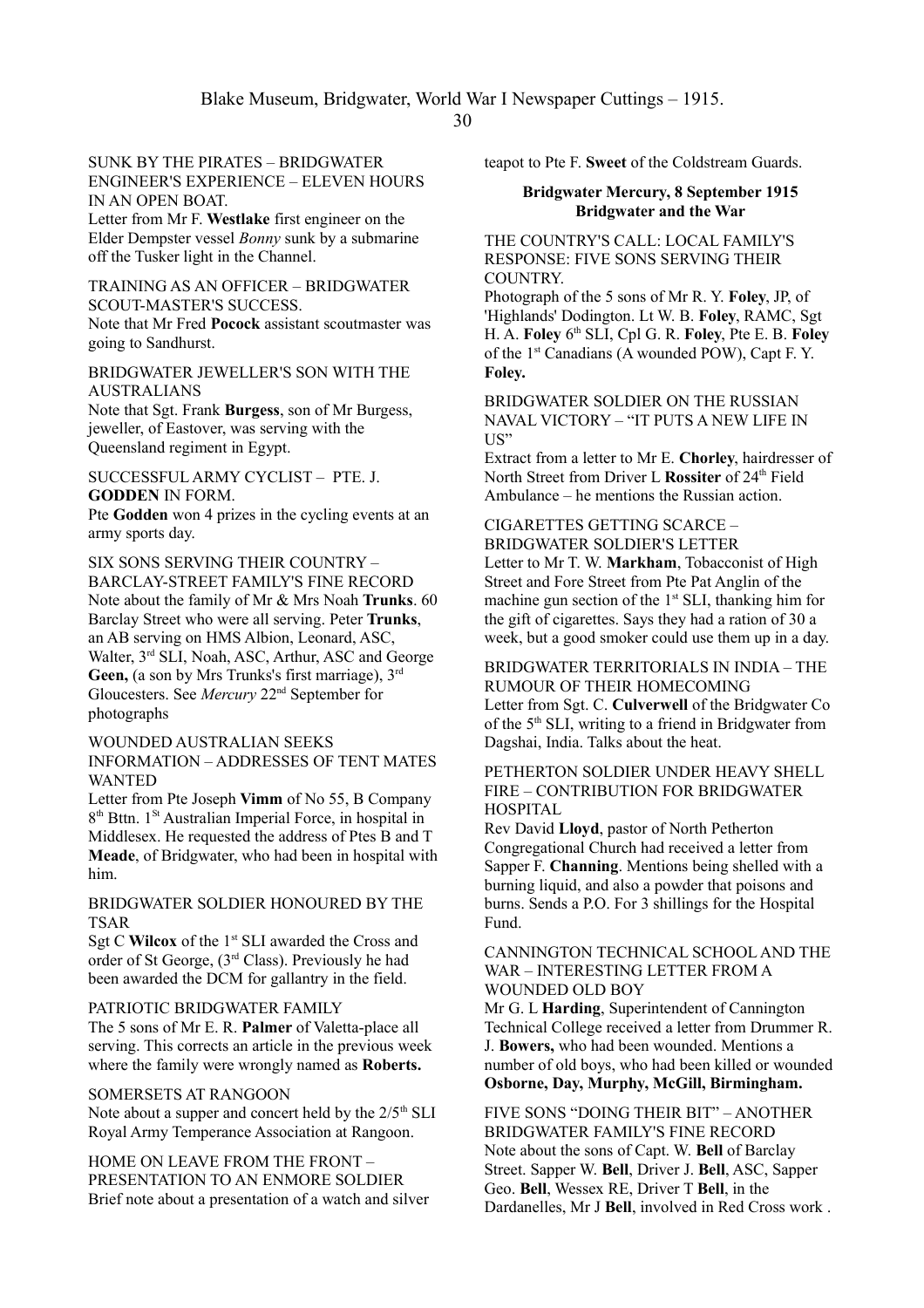31

LOCAL PRISONERS OF WAR IN GERMANY – RETURN THANKS FOR ,LOAVES OF BREAD. Letters of thanks received by Mr Erwin **Bryant** an Eastover baker who sent abroad loaves of long-life bread. He heard from Cpl S. **Southwood** 1<sup>st</sup> SLI (in Doeberitz, Pte H. **Gillard** SLI, (in Doeberitz), W, **Coombs** (Paderborn) Cpl D. J. **Gillespie** (in Wurzburg). Also cards from Stoker Chas. **Hill**, RND, (in Doeberitz), J. W. **Whetham** (in Ruhleben)Pte. J. **Hughes**, 1<sup>st</sup> Wilts (in Doeberitz).

Mr Bryant made 8lb loaves and sent them to POWs. He has had replies from Geissen, Doeberitz, Wittenberg, Celle, Berlin, Munster, Altdam, Paderborn, Gottingen, Wurzberg and Ruhleban.

## A FOOTBALL AT THE FRONT – GENEROSITY OF COL. R. A. **SANDERS**, MP

Note that Col. **Sanders** had bought a football for the troops at the front

### A TRIP FROM CODFORD

Note that a party of troops from the ASC had made a trip to Bridgwater by char-a-banc and were able to visit friends

#### A|PLEASING PROMOTION

Note that Mr Charles **Davis** had been promoted to the rank of Staff Sergeant in the 2/1South Western Company of the ASC.

#### LETTERS TO THE EDITOR – FRUIT AND VEGETABLES FOR THE NAVY

Letter from Mr W. H. Pain, Local Secretary, Bridgwater and District Farmers' Co-operative Society, asking for surplus fruit and vegetables to send to the Navy.

#### **Bridgwater Mercury, 15 September 1915 Bridgwater and the War**

# BRIDGWATER TERRITORIALS IN INDIA – A DRAFT FOR THE PERSIAN GULF Long unsigned letter from a member of B Coy 2/5

SLI. Bob **Turner** and Bert **Singleton** of Bridgwater mentioned.

# WITH THE 1/5<sup>th</sup> SOMERSET LIGHT INFANTRY IN INDIA – N.C.O.s AND MEN FOR ACTIVE SERVICE.

Lists the names of the men who came from all over the county. Of these, only Cpl **Galley**, Pte **Hook** and Pte **Frampton** came from Bridgwater and district.

#### WITH THE A.S.C. AT THE DARDANELLES – BRIDGWATER MAN'S DESCRIPTIVE LETTTER – TRIBUTE TO THE NAVAL DIVISION.

Extracts from 2 letters to his parents, Mr & Mrs S. Hooper of Bath Road, Bridgwater their son Driver A **Hooper** of the ASC. Good account of the shelling of the enemy, and getting the mules landed. Describes the small boats to land the troops and ferry the wounded

## LT-COL. R. A. **SANDERS** M.P. TO PROCEED TO ACTIVE SERVICE – FAREWELL MESSAGE TO HIS COINSTITUENTS

Note that the North Devon Hussars are under orders for active service. List of officers. Text of Col. Sanders's message to his election agent.

## BRIDGWATER OFFICER DIES OF WOUNDS – LIEUT. A. H. N. **CHURCHILL**'s DEATH IN FRANCE – A PROMINENT LOCAL FOOTBALLER.

Lieut **Churchill** was a machine gun officer with the 1 st Canadian Infantry Brigade. Very detailed account, with letters, of his death and funeral, with photo portrait of him. He was the son of Mr & Mrs E. H. **Churchill**, 'The Lindens' Wembdon Road, and was aged 24 when he died

## DEPARTURE OF WELL-KNOWN BELGIAN REFUGEE – TO ENGAGE IN MUNITIONS WORK IN FRANCE.

An account of M. **Servais**, an electrician, who with his wife and children came to Bridgwater as a refugee. Worked for a while at the Bridgwater Electric Light Works

## BRIDGWATER TERRITORIALS IN INDIA – "FORGOTTEN BY THEIR TOWNSFOLK" Letter from an un-named soldier serving with the Bridgwater Territorials in India complaining about being neglected.

#### COMMISSION FOR WELL-KNOWN BRIDGWATER CRICKETER.

Mr Leonard **Brown**, son of Mr Edwin **Brown** J. P. granted a commission in a machine gun section.

# CLEVER WORK BY BRIDGWATER **TERRITORIALS**

Note about a photo from India – design in small stones showing a design saying "5<sup>th</sup> Somerset LI Buglers"

#### ANOTHER LETTER FROM THE **DARDANELLES**

Letter to his mother from Driver Bert **Murch** of the ASC. Is hospitalised with trouble in his legs. Mentions he soldiers coming from the Empire and the abilities of the Turks.

## BRIDGWATER AND DISTRICT TEACHERS AND THE WAR FUNDS

£5 12s 11d contributed this month. Article has some useful statistics about the schools taking part.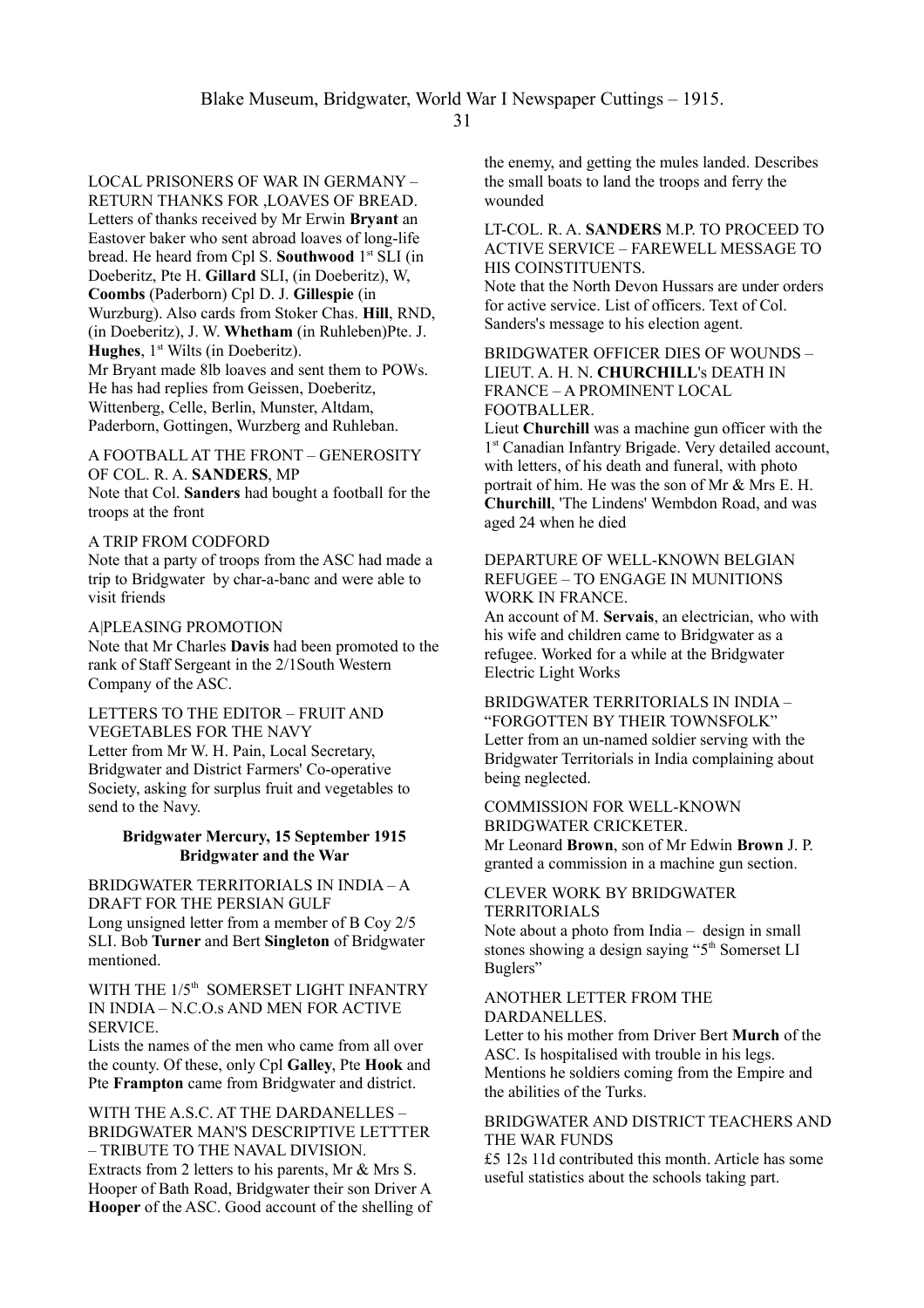## BRIDGWATER – BIJOU THEATRE

An account of that week's performances, including a lecture by Horatio **Bottomley**.

## **Bridgwater Mercury, 22nd September 1915 Bridgwater and the War**

RECRUITING ADVERTISEMENT FOR THE SOMERSET TERRITORIAL FORCES Men wanted for the Yeomanry, the Engineers and the  $5<sup>th</sup> SLI$ 

BRIDGWATER SCHOOMASTER'S LIFE IN THE TRENCHES – GRIM AND GAY INCIDENTS OF THE WAR – HORSE SOLD FOR A PACKET OF WOODBINES

Letter from Lieut. J. M. **Edgar** of the 2nd South Staffs (once on the staff at Dr Morgan's School) describing his experiences in the trenches.

#### CANNINGTON FAMILY'S PATRIOTISM – FIVE SONS SERVING

Note about the sons of Mr & Mrs Henry **Walker** of Pridhams, Cannington. Their sons were Herbert **Walker** of the RFA, Sapper Arthur **Walker**, Gunner Frank **Walker**, Gunner Ernest **Walker** and Driver Fred **Walker.**

#### GRANTED A COMMISSION.

Mr Clifford Harden **Rainey,** nephew of Mr Edgar Rainey of St John Street granted a commission as a 2<sup>nd</sup> Lieutenant in the 9<sup>th</sup> Buffs

## GRATITUDE FOR CIGARETTES.

Note about Mr **Markham**, tobacconist of High and Fore Streets sending packages of cigarettes to the Front. Includes text of a letter of thanks from Cpl. J. **Richards** of the Bridgwater ASC 29<sup>th</sup> Divisional Train

## PATRIOTIC FAMILY – SIX SONS IN THE FIGHTING FORCES.

Photographs of the sons of Mr Noah **Trunks** of Barclay Street. See *Mercury* 1<sup>st</sup> September for a list of their names

#### **Bridgwater Mercury, 29 th September 1915 Bridgwater and the War**

## TOMMY'S LIKES AND DISLIKES – WITTY LETTER FROM CANNINGTON D.C.M. – "FED UP WITH WAR NEWS"

Letter to Mr G. L. Harding of Cannington Technical School from an old boy Cpl T. A. P. **Willis**, 1<sup>st</sup> Manchesters humorously describing life in the trenches. Cpl Willis was the  $2<sup>nd</sup>$  Cannington old boy to receive a DCM, the first being Pte Alexander **Leahy** of the GLoucestershire Rgt.

#### SPAXTON OFFICER'S DEATH AT THE DARDANELLES – LIEUT J. N. **BRAMELD** DIES OF WOUNDS

Note that Lieut. J. N. **Brameld** of the King's Own Scottish Borderers died of wounds at the Dardanelles. He was aged 22 years, and was the son of Mr & Mrs C. N. **Brameld** of Pightley. His father was a dentist in Bridgwater

PATRIOTIC BRIDGWATER FAMILY – FOUR SONS AND A SON IN LAW SERVING Note about the sons of Mrs **Heal** of Bath Road: Sappers Alfred, and George 2nd Wessex RE; Pte James, Swansea Battn.; Pte Tom Heal, RMLI, HMS *Conqueror*; Bugle-Major C. **Turner,** SLI, India.

BRIDGWATER VOLUNTEER TRAINING CORPS – FIRST APPEARANCE IN UNIFORM Report of the Sunday afternoon drill. Col **Foster-Barham** and Col **Daniel** present. The following Sunday, Col **Thrale Perkins** and Col **Napier Perkins** expected to be present.

#### FOOD AT THE FRONT – STOUT DENIALOF A RUMOUR BY A BRIDGWATER SOLDIER. Extract from an anonymous soldier's letter refuting the opinion that soldiers were underfed.

#### A BRIDGWATER SOLDIER'S PROTEST – RENT RAISED DURING HIS ABSENCE ON ACTIVE SERVICE.

Letter passed to the Mercury by Mr S. J. **Plummer**, branch secretary of the Dockers' Union from a union member serving with the  $1<sup>st</sup> SLI$ . The soldier complained that his rent had been raised, notwithstanding that he was on active service.

## BRIDGWATER SOLDIERS MEET AT THE FRONT – UNEXPECTED CALLERS DUG-OUT. Letter from Cpl E.J. **Manchip** of the R.A.M.C. writing to his mother, saying he had met chaps called **Cook** from Union Street; **White** from Bath-Road; **Hurford** of Albert Street and **White** of St Matthew's Field. They are all in 6<sup>th</sup> Battn P.A.S.L.I.. Also Sgt **Foley** whose picture had been in the **Mercury.** He

has met a chap called **Reed** whose parents had kept a shoe repairing shop in St Mary Street.

#### BURNHAM OFFICER'S DEATH IN FRANCE – SON OF A FORMER BRIDGWATER GENTLEMAN.

Death reported in the  $14<sup>th</sup>$  General Hospital. Wimereux, France, of Major Charles Savidge Annand **Akerman,** RE son of Mr Charles W. Savidge **Akerman** formerly of Bridgwater and now of Burnham. Major **Akerman** had gone to France with the BEF, and had been one of the first wounded.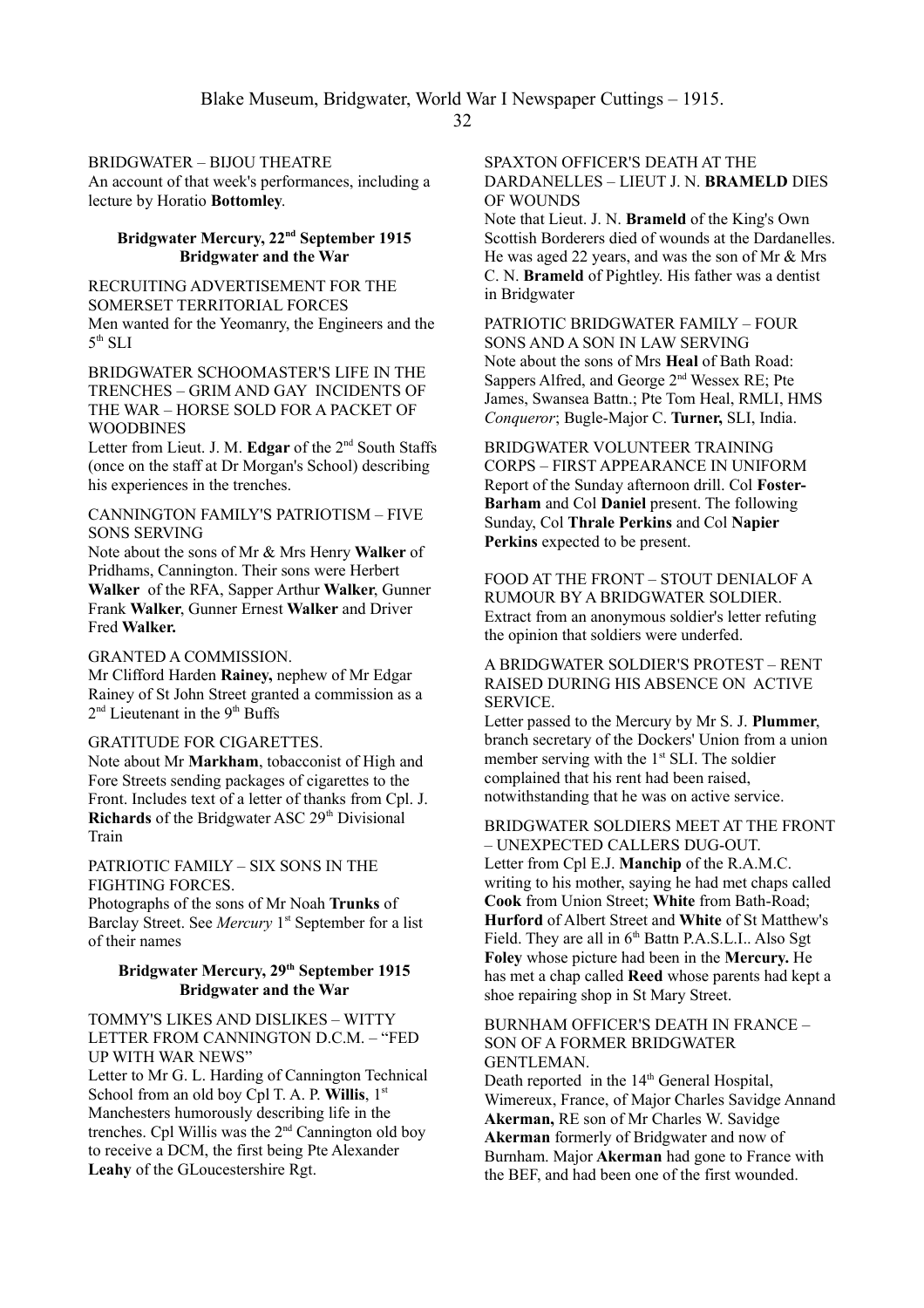# BRIDGWATER OFFICER SLIGHTLY WOUNDED

Note that Lieut J. M. **Edgar**, late of the staff of Dr Morgan's School, had been slightly wounded, and had been repatriated to England.

#### AN UNCONFIRMED RUMOUR

Note about a rumour in the town that Pte. Harry **Scribbens** of the Monmouth Regiment had been killed in action. He was the son of Mr & Mrs Edwin **Scribbens** of Bailey Street.

#### **Bridgwater Mercury, 6 th October 1915 Bridgwater and the War**

PATRIOTIC BRIDGWATER FAMILY – FOUR SONS AND A SON-IN-LAW SERVING. Photographs of the family of Mrs **Heal** of Bath Road. See 29<sup>th</sup> September for a list of names.

CANNINGTON FARMER'S SON WOUNDED – SEVERE INJURIES FROM SHRAPNEL. Note that Pte Harold Berry, 6<sup>th</sup> SLI, son of Mr Alfred Berry of The Park, Cannington was wounded by shrapnel.

COMMISSION FOR ALDERMAN F. C. **FOSTER**'S SON – PROMOTION FROM THE RANKS. Mr Arnold Martin **Foster** gazetted as 2nd Lieut in 3/1  $5<sup>th</sup>$  SLI. He originally enlisted in the  $8<sup>th</sup>$  Bttn of the Lincolnshire Rgt.

COLONEL **SANDERS**' GIFT OF A FOOTBALL – LETTER OF THANKS FROM THE FRONT. Letters received by Mr E. **Chorley**, hairdresser of North Street from Driver L Rossiter of 24<sup>th</sup> Field Ambulance; Lce Cpl E. J. **Manchip** R.A.M.C. And Driver B. **Ackland,** ASC. Some quotations given.

WITH THE MECHANICAL TRANSPORT IN FRANCE – BRIDGWATER TRADESMAN'S CHEERY LETTER

Letter quoted from Pte A. T. **Harding** of the Mechanical Transport Section. Before joining up he had a cycle and motor business in Eastover. Good biographical detail.

WEMBDON SOLDIER DIES OF WOUNDS – RECEIVED IN ACTION IN THE DARDANELLES Account of the death of Sgt Clifford Day 5<sup>th</sup> Btn Royal Inniskilling Fusiliers. He was the son of Mr Walter Henry **Day** of Church Road Wembdon. Some biographical detail. Mentions his brother, Walter in the RNAS;

CRICKETER AS STOKER – LIEUT S.M.J. **WOODS**'S FEAT IN THE DARDANELLES Note that Lieut **Woods** had worked for six hours in the heat of a stoke hold when the regular stokers were overcome by heat. He was a Somerset and International cricketer and rugby forward.

### FORMER BURNHAM OFFICER KILLED – SHOT AT GALLIPOLI

2 nd Lieut Walter Bennet **Morgan** was killed in the Dardanelles on  $9<sup>th</sup>$  August. He was in the 13<sup>th</sup> Division. His elder brother, Capt F. H. L. **Morgan**, adjutant to the  $17<sup>th</sup>$  R.F.A Brigade 29 Division was also killed on 1<sup>st</sup> #May. Useful biographical material.

## BRIDGWATER OFFICER'S WOUND.

More information about Lieut J. M. **Edgar** and his wound (see 29<sup>th</sup> September) He was tossed in the air by a trench mortar bomb which wounded his arm.

#### BRIDGWATER SOLDIER'S VALOUR – SUGGESTED TESTIMONIAL

Letter from the Mayor, Councillor F. G. **Haggett**  suggesting that Sgt Willcox be presented with a gold watch.

# BRIDGWATER ARTILLERY MAN KILLED – MEMBER OF A PATRIOTIC FAMILY – FIVE SONS IN THE ARMY.

News that Driver Wm. **Manchip** of the Royal Garrison Artillery was killed on 3rd September. Useful biographical material about him and the family.

## WELL-KNOWN LOCAL FOOTBALLER **WOUNDED**

News that Pte Tom **Woods,** 3 rd Battn Grenadier Guards was wounded in the hand but recovering well. He was an ex-Bridgwater Albion, Somerset County and International player.

OTHER BRIDGWATER MEN WOUNDED Note that Pte Edward **Kirk**, SLI and Frederick Charles **Stoodley** of the Wessex Engineers had both been wounded.

PATHETIC PICTURE POSTCARD Mercury received from Pte H.**Gillard** of the Somersets a picture postcard showing a military funeral at the Doeberitz POW camp, Germany.

## RECRUITING EFFORT AT BRIDGWATER – MEETINGS DURING THE FAIR – TOWN VISITED BY SOMERSET HEROES. Very long account of the proceedings. Meetings were held on Wednesday, Thursday and Friday. Band of the 3/1 5<sup>th</sup> SLI and speeches from: Sgt C. **Wilcox** DCM and Russian Grand Cross; Cpl **Newberry,** DCM, 2 South African medals, Coronation Medal and the Russian Grand Cross; Sgt-Maj **Dye**, South African Medal; Colour-Major **Guest**, Sgt **Burge**, DCM; Sgt **Archer**, DCM and French Medaille Militaire. Lce Cpl **Kavanagh**, Sgt **Davi**s, Russian Order; Sgt W. **Phillips.**

#### THURSDAY'S PROCEEDINGS

Col **Trevor** presided. Noted that 12 recruits were gained.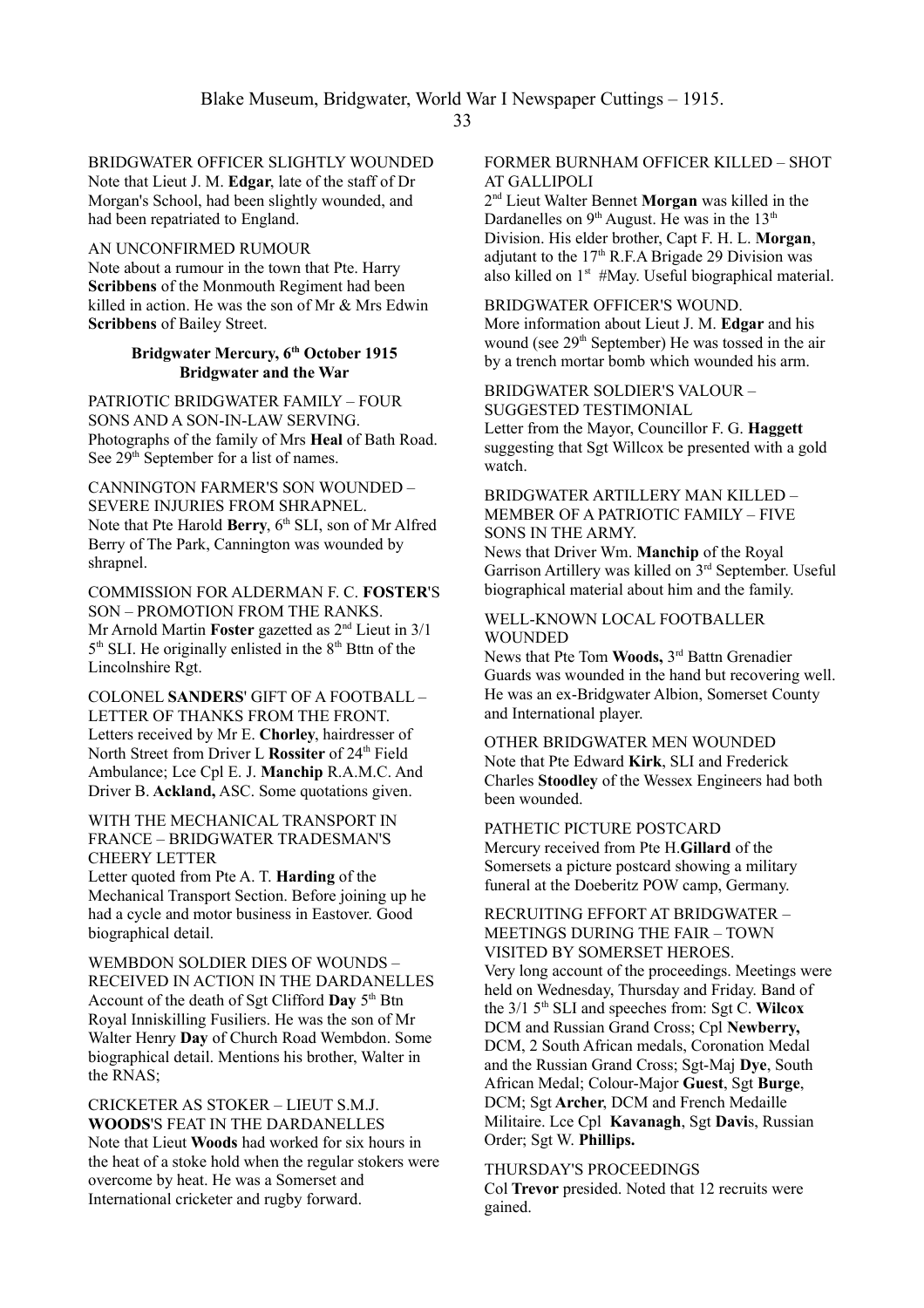RUGBY FOOTBALL – 5TH SOMERSET L.I. v A BRIDGWATER XV – IN AID OF THE SOLDIERS' FUND.

Full list of both teams.

#### **Bridgwater Mercury, 13th October 1915 Bridgwater and the War**

## ANOTHER PATRIOTIC BRIDGWATER FAMILY – FIVE SOLDIER SONS

Set of photographs of the sons of Mr & Mrs James **Manchip** of Old Taunton Road. Driver William, RGA (killed in action); Bugler Walter Stanley, 1<sup>st</sup> Australian Contingent; Sapper Ernest, Wessex RE; Sapper Frank, Wessex RE; Driver Harry, ASC.

#### BRIDGWATER OFFICER KILLED IN ACTION – SECOND LIEUT R. H. **BASKER**.

With photograph. Is a good biography of some length. He was a dentist and worked in Bristol. He was the younger son of Mr J. A. **Basker**, chemist and mineral water manufacturer of Fore Street. He served with the  $8<sup>th</sup> SLI$ .

MORE EGGS WANTED FOR THE WOUNDED Report about the Egg Collection Depot. 49,876 collected in Bridgwater to date.

ANOTHER STOGURSEY SOLIDER KILLED Brief report (with photograph) of Pte. R. E. P. **Howe,**  of Stogursey.

BRIDGWATER RESIDENT INJURED AT THE FRONT – MOTOR CAR FALLS INTO A "JACK JOHNSON" HOLE.

Letter to Capt **Alexander** of Eastover from Pte James **Runnells** of the Mechanical Transport, who drove his motor car into a shell hole while delivering ammunition, injuring himself.

WEMBDON SERGEANT'S DEATH – SUCCUMBS TO WOUNDS RECEIVED IN THE DARDANELLS Photograph of Sgt Clifford **Day** of the 5<sup>th</sup> Battn Inniskilling Fusiliers (See October  $6<sup>th</sup>$ )

#### SYMPATHY OF LADY **LONSDALE**

Letter to the parents of Sgt **Day** from Lady Grace C. Lonsdale, of Lowther Castle, Penrith, where Sgt **Day** had worked as a gardener. Encloses a letter to his parents from Lce Cpl Robert **Clarke** of the same unit who had been wounded at the same time.

## EXCITING EXPERIENCES IN THE DARDANELLES – RECORD OF BRIDGWATER AUCTIONEER'S NEPHEW.

Detailed account of the service of PO H. **Stiling** of HM Australian Navy, a submariner. He was the nephew of Mr W. Stiling the Bridgwater auctioneer. He was a torpedo instructor. He served in New Guinea and the Dardanelles

A PROTEST FROM THE TRENCHES

An unsigned letter supporting Mr S. J. **Plummer** of the Dock Workers' Union over the increase in rent of a serving soldier. (see September  $29<sup>th</sup>$ )

#### COMMISSION FOR WELL-KNOWN BRIDGWATER FOOTBALLER

Frank J. **Barton** eldest son of Mr. T. J. **Barton** of Street, late of Bridgwater had been gazetted to the Wessex RE. His brother H. R. **Barton** had been promoted to Sergeant Dispenser of the 80<sup>th</sup> Field Ambulance of the RAMC in France.

## MISSING CANNINGTON SOLDIER SAFE. Pte Edward **Berry,** one of the 4 sons of Mr Alfred **Berry,** who had been reported missing in France, was reported as safe.

THE LATE LIEUT. RUDOLPH SYMONS – A.S.C. SYMPATHY FROM THE MEDITERRANEAN Extract from a letter by Driver S. F. **Evans**, ASC 29thj Divisional Train to his father of St John Street expressing his condolences to the family, and wishing to be remembered to Sgt **Lockyer.**

### AEROPLANE OVER BRIDGWATER

Very brief report of an aeroplane seen over Bridgwater.

#### STOGURSEY SOLDIER WOUNDED

Brief report that Pte John **Rich,** son of Mr & Mrs J Rich of Well Cottage, Stogursey had been wounded in action in France.

#### BRIDGWATER MAN WOUNDED

Report that Pte W **Flack,** 2nd Battn Grenadier Guards had been wounded in France by shrapnel. Text of postcard.

RUSSIAN FLAG DAY IN BRIDGWATER Letter from the Mayor Cllr F. G. **Haggett** saying a flag day for Russia was to be held on  $27<sup>th</sup>$  October.

# **Bridgwater Mercury, 20th October 1915 Bridgwater and the War**

#### THE "SOMERSETS" IN INDIA: A BRIDGWATER RUGBY TEAM.

Photograph of the team of the 1/5 SLI stationed at Dagshai, India. All the players are from Bridgwater Names are: F. **Haysham**; C. **Durant**; C. **Marden**; B. **Croker**; R. **Williams**; J. **Haste**; W, **Frampton**; F. **Howard**; S. **Kendal**; A. **Irish**; J **Manchip**; W. **Perry**; J. **Slocombe**; G. **Dyer**; F. **Wills** and H. **Manchip**

### KILLED BY A MINE EXPLOSION – LOCAL MAN KILLED IN FRANCE

Report of the death of Pte Bertie Albert **Woolen** of the 1st Devons and attached to the REs. He was the son of Mr & Mrs Henry John **Woollan** of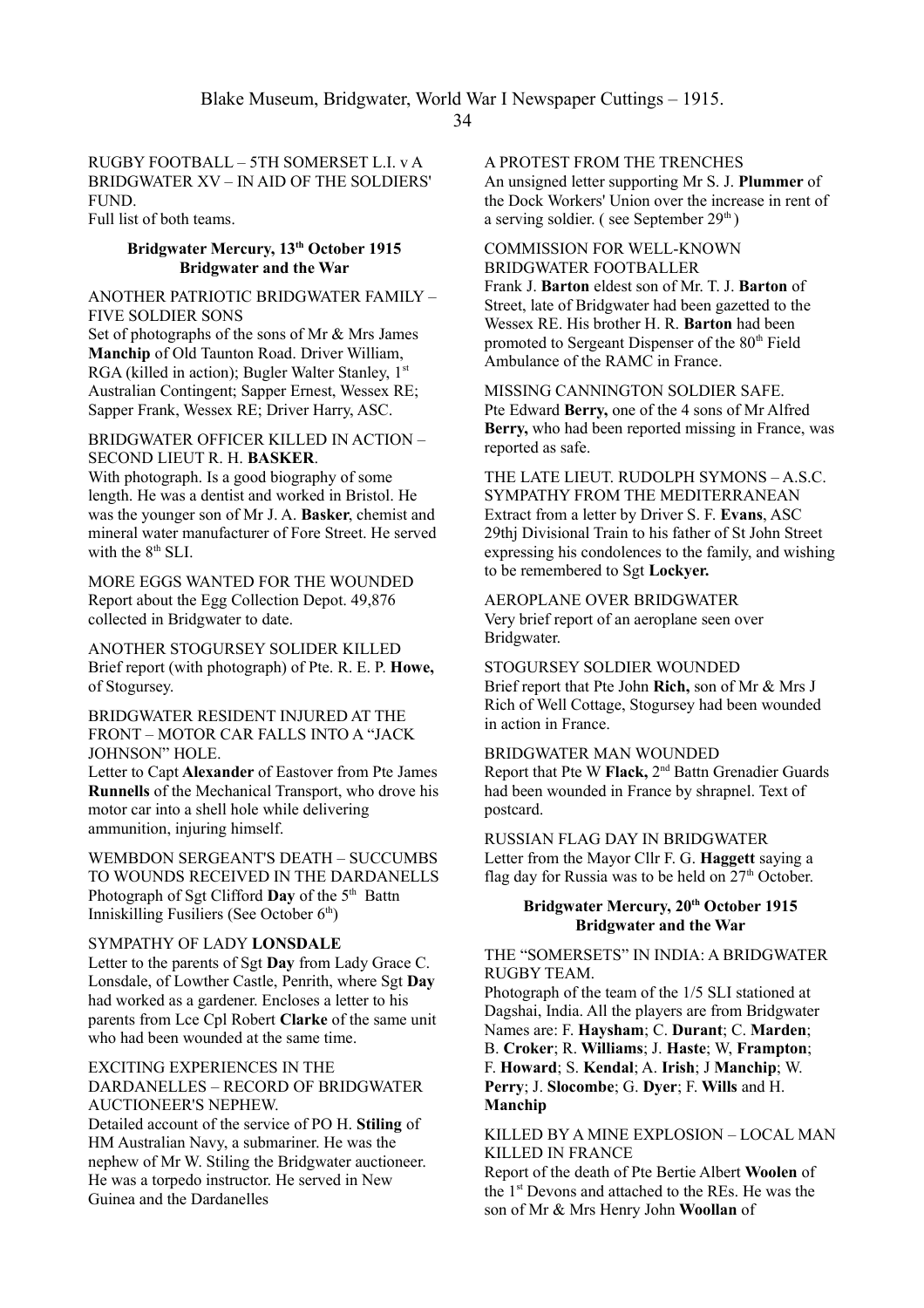Wyldesborough Terrace, Bristol Road.

#### SHOT BY A SNIPER – FATE OF A BRIDGWATER TEACHER'S HUSBAND

Report of the death of Pte Marcus **Pike,** of the Grenadier Guards. He was killed in France on 6<sup>th</sup> October. His wife was a teacher at St Mary's Girls' and Infants' School. They had married in June 1914

## HUNTSPILL SCHOOLMASTER WOUINDED AND MISSING – ANXIETY FELT REGARDING SGT NORMAN J. **REYNOLDS.**

News that Sgt Reynolds 8<sup>th</sup> Bttn SLI, head teacher at West Huntspill Council School reported as missing. Good biography

#### BERROW SOLDIER'S DEATH IN THE TRENCHES – "ONE OF THE BEST MEN IN THE COMPANY".

Report that Lce Cpl A. J. **Harris** had been killed by shelling in France He was the son of Mrs J. Harris of Brent Road, Berrow.

BACK FROM THE FRONT – BRIDGWATER POLICE CONSTABLE HOME ON LEAVE. Shoeing Smith H. J. **Fry** of the RA home on leave.

### WESSEX ENGINEERS RUGBY FOOTBALL CLUB

Note that 2 matches were played at Ilford Camp

AN APPEAL – 4TH BTN S. W. BORDERERS Note that Mrs **Kitchen** of Oakford House, Nether Stowey was appealing for comforts for the troops in Gallipoli.

### OLD MORGANIAN DIES OF WOUNDS – PTE CYRIL **HENDERSON**

He was in the  $9<sup>th</sup>$  H.L.I. (Glasgow Highlanders) and was killed in France. He had been at Dr Morgans as a boy and was a grandson of Dr M. **Shannon**, a Bridgwater resident.

GRATITUDE FOR CIGARETTES – READY TO MOVE FORWARD AND "DO IN THE HUNS" Note that Mr T. W. **Markham**, tobacconist of High Street and Fore Street had received a letter from Cpt Henning of the SLI.

ROMANCE OF THE BATTLEFIELD – INTERESTING WEDDING AT BRIDGWATER Report of a marriage between Sapper Ernest **Hooper** RE, and Mlle Marie **Swindaw** of Bailleul, France at St John's Church. Sapper Hooper's family lived at Polden Street

A WORD FROM THE FRONT TO ELIGIBLES Extract from a letter written by Cpl E. J. **Manchip** RAMC commenting on the small number of men who volunteered at the recent recruiting drive at the Fair

#### AN APPEAL FOR OUR SAILORS AND MINE-SWEEPERS.

Letter from Mr W. H. **Pain** of the Vegetable Products Committee requesting fruit and vegetables for sailors on duty in the North Sea.

## RUGBY MATCH BEHIND THE FIRING LINE – BRIDGWATER PLAYERS HELP TO BEAT THE WARWICKS

Letter from Lce Cpl W Bonney 1<sup>st</sup> Battn SLI describing a rugby match.. With list of players. Pte **Anglin**, Lce-Cpl **Roman** and Pte **Alsbury** were from Bridgwater

### A RUMOUR CONTRADICTED

Note from Mrs **Bailey**, 29 Polden Street to say that her son Pte W. G. **Bailey** of the 3rd Btn Coldstream Guards was safe and well, with an extract from his letter.

# ARMY SERVICE CORPS FOOTBALL MATCH – BRIDGWATER TEAM SUCCESSFUL Brief note about a match at Codford. Names were

Cpl **Jarvis**, 2nd Cpl **Manchip**, 2nd Cpl **Hellier,** 2nd Cpl **Turner**, Pts **Hoyal**, **Neath**, and Drivers **Pearce**, **Ross**, **Hobbs**, **Hampson** and **Gillingham.**

## COMMISSION FOR BRIDGWATER RESIDENT'S SON.

Brief notedthat Cpl Victor W. **Helps** of the Signal Corps had been gazetted as a  $2<sup>nd</sup>$  Lieut in the SLI. He was the son of Mr E. W. Helps, "Westleigh", Durleigh Road, Bridgwater

# **Bridgwater Mercury, 27 th October 1915 Bridgwater and the War**

PATRIOTIC BRIDGWATER FAMILY Photographs of 3 Sons and one son-in-law of Mrs Geen, Friarn Street: Pte W. Geen, 10<sup>th</sup> Devons, Sgt G. **Geen**, 1st Somersets; Pte T. **Geen**, Coldstream Guards: Pte J. **Hooper**, 8<sup>th</sup> SLI

WITH THE CANADIANS AT THE FRONT – ADVENTURE OF A RECONNOITRING PATROL. Interesting letter from Pte A. J. **Ford** of the 31<sup>st</sup> Battn. Canadian Expeditionary Force to sister, Mrs **Wilcox** of Halesleigh Road. He describes some action in France.

## FOOTBALL AT THE FRONT Brief note about a letter from Pte J. **Anglin** concerning the football match noted last week.

WITH THE 6<sup>th</sup> SOMERSETS IN THE GREAT ATTACK – BRIDGWATER SOLDIER'S **EXPEERIENCES** 

Letter from Pte T. **Kirk** of the  $6<sup>th</sup>$  SLI about the attack that began on  $25<sup>th</sup>$  September 1915. He was writing to Mr L. **Goodand** of North Street.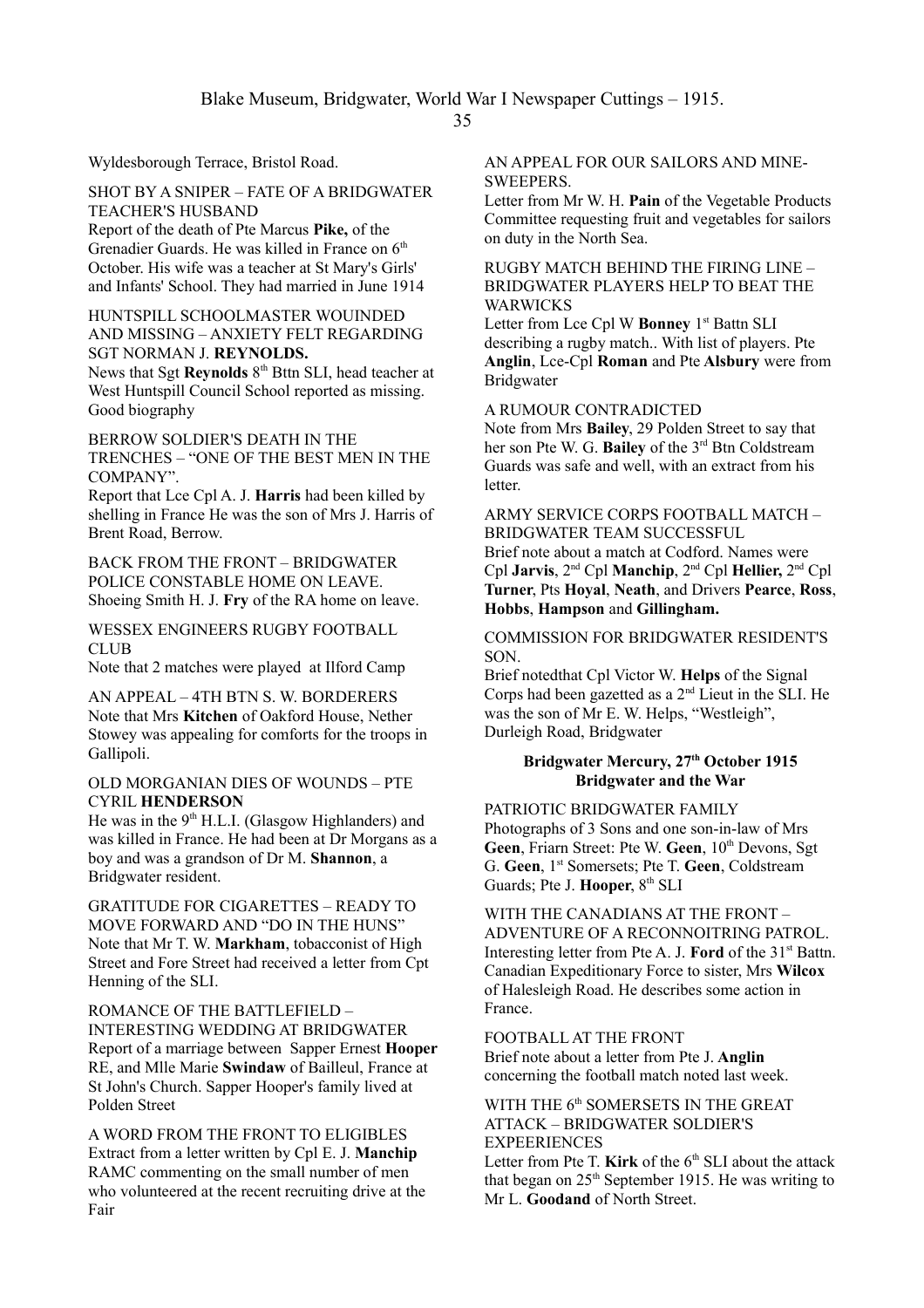WITH THE 7TH SOMERSETS AT THE FRONT – LETTER FROM A BRIDGWATER SERGEANT Letter of thanks to TW **Markham**, tobacconist, Fore St & High St, Bridgwater from Sgt A. W. **Howell** of the  $7<sup>th</sup>$  Battn SLI commenting on fighting in the trenches.

BRIDGWATER BORN SOLDIER KILLED IN ACTION – HIS SECOND VISIT TO THE FRONT Note that Pte Leonard **Nowell** of the Welsh Guards had been killed in action. Resident at Llandaff, he had been born in Bridgwater, his father being employed by the Corporation.

FRESH VEGETABLES &c FOR THE FLEET – REMARKABLE RESULTS ACHIEVED IN A **YEAR** 

Report of the Vegetable Products Committee from Mr W. H. **Pain** of Chilton Trinity. Detailed financial statement.

PATRIOTIC MESSAGE FROM THE STATES Letter from Revd T. W. **Buckley**, Rector of the Church of the Epiphany, Sedan, Kansas, USA. It concerns his nephew Sydney Bucklee **Hauser**, of Burnham, who had been gazetted.

## BRIDGWATER SERGEANT AWARDED THE D.C.M – THE SECOND LOCAL SOLDIER TO WIN THE DISTINCTION.

Report that Sergt G. **Hill** of the RAMC had been received the award. His parents lived at Moat Lane. Useful interview he gave the paper.

# ADMIRAL **JELLICOE** AND THE CHILDREN – TRAFALGER DAY MESSSAGE

Text of message he sent to all the children of the Empire.

WITH THE R H A AT THE FRONT -BRIDGWATER MAN DESCRIBES HIS EXPERIENCES – THE LUCKY BATTERY. Report of an interview given by Driver Charles **Hockey** of the R. H. A. (Z Battery). He lives at 131 St John Street.

PROMOTION FOR LOCAL MAN. Pte J. **Wilkins**, A.S.C (Motor Transport) promoted Lance Cpl. He lived at 65 Halesleigh Road.

#### BRIDGWATER SEA SCOUTS ON ACTIVE **SERVICE**

Second E. **Turner** and Scout E **Squire** of the 4<sup>th</sup> Bridgwater sent to Cornwall for coastguard duties. 11 members serving in the forces or on coastguard duties, namely Scoutmaster W. L. **Barnett**, RAMC; Asst Scoutmaster E. Bell, 5<sup>th</sup> SLI; Patrol Leader F. Gillson and Second F. Hook 5<sup>th</sup> SLI Signallers, Burma; Patrol Leader C. Haste, 4<sup>th</sup> SLI; Second J. **Hembury**, King's Royal Rifles; Scout E. **Williams** R. N. Division Signallers; Scout L. **Cattle**, RND; Second E. **Turner** and Scout E. **Squire,** coastguard duties.

CANNINGTON MAN SERIOUSLY WOUNDED Pte G. **Tucker** of the 6<sup>th</sup> SLI son of Mr G. Tucker, Frog Street, Cannington reported as seriously wounded.

#### **Bridgwater Mercury, 3 rd November 1915 Bridgwater and the War**

FOUR BRIDGWATER BROTHERS SERVING Photographs of the 4 sons of Mr & Mrs T. **Pitman**, 17 Blacklands. Pte Hedley **Pitman**, RAMC (France); Bugler Sidney **Pitman** 1/5th SLI (India); Driver Jack **Pitman** ASC; Pte Victor **Pitman**, 3rd Gloucesters.

# CANNINGTON FAMILY'S PATRIOTISM – 5 SOLDIER SONS

Photographs of the sons of Mr & Mrs Henry **Walker** of Pridhams , Cannington, Driver Herbert **Walker** R.F.A. (BEF); Sapper Arthur **Walker**, RE; Gunner Frank **Walker**, HQ Staff , (BEF), Gunner Ernest **Walker** R.F.A (BEF); Driver Fred **Walker** (BEF)

#### FOUR BROTHERS SERVING – NATIVES OF DUNWEAR

Photograph of the 4 sons of Mr Stephen **Britton** late of Dunwear. Pte Ted **Britton** (Australian Contingent); Pte Charles **Britton** (Royal Marines); Pte Bert **Britton** (Australian Contingent); Pte Fred **Britton** (Australian Contingent).

## SUCCOURING THE WOUNDED IN THE DARDANELLES – BRIDGWATER CORPORAL'S EXPERIENCES – THE EMPIRE'S GREAT **RESOURCES**

Report of an interview with Cpl L. **Bryer**, RAMC. He was the son of Mr Charles **Bryer** of Friarn Street. He served on a hospital ship

## FOOTBALL BEHIND THE TRENCHES – BRIDGWATER SOLDIER'S LETTER Letter from Pte C. Kirk 6<sup>th</sup> SLI. Mentions knowing Ern **Cook**, Bill **Hurford**, Jack **Milton** and Bill **Young**, RFA.

#### BRIDGWATER GUARDSMAN SEVERELY WOUNDED.

Note that Pte E. **Pratt** of the Grenadier Guards had been shot in the head and feet. He was the son of Mr S Pratt of Victoria Terrace, North Street.

### BRIDGWATER MEN AT THE FRONT – AN INTERESTING GROUP.

Photograph of 11 Bridgwater men serving with the 10th Devons. B. **Smith**; E. **Duddridge**; W. **Geen**; B. **Dyer**; W. **Smith**; H. **Hobbs**; J. **Morris**; B. **Russell**; L. **Dart**; J. **Harris.**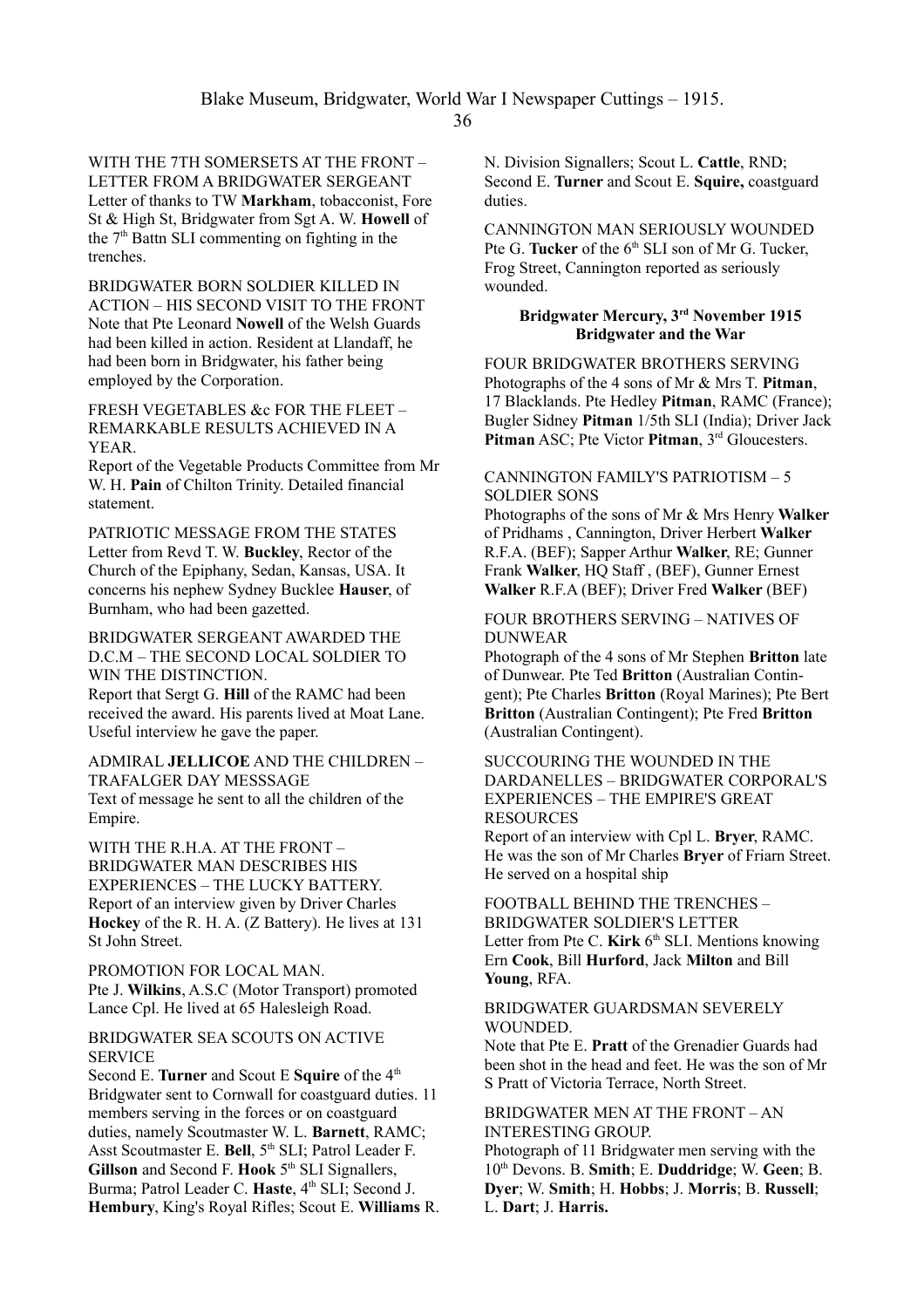Blake Museum, Bridgwater, World War I Newspaper Cuttings – 1915.

## **Note at top 'Continued from p 6'**

BRIDGWATER SOLDIER KILLED IN ACTION – SON OF AN INDIAN MUTINY HERO. Report of the death of Pte Lionel Burge, 1<sup>st</sup> Battn Grenadier Guards, His father, the late Richard **Burge** had been in the Indian Mutiny. With photograph.

ON A TORPEDO CRUISER – EXPERIENCES OF A SEAMAN GUNNER

Interview with Seaman-Gunner J. **Maddocks** of HMS *Roxburgh* and formerly of Canningon Technical School.

SOMERSETS AT FOOTBALL IN BURMA – BRIDGWATER MEN PLAY WELL. Report of a football match played at Rangoon, taken from the *Rangoon Gazette.*

BRIDGWATER SOLDIER MISSING IN THE PERSIAN GULF – ACTED AS A STOWAWAY TO GET TO THE FRONT.

Report that Pte W. R. **Frampton** of the 1/5th SLI had gone missing during fighting between the British and the Turks in the Persian Gulf. An interesting story.

GOATHURST SOLDIER SEVERELY WOUNDED – A SHELL AMIDST A BOMBING PARTY. Report that Pte J. **Speed** of the 3rd Worcestershire Regiment had been wounded at the front.

BRIDGWATER SOILDIER'S DEATH IN HOSPITAL – INVALIDED HOME FROM THE **FRONT** 

Report of the death of Pte Ernest George **Lewis** of the1st SLI. Invalided home with enteric fever and died in Bridgwater Union Hospital. He was buried at Wembdon Road Cemetery. He was the son of Mr & Mrs Frederick **Lewis** of Gloucester Place, Friarn Street. Report includes photographs of the 4 brothers, Lce Cpl W. J. **Lewis,** SLI (BEF); Pte Ernest George **Lewis** (deceased); Lce Cpl E. F. M **Lewis** SLI (BEF) and Pte Harry Lewis, SLI (BEF)

WITH THE SOMERSETS AT THE FRONT – BRIDGWATER LANCE-CORPORAL RELATES HIS EXPERIENCES – WOUNDED FOUR TIMES Long interview with Lce Cpl E. F. **Lewis** (See previous entry). He was a machine gunner attached to the 1<sup>st</sup> SLI. An interesting account of his experiences.

BRIDGWATER CABINET CO'S EMPLOYEES ENLIST – SIX JOIN THE ROYAL FLYING **CORPS** 

Report that Fred **Growtage**; James **Brayley**; Harry **Day**; Oliver **Parker**; E. **Broughton** and H. **Lewis.**  Report has details of a smoking concert the firm organised to send them off.

PROMOTION FOR BRIDGWATER NAVAL. **OFFICER** 

Brief note that Sub-Lieut Reginald Arthur **Canner** had been promoted to Lieut. He was serving on HMS *Stag.* His parents were Mr & Mrs **Canner** of St John Street, Bridgwater.

SOMERSET LABOURERS' COMPANY – BRIDGWATER RECRUITS Brief note that 12 Bridgwater men had joined.

LOCAL MULE DEPOT ATTENDANTS IN KHAKI Brief note that the men working at the local mule depots had enlisted.

RUSSIAN FLAG DAY IN BRIDGWATER – TOMORROW'S EFFORT Note about the flag day to raise funds for the Russian Red Cross.

#### WANTED, A MELODEON

Letter from Pte F. **Partridge**, 6<sup>th</sup> SLI, asking for musical instruments, and in particular a melodeon. Pte Partridge lived at Bath Road.

BRIDGWATER GUARDSMAN DIES OF WOUNDS-- AFTER A YEAR AT THE FRONT. Report that Cpl Ernest William **Warren** of the 2nd Battn Grenadier Guards had been killed. His mother lived at Salmon Parade . He was 24 years of age and a bomb thrower.

WEST SOMERSET YEOMANRY IN ACTION – CANNINGTON MAN DANGEROUSLY WOUNDED.

Brief report that Cpl Levi (Bert) **Davis** of the WSY had been wounded. His wife lived at High Street, Cannington.

#### BRIDGWATER AND DISTRICT TEACHERS AND THE WAR FUND.

Brief note that £3 4 1 had been donated this month. List of contributions by school.

OUR ILLUSTRATIONS THIS WEEK Note that photographs of family groups of soldiers were on pp 6 and 8 this week.

BRIDGWATER TRADESMEN'S SONS ENLIST. Note that Fred Bouchier and Leonard Palmer had joined the RFC as motorcycle despatch riders.

RECRUITS FOR THE ROYAL NAVAL DIVISION Brief note that some recruits had gone from Bridgwater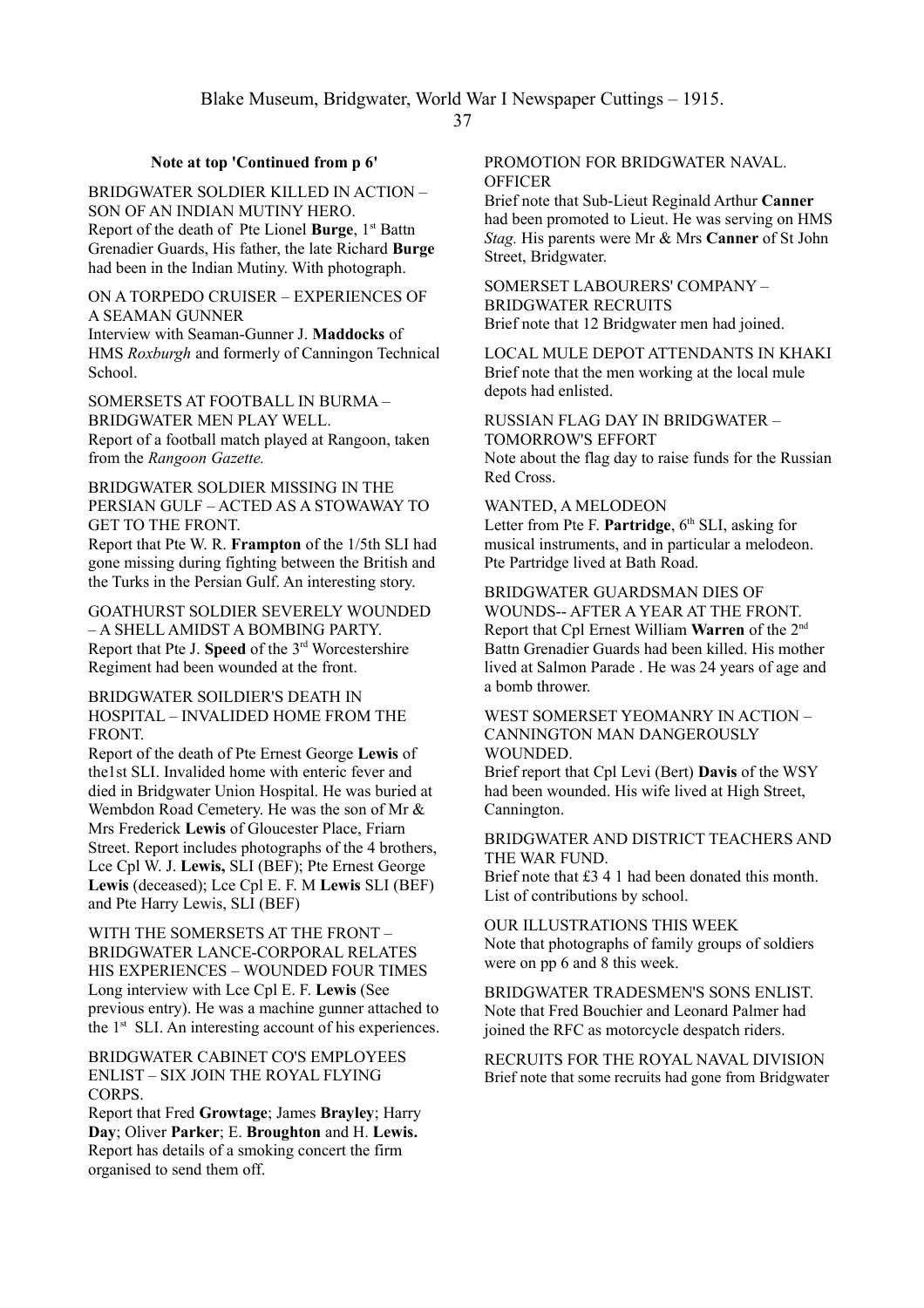## **Bridgwater Mercury, 10th November 1915 Bridgwater and the War**

CANNINGTON'S SHARE IN THE WAR – FOUR SONS ON ACTIVE SERVICE

Photographs of the 4 sons of Mr Alfred **Berry** of Cannington Park. Alex **Berry**, Australian Light Horse; Lce Cpl H. **Berry** 6<sup>th</sup> SLI; Lce Cpl Edward J. **Berry** 6th SLI; Lce Cpl O. W. **Berry** 6th SLI. Useful biographical material.

BRIDGWATER MAN DIES OF WOUNDS Photograph of Cpl E. W. Warren, 2<sup>nd</sup> Battn Grenaier Guards. Letter to his mother, Mrs Warren, 53 Salmon Parade. This was reported in previous week's issue.

#### LIEUTENANT J. M. EDGAR RETURNS TO BRIDGWATER – WOUNDED IN THE GREAT ATTACK.

Interview with Lieut **Edgar**, South Staffordshire Regt, about his experiences. He had been wounded and gassed. He was a member of the Bridgwater football club and on the staff at Dr Morgan's School.

#### BRIDGWATER FOOTBALLER JOINS THE COLOURS.

Brief note that Mr Tom **Summerhays**, of the Bridgwater Rugby Club had joined the Civil Service Rifles.

ENMORE SOLDIER'S DEATH – SUCCUMBS TO THE WOUINDS RECEIVED IN GALLIPOLI. Report, with photograph, that Pte Henry George **Bird** of the Royal Irish Regiment had died of gunshot wounds, and was buried at sea. Useful biographical information.

#### LIFE ON A TROOPSHIP – FORMER BRIDGWATER RESIDENT'S GRANDSON'S **EXPERIENCES**

Account of life on a troopship received from Pte Douglas John **Kitch** He was the grandson of Mr J. **Kitch** and son in law of Mrs Thomas **Kitch** of Moorland. Useful information about the daily routine on board the troopship.

RUGBY FOOTBALL AT THE FRONT – WELL-KNOWN PLAYERS AT THE FRONT. Letter from Pte J. **Anglin** of the 1<sup>st</sup> SLI

FIVE SONS WITH THE COLOURS – BRIDGWATER FAMILY'S FINE RECORD. Photograph of the five sons of Mr George **Gillson** of Bristol Road, Bridgwater. Cpl Geo **Gillson** (South African Infantry); Cpl Wilfred Gillson,  $10^{th}$ Worcester Regt; Wheeler Harold **Gillson**, ASC; Driver Percy **Gillson**, ASC; Signaller Fred **Gillson** 2/5th SLI. Useful biographical information.

#### **Bridgwater Mercury, 17 th November 1915 Bridgwater and the War**

BRIDGWATER COUNCILLOR'S SONS – THREE ON FOREIGN SERVICE

Photographs of the sons of Cllr J. **King** of Polden Street. Pte Herbert Charles **King** 1/5th SLI (Dagshai, India); Pte J. H. **King** 1/5th SLI (Persian Gulf); Signaller W. D. **King**, 2/5th SLI (Rangoon). Useful biographical material.

BRIDGWATER FAMILY'S SHARE IN THE WAR Photographs of the sons and sons in law of Mrs **Baker,** 63 Mount Street. Lce Cpl. W. **Thomas**, Wessex ASC; Leading Stoker W **White**, RN; Leading Stoker J **Thomas** RN; Sapper F. **White**, Wessex RE; Lce Cpl J. **Thomas**, Wessex ASC. Useful biographical material.

#### FOR KING AND COUNTRY – LOCAL FAMILY'S SPLENDID EXAMPLE

Photographs of the sons and sons in law of Mr Henry Saunders, Chilton Street, Bridgwater. Pte J. Bale, 5<sup>th</sup> SLI; Pte Hy **Saunders** 5th SLI; Pte Albert **Biddiscombe**,  $5<sup>th</sup> SLI$ ; Pte C **Parker**,  $5<sup>th</sup> SLI$ ; Sgt Wm. **Saunders**, 5<sup>th</sup> SLI

BRIDGWATER & DISTRICT TEACHERS' ASSOCIATION AND THE WAR FUNDS Report that the latest donation had been sent.

## BRIDGWATER TERRITORIALS IN INDIA – A CANDID LETTER

Letter from some men of D Co. 1/5SLI, Dagshai. India about a complaint the *Mercury* had previously published that the troops did not get comforts from home. Interesting detail about pay, tobacco etc.

## MEMBER OF THE BIJOU THEATRE STAFF ENLISTS.

Note that Mr Walter J. **Hooper** who was a member of the theatre's management had enlisted in the Royal Naval Division

THE SOUTH WEST YEOMANRY – EXCITING VOYAGE TO THE MEDITERRANEAN. Note that Trooper Stanley **Hillman** of the WSM and attached to the  $11<sup>th</sup>$  Division had landed. His mother was Mrs Hillman of Cogload, Durston.

#### WITH THE WEST SOMERSET YEOMANRY – CANNINGTON MAN'S BRAVERY AFTER BEING WOUNDED.

Report that Cpl Levi (Bert) **Davis** with the WSY had been wounded. Prints a letter from Mrs Cely **Trevilion** of Midelney Place, Curry Rivel with details of the wound. Her husband was Cpl Davis's CO. There was a brief note about the wounding 2 weeks ago.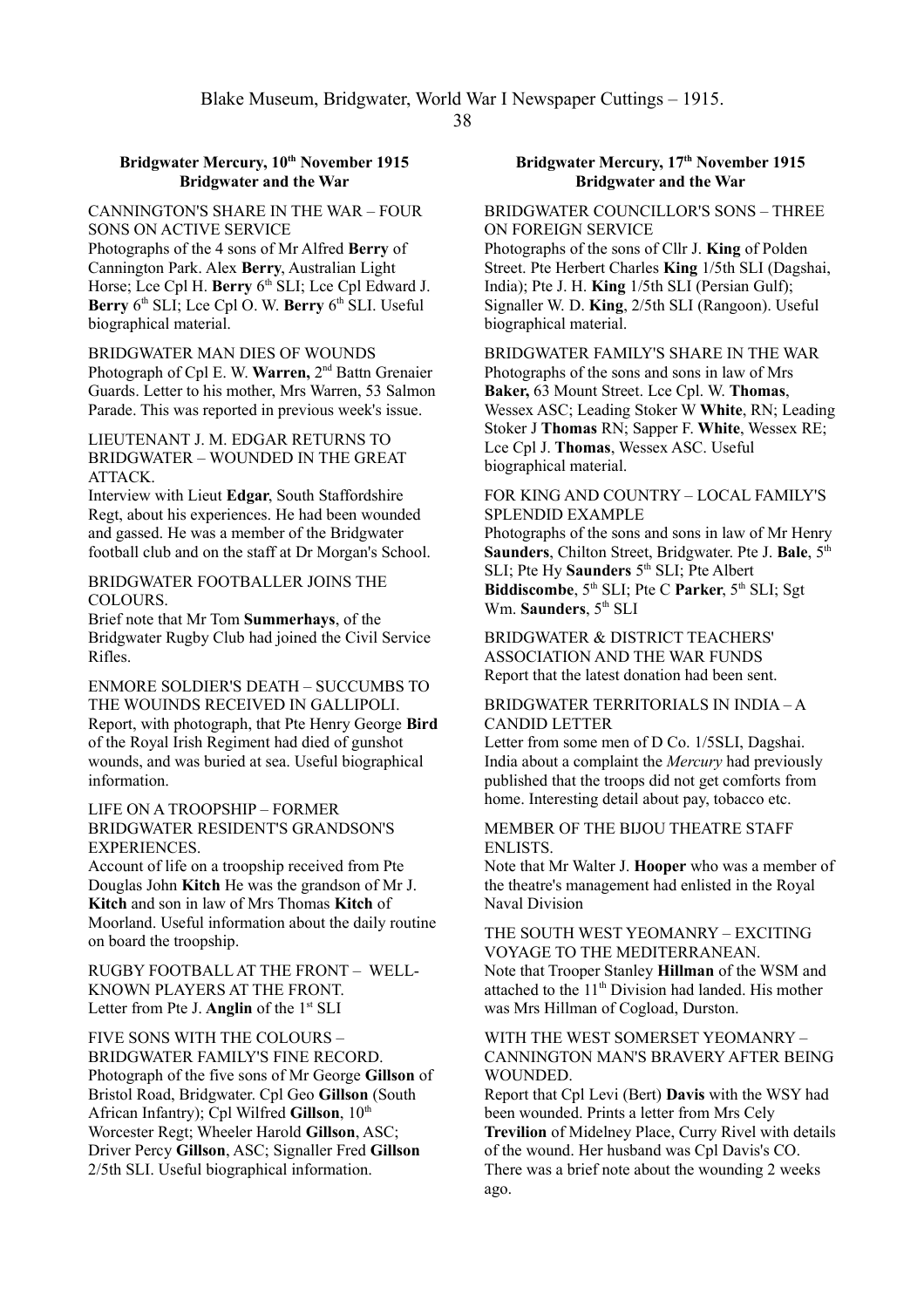Blake Museum, Bridgwater, World War I Newspaper Cuttings – 1915.

### CIGARETTES FOR THE A.S.C. – BRIDGWATER TRADESMAN THANKED.

Letters from Cpl R. J. **Bamsey** and Sgt R. **Street**  thanking Mr Markham, Tobacconist of Bridgwater for the gifts.

## BRIDGWATER SCOUTMASTER ENLISTS

Note that Mr Pursey **Short** of Taunton and nephew of Cllr W. H. J. **Masding** of Bridgwater had enlisted with the RND , having been rejected 4 times previously

## GRATITUDE FOR SMOKES.

Letter from Pte P. **Anglin** of the machine gun section SLI to Mr T. W. **Markham**, tobacconist of Bridgwater thanking him for sending cigarettes.

BRIDGWATER COUNCILLOR'S SON JOINS THE ARMY.

Brief note that Mr Stanley **Masding**, only son of Cllr W. H. J. **Masding** has enlisted in the Artists' Rifles

#### BACK FROM THE FRONT – BRIDGWATER SOLDIER INVALIDED HOME.

Note that Pte Reginald **Trelease** of the 1/4th Battn of the Oxford and Bucks LI has been invalided home with jaundice. He is the son of Mr & Mrs Charles **Trelease** of the Ferns, Taunton Road.

## PATRIOTIC BRIDGWATER SCOUTS

List of members of the 3<sup>rd</sup> Bridgwater Troop who had enlisted. Pte A.M.S. **Burn** RE, Indian Army, Burma; Cpl H. **Jenkin**, London Rifle Brigade, France; C **Carver**, SLI, India; F. **Pocock**, R. G. Artillery, RMA Woolwich: R.T. C. **Black** 9<sup>th</sup> Royal Scots, France: W. **Myers**, SLI, Burma; H **Bouchier**, SLI, India; C. **Bowerman**, NSY, France; C. **Bradfield**, RFA; R. **Colsey**, Civil Service Rifles, France; H. **Guy**, Westminster Fusiliers (Canadians), France; D. **Croker,** RE, Salisbury Plain; H **Rides**, RFC.

In addition the following were serving as coastguards at Polruan, Cornwall. C. **Babbage**; W. **Babbage**; I. **Banks**; A. E. **Bovett**; H. **Chinn**; K. **Croker**; R. **Sheppard**; T. **Walters.**

LORD DERBY'S SCHEME – BOOM IN RECRUITING IN BRIDGWATER. Report that recruiting had increased in the town.

## WITH THE A.S.C. IN EGYPT – BRIDGWATER N.C.O'S INTERESTING LETTER APPEAL FOR CHRISTMAS GIFTS.

Letter from Staff Sgt Major P **Kendal** of the ASC in Alexandria. Interesting account of camp routine.

### WOOLAVINGETON – ABSENT WITHOUT LEAVE

Note that Bombardier George **Morse** of the RFA was in court for being absent without leave.

## **Bridgwater Mercury, 24th November 1915 Bridgwater and the War**

WEMBDON BROTHERS ON ACTIVE SERVICE Photographs pf the 3 sons of Mr & Mrs Wm **Clements** of Treforest, Pontyprydd and formerly of Wembdon. Pte Sydney **Clements.** 8 Th SLI; Gunner W. J. **Clements** RFA; Driver J. **Clements** RHA. Useful biographical material.

## DURSTON FARMER'S PATRIOTIC SONS – FOUR DOING THEIR BIT.

Photographs of the sons of Mr Edward **Hilman** of Cogload, Durston. Lnce Cpl C **Hilman**, C Squadron 15th Hussars; Trooper F. **Hilman**, NSY; Trooper S **Hilman**, WSY; Trooper W. **Hilman** [No unit stated]. Useful biographical material.

# GRATITUDE FOR CIGARETTES – ACKNOW-LEDGEMENT FROM BRIDGWATER BOY IN THE DARDANELLES

Letter from Farrier Cpl W. **Sealey** of the A.S.C. To Mr T. W. Markham, tobacconist of High Street Bridgwater, thanking him for the parcel of cigarettes

#### SOMERSET BRIDGE SCHOOLS – COMFORTS CONTRIBUTIONS.

Letter from Sgt J. **Broadhead** of the KOYLI to Mr E. **Bradfield**, headmaster of Somerset Bridge School thanking the school for the parcel of cigarettes.

# A LOCAL DESPATCH RIDER

Mr Roy **Robinson**, stepson of the late Mr H.W. **Chapman**, solicitor of Bridgwater has enlisted as a despatch rider in the RFC.

## BRIDGWATER VETERINARY SURGEON'S SON ENLISTS.

Note that Mr H. J. **Potts,** son of Mr Harry **Potts**, veterinary surgeon of Bridgwater has enlisted in the Artists' Rifles.

## REPORTED MISSING IN THE PERSIAN GULF – NEWS OF THE SAFETY OF PTE W. R. FRAMPTON

Letter from Pte Frampton (1/5th SLI) to his mother, saying he had been hospitalised with sun stroke.

#### THE ROYAL NAVAL DIVISION – DEPARTURE OF BRIDGWATER RECRUITS.

Report that 16 recruits had departed Bridgwater. No names given. Mentions that Supt. W. H. Williams of the County Police was the hon. recruiting officer.

## BRIDGWATER RUGBY FOOTBALLER'S RETURN HOME.

Note that Mr Frank Dibble of the Australian contingent had returned home to Somerset Bridge on leave.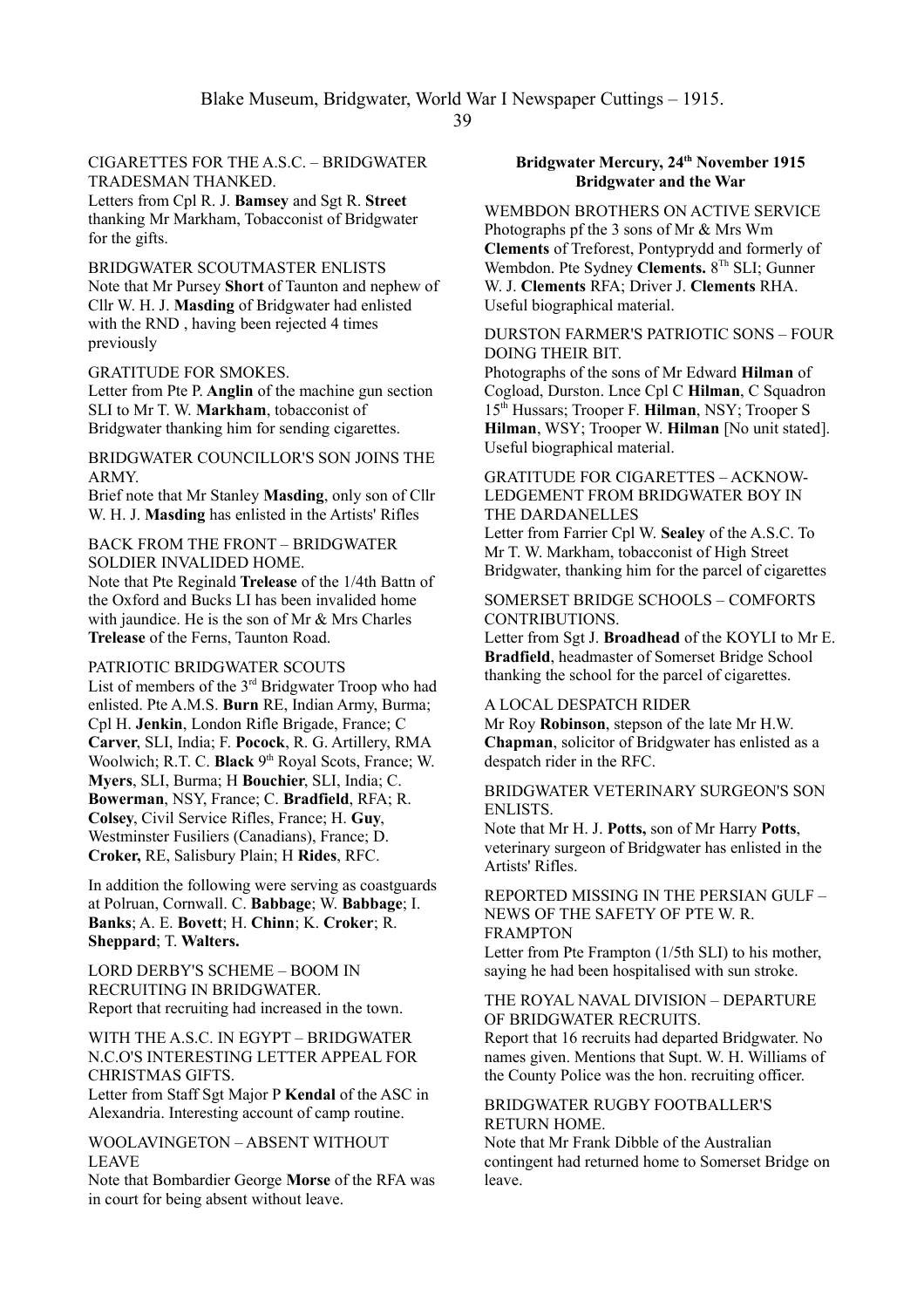BRIDGWATER TERRITORIALS IN RANGOON Note that on another page was a photograph of the whole of the Bridgwater Territorials stationed in Rangoon [See later.]

CIGARETTES FOR THE 6TH SOMERSETS – LETTER OF THANKS.

Letter from Lce Cpl R. W. Ryall of the  $6<sup>th</sup>$  SLI to Mr H. H. Allen, tobacconist of 14 St Mary St, thanking him for a parcel of cigarettes.

CHRISTMAS PARCELS FOR PRISONERS OF W<sub>AR</sub>

Brief note about parcels for POWs in Holland and Germany.

SOMERSET RECRUITING COMMITTEE – AN INTERESTING COUNTY LIST.

List of the Parliamentary Recruiting Committees with names and addresses of the Chairmen and **Secretaries** 

For Bridgwater – Joint Chairmen – R. Y. **Foley** JP, Highlands, Dodington and J. S. **Prentice**, JP, New Wood Ilminster. Joint Hon Secretaries – L H **Hayter**, Chatham House, Bridgwater and W. G. **Croucher**, The Cottage Wembdon. Office address – Territorial Hall, Bridgwater.

M.P.s AND THEIR SALARIES – ATTITUDE OF LIEUT COL R. A .SANDERS Note that Col Sanders was not drawing his salary

while on active service.

[Separate cutting]

TERRITORIALS IN BURMA – THE BRIDGWATER MEN STATIONED AT RANGOON Group photograph of all the men. The only one named is Capt M.A.P. **Luscombe** , well known in Bridgwater footballing circles.

## **Bridgwater Mercury, 1 st December 1915 Bridgwater and the War**

### BRIDGWATER FAMILY'S PATRIOTISM – FIVE SONS SERVING.

Photographs of the sons of Mr & Mrs Charles **Bale**, the Bathing Place, West Street, Bridgwater. Gunner H. **Bale**, RFA; [Gunner] James **Bale**, RGA; Gunner Wm **Bale** RGA; Driver Chas **Bale** ASC; Sapper Bert **Bale**, RE

### LOCAL CANADIAN FALLS IN ACTION – PTE CECIL J. LETHABY.

Long account of the death in action of Pte Cecil J. Lethaby, son of Mr R. J. Lethaby of Alexandra Road, assistant to the Town Clerk. Includes letters from his officer and the unit chaplain. Before emigrating he had been a bank-clerk in Bath.

VISITING WOUNDED SOLDIERS – AN OFFER FROM BIRMINGHAM

Note that the Selly Oak, Birmingham Branch, of the National British Woman's Temperance Association were willing to visit wounded Bridgwater soldiers in their area and offer overnight accommodation to Bridgwater visitors.

FORMER BRIDGWATER RESIDENT WITH THE CANADIANS – THE DOMAIN'S LOYALTY Report about Pte Charles **Bridger,** Machine Gun Section  $60<sup>th</sup>$  Battn.  $4<sup>Th</sup>$  Canadian Division ahw as in Bridgwater on leave. Useful biographical information.

WESSEX R.E. RUGBY CLUB

Letter from Lieut W. H. **Tamlyn** to the Albion Rugby Club about games the R.E. team had played.

WEMBDON SOLDIER WOUNDED.

Brief note that Pte Herbert **Male** of the KRR had been wounded. He was the son of Mr Wm **Male** of Wembdon and it was the second time he had been wounded.

"SOMERSETS SECOND TO NONE" – BRIDGWATER SOLDIER INTERVIEWED Interview with Lce Cpl W. Jessie **Lewis,** 1 st SLI and son of Mr & Mrs Frank Lewis of Gloucester Place, Friarn Street who was home on leave. Interesting account of bombing techniques etc.

# DEATH IN ACTION OF CAPTAIN J. NELSON TRAYLER – BRIDGWATER COUNCILLOR'S BEREAVEMENT.

Note that Capt. J. Nelson **Traylor**, 11<sup>th</sup> Devonshire Regiment died at home after a long illness. He was the son of Councillor J. N. **Traylor** of Friarn Street.

## ENGINEERS ENLIST

Seven of the staff of Messrs W & F **Wills** had enlisted in the Army Ordnance Corps under the Derby Scheme. They were Messrs A. D. **Roberts**; H. B. **Glover**; W. **Cowill**; C. H. **Prescott**; W. **Cann**, V. **Carter** and G. **Gibbs**

#### HOME ON LEAVE

Sgt E. **Wadmore**, Royal Sanitary Corps; Cpl Wilfred **Pollard**, ASC (MT); and Sapper Arnold **Pepperell**, RE

#### ROYAL NAVAL DIVISION

Men enlisted were Owen James **Carey**, 15 Fore Street, Bridgwater; Arthur James **Winter**, 36 St John Street, Bridgwater; Regd. Frank **Morris,** 36 St Johns Street, Bridgwater; and Albert **Reed**, 10 Harbour Villas, Chilton Street, Bridgwater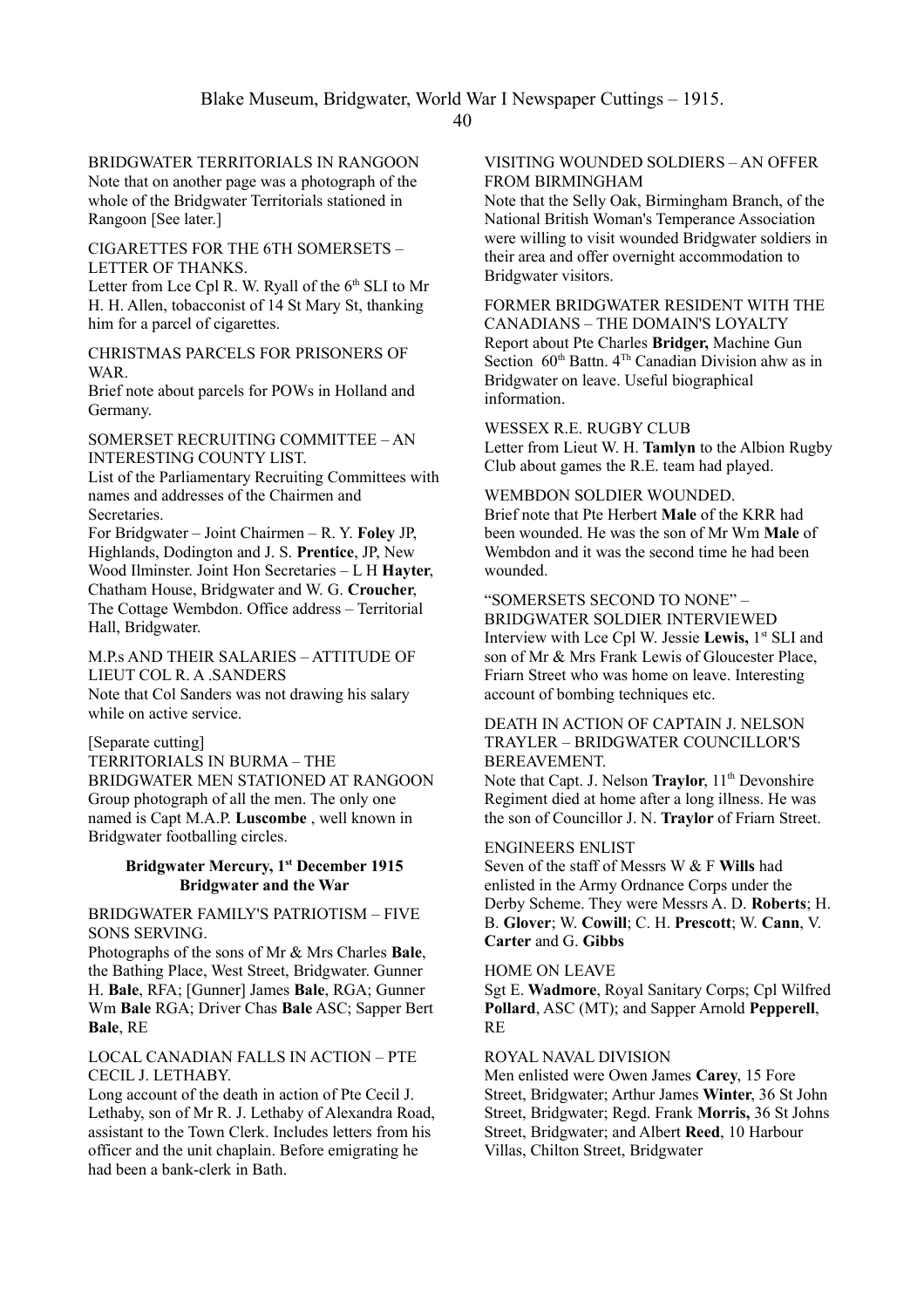# **Another cutting for 1st December 1915**

BRIDGWTER FAMILY'S SOLDIERS – THREE ON ACTIVE SERVICE.

Photographs of the sons and son in law of Mrs Mary Ann **Edney**, Union Street, Bridgwater. Pte B. **Edney**, 1 st SLI; Cpl W. J. **Edney** Duke of Cornwall's LI; Pte S **Gorge**,  $8<sup>th</sup>$  SLI.

FOR KING AND COUNTRY – FOUR BRIDGWATER BROTHERS SERVING. Photographs of the four sons of Mr & Mrs Henry **Hobbs** of Albert Buildings , Northgate, Bridgwater. Pte W. **Hobbs**,  $5^{th}$  Somersets; Pte J. **Hobbs**,  $5^{th}$ Somersets; Pte H. **Hobbs**,  $10^{th}$  Devons; Driver F. **Hobbs**, ASC

TERRITORIALS IN INDIA – BRIDGWATER MACHINE GUN SECTION.

Photograph of a machine gun section at Dagshai, India comprised of Bridgwater men of the 1/5th Somerset Territorials. Names are: Len **Byrd**; Jack **Barbour**; W. **Hughes**; B, **Foster**; **McNab**; **Prescott**; **Shakespeare** and **Wheatley.** The piece mentions an inspection by General Lloyd **Payne** (a native of Burnham)

## **Bridgwater Mercury, 8th December 1915 Bridgwater and the War**

FOR KING AND COUNTRY – FOUR BRIDGWATER SONS SERVING'. Photographs of the four sons of Mrs T. **Martin** of 7 Browns Buildings, Taunton Road, Bridgwater. Rifleman Harry **Martin**, machine gun sctn, KRR; Pte Walter J. **Martin**, South Lancs Regt; Leonard **Martin**, Royal Naval Division; Sapper W. T. **Martin** RE. Contains biographical information.

BRIDGWATER FAMILY'S RECORD – FOUR BROTHERS SERVING

Photographs of the four sons of Mr Edward **Cattle**, 16 Wyldesborough Terrace, Bristol Road; Edward **Cattle**, RN; Ernest **Cattle**, RN; Driver F. **Cattle**, Wessex Division RE; A. Cattle, RND. Contains biographical information.

WOUNDED BRIDGWATER SOLDIER DESCRIBES HIS EXPERIENCES – WITH THE R.F.A AT THE FRONT. Letter from Gunner G. H. **Broom** of the RFA. Wounded and invalided home.

AT THE DARDANELLES – BRIDGWATER AND ALBION FOOTBALLER'S CHEERY LETTER. Letter from Trooper A. **Holman** of the Machine Gun Division of the 1<sup>st</sup> WSY

WEST SOMERSETS IN THE DARDANELLES – QUANTOXHEAD TROOPER'S EXPERIENCES Letter from Trooper F **Adams** son of Mr Fred **Adams**, Court Farm East, Quantoxhead

ANXIOUS FORA FRIEND'S ADDRESS – INTERESTING LETTER FROM THE FRONT Letter from Cpl L. J. D. **Fry** of the 188th Coy RE trying to locate a Pte J. **Barnard**, now in India.

BRIDGWATER OFFICER'S DEATH – FUNERAL AT CLEVEDON'

Report of the funeral of Capt J. Nelson **Traylor** of the 10<sup>th</sup> Devonshire Rgt

DEATH OF A HOLFORD TROOPER – MEMORIAL SERVICE AT STRINGSTON Memorial service for Trooper William **Andrews**, WSY, who had died at Malta.

BRIDGWATER RURAL DISTRICT COUNCIL'S ASSISTANT SURVEYORS – ENLIST IN THE ARMY.

Mr C. **Herbert** has enlisted in the Wessex RE, and Mr A. J. **Westaway** has enlisted under Lord Derby's Scheme

BRIDGWATER ROLL OF HONOUR – 1200 SERVING UP TO THE END OF MARCH Report about the Roll

LOCAL PUBLIC MEN'S BEREAVEMENT – SYMPATHY OF THE TOWN COUNCIL. Report about the sympathy expressed to Cllr J. Nelson **Traylor** and Mr R. J. **Letherby** (Asst Town Clerk) on the loss of their sons.

THE DERBY RECRUITING SCHEME IN BRIDGWATER – GOOD LOCAL RESPONSE – THE LAST APPEAL. Interesting report about this. 220 local men had enlisted to the date of printing.

#### TROOPS FOR BRIDGWATER – DUE TO ARRIVE THIS EVENING

Report about the billeting in the town of 568 officers and men and 150 lorries of the  $607<sup>th</sup>$  Coy of the ASC Mechanical Transport

#### FIFTEEN EMPLOYEES ENLIST.

Note that 15 men of the Tone Vale Manufacturing Co had enlisted in the Derby Scheme. [Copy damaged so not all names legible. Consult orginal]

#### YOUNG BRIDGWATER AIRMAN – HOME LEAVE FROM THE FRONT.

Report that First Class Mechanic Harold **Jones**, son of Mr W. G. Jones, Hazeldine Villas, Wembdon was home on week's leave. Interesting biographical material.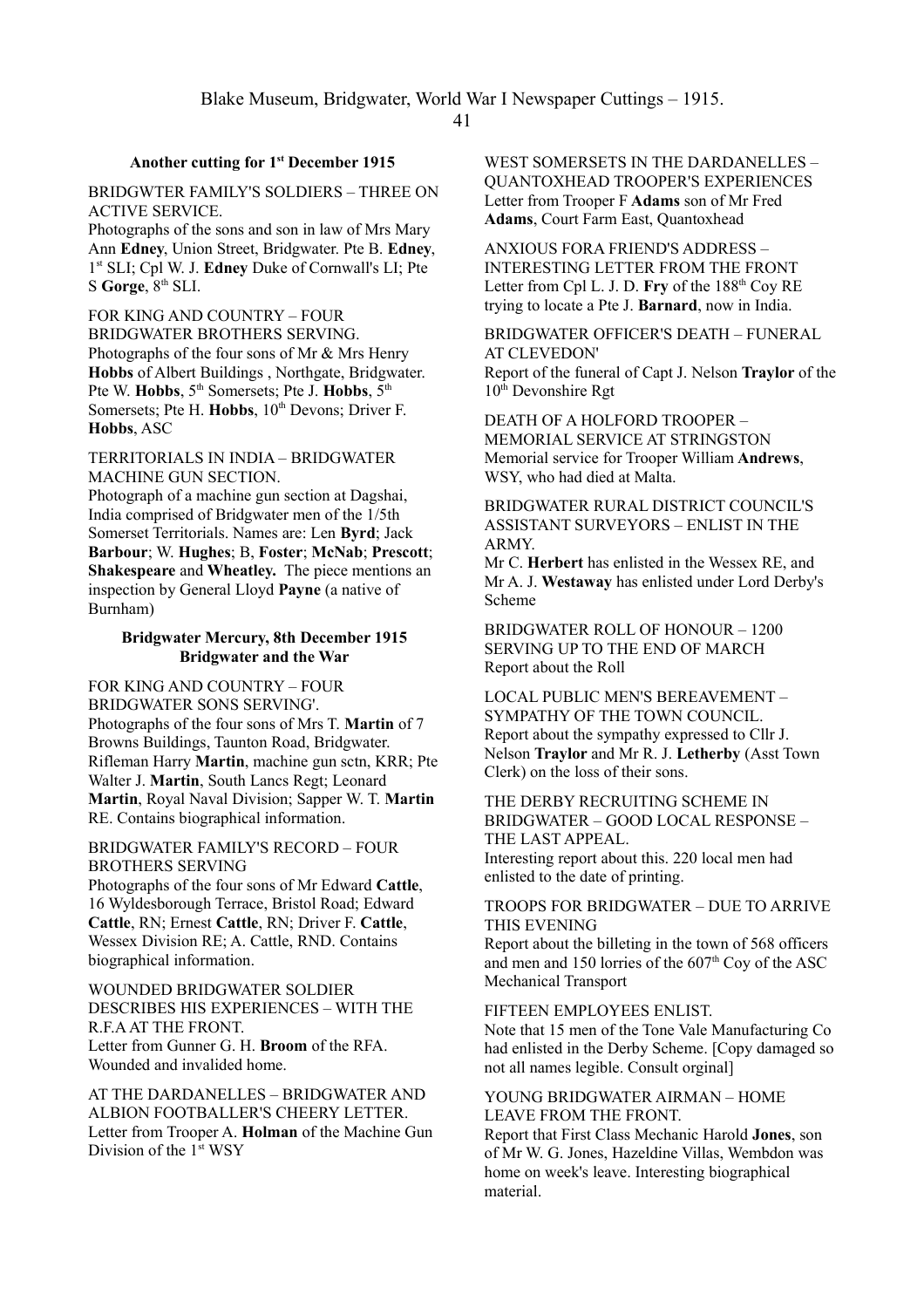## A FINE SENSE OF PATRIOTISM – LOCAL MEN TRAVEL THOUSANDS OF MILES TO JOIN THE **SOMERSETS**

News that Mr E **Everdell** had come from Malay States, and Mr Sidney **Norris** (of Catcott) had come from the Argentine to join the SLI.

BRIDGWATER CANADIAN RETURNS HOME. News that Pte Herbert T. **Smith**, younger son of Mr W. H **Smith** of the first Canadian Contingent was in Bridgwater in leave. He was suffering from the effects of gas.

#### **Another cutting for 8 th December 1915**

#### LOCAL FAMILY'S PATRIOTISM

Photographs of the husband and two brothers of Mrs **Webber**, of Wembdon Common, Bridgwater. Cpl H. **Webber**, Duke of Cornwall's LI; Pte H. **Solomon** RAMC; Pte A. **Solomon**, 1<sup>st</sup> SLI. Useful biographical information.

## ANSWERED THEIR COUNTRY'S CALL – LOCAL FAMILY'S RESPONSE

Photographs of the two sons and two brothers in law of Mrs Mary Ann **Carver**, West Street, Bridgwater. Pte S. W. **Carver**, 7<sup>th</sup> SLI; Pte H. H. **Carver**, 8<sup>th</sup> SLI; Cpl A. **Baker**, RAMC; Bugler E. **Hamblin**, 1/5th SLI. Contains useful biographical information.

#### **Bridgwater Mercury, 15th December 1915 Bridgwater and the War**

CANNINGTON'S SHARE IN THE WAR – FIVE BROTHERS SERVING THEIR COUNTRY. Photograph of the five sons of Mr & Mrs C. C. **Wakely**, Cottage Home, Cannington. Sapper Ernest **Wakely**, RE; Cpl Herbert **Wakely**, Coldstream Guards; Pte Charles **Wakely**, Light Horse Infantry; William **Wakely**, WSY; Frank **Wakely,** Munition worker. Contains useful biographical information.

DIES OF WOUNDS – SHAPWICK SOLDIER'S **FATE** 

Report of the death in action of Pte Albert E **Ham** of the 8<sup>th</sup> Batn Loyal North Lancashire Regt. He was the 3 rd son of Mr Edmund **Ham**, Station Master at Shapwick. He was aged 19 years. Contains useful biographical information.

WESSEX RE V DUKE OF CORNWALL'S LI. Report of a rugby match at Christchurch, Hants.

### A GALLANT STRINGSTON SOLDIER – LIFE GIVEN FOR HIS COUNTRY

Photograph of Trooper Wm **Andrews**, WSY, who died at Malta

DOING HIS "BIT"

Report that Capt **Sankers** of Burnham had collected £4 5 6 for the Vegetable Products Committee. Capt **Sankers** had served in the Crimea.

PATRIOTIC EMPLOYEES OF LOCAL FIRM Note that seven employees of Snell's Wicker Works had enlisted under the Derby Scheme. They were : F. C. **Hurford**; G. **Salter**; P **Dart**; S. **Hambler**; W. **Owens** and C **Vearncombe.** Already enlisted were: F. **Snell**; G. **Hamber**; A. **Rossiter**; H. **Burge**; G. **Nicholls**; T. **Chidgey**; A. **Harwood** and R. **Curry.**

THANKS FOR GIFT OF MANDOLINE. Letter from Lce Cpl **Melhuish**, 1 Section, H Coy SLI to Mr C. C. **Bird** of Southgate Avenue, Taunton Road, Bridgwater, thanking him for the gift of a mandoline.

D.S.O. FOR FORMER RESIDENT OF BRIDG-WATER – GALLANT AIRMAN AWARDED – THE DESTRUCTION OF THE "KONIGSBERG" Report that Flight Sub Lieut Harwood James **Arnold**  of the RNAS had been awarded the DSO in the action against the *Konigsberg* in East Africa. He had been educated at Dr Morgan's School. Contains useful biographical information.

DERBY RECRUITING SCHEME IN BRIDG-WATER – SPLENDID LOCAL RESPONSE –1,700 MEN ATTESTED. Long report about the scheme.

SERBIAN FLAG DAY IN BRIDGWATER ON WEDNESDAY NEXT. Letter to the Editor from the Mayor, Cllr F. G. **Haggett**, about this.

CHRISTMAS GIFTS TO BRIDGWATER SOLDIERS ON ACTIVE SERVICE – KIND EFFORT OF THE EMPIRE THEATRE. Report that the theatre manager had arranged for gifts of tobacco for 118 local soldiers.

#### SOLDIER WITH LOCAL CONNECTIONS WOUNDED.

Report that Pte H. **Brown**, 4th Worcesters had been wounded and was on a hospital ship in Alexandria. He was the son in law of Mrs Spring, 9 Wellington Road, Bridgwater.

# **Another cutting for 15th December 1915**

THREE OF A FAMILY SERVING – THREE BROTHERS IN KHAKI Photographs of the sons of Mrs **Mead**, 162 Parkstone Avenue. Albert G. **Mead**, RN; Pte W. J. **Mead**, Coldstream Guards; A. B. A. W. **Mead**, RN. Contains useful biographical information.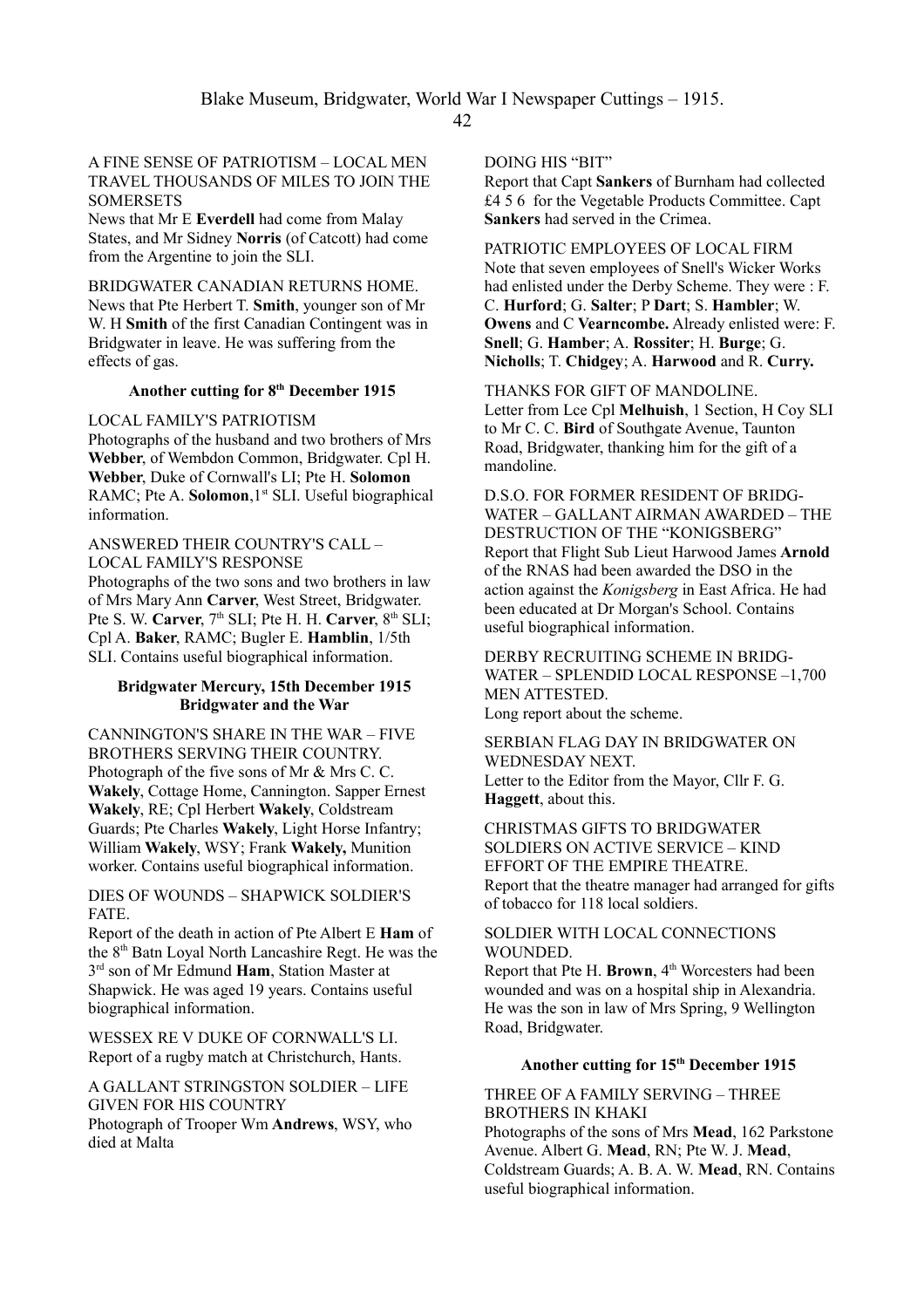## THREE BROTHERS IN KHAKI

Photographs of the sons of the late Captain **Irish**, 49 Union Street, Bridgwater. Sapper A. **Irish**, RE; Pte G. **Irish**, SLI; Pte A. **Irish** SLI. Contains useful biographical information.

#### **Cutting from the Bridgwater Independent, 18 December, 1915**

Photographs of: Sgt Harold **Sharman**, NSY; Cpl Cecil **Symons**, ASC; Pte W. **Creedy**, SLI (India); Driver A. **Hooper**, ASC.

#### **Cutting from the Bridgwater Independent, 25 December, 1915**

Photographs of: Pte J. **Spriggs**, ASC (France); Sapper **Lott**, RE.

## **Bridgwater Mercury, 22th December 1915 Bridgwater and the War**

#### A FINE FAMILY RECORD – FIVE RELATIVES FIGHTING THE ENEMY

Photographs of the sons, adopted son and son in law of Mr & Mrs John **Bailey**, Albert Street, Bridgwater Pte **A Bailey,** AVC; Driver J **Bailey**, ASC; Pte W. **Bailey**, Coldstream Guards; Driver H. T. **Spender**, ASC.; Pte J **Fulford**, 5<sup>th</sup> SLI. Contains useful biographical information.

FATHER, SONS AND SONS-IN-LAW SERVING – INTERESTING BRIDGWATER RECORD. Sons and two sons in law of Pte Thomas **Pollard**, Union Street, Bridgwater. Pte Thos **Pollard** 8<sup>th</sup> SLI; Trooper Jack **Pollard**, WSY; Driver Harry **Pollard**, ASC, Pte Harry Davies, 1<sup>st</sup> SLI; Driver Leonard A. **Trunks**, ASC. Contains useful biographical information.

RUISHTON'S SHARE IN THE WAR – FOUR SONS AND SON IN LAW SOLDIERS OF THE KING.

Photographs of the four sons and son in law of Mrs **Dampier**, of Ruishton, Pte Tom **Dampier**, SLI (attached to the Duke of Cornwall's LI); Driver W, **Dampier**, RFA; Cpl James **Dampier,** SLI, Killed at Mons; Driver F. J. **Dampier**, RFA; Driver R. J. **Binding,** RFA. Contains useful biographical information.

## WOOLAVINGTON MAN KILLED BY EXPLOSION ON MONITOR – MEMBER OF A PATRIOTIC FAMILY

Photographs of the sons of Mr & Mrs Lot **Vermont** of Woolavington. Leading Stoker Edward **Vermont** (Killed by an explosion on a monitor); Gunner Harold **Vermont**; RMA; Gunner Cecil **Vermont**, RMA; Pte Clifford **Vermont**, Royal Irish Regt. Contains useful biographical information.

SOMERSET BRIDGE SOLDIER'S DEATH – MILITARY FUNERAL AT DOVER. Report of the death and funeral of Pte W. **Duddridge** , 3/6 SLI and attatched to the Royal Garrison Atrillery. He was the son of Mr & Mrs S. **Duddridge** of Somerset Bridge.

BREAD FOR PRISONERS OF WAR IN GERMANY – Postcards of thanks for local man. Report that Mr Edwin **Bryant,** the baker of Eastover, had received messages from Pte W. **Coomber**, 1st SLI, Friedrichfeld; Bei Wesel, Pte W. **Wilkins**, 1st SLI, Doeberitz; Pte Harry T**rebble**, 2nd Batn Welsh Regiment, Schneidemuhl; Lce Cpl E. **Cooze,** 2nd Battn, KOYLI, Maubeuge; Lce Cpl S **Southwood**, 1<sup>st</sup> SLI, Doeberitz; Pte Jas **Hughes**, 1<sup>st</sup> Wiltshire Regt, Doeberitz.

LIFE BEHIND THE GUNS – BRIDGWATER STAFF-SEARGEANT'S INTERESTING LETTER. Letter from Staff-Sergt Rex **Page** of the RFA to his brother Mr Maurice **Page** of Fore Street, describing his experiences in bad weather.

CHEDZOY RIFLEMAN'S MANY WOUNDS Report that Rifleman G **Stokes** KRR had been wounded for the third time.

#### FLIGHT SUB-LIEUT HARWOOD JAMES ARNOLD, D.S.O.

Photograph of Flight Sub-Lieut **Arnold**. Contains useful biographical information.

THE DERBY SCHEME. Note that 1,774 Bridgwater men were attested.

#### BRIDGWATER ALBION FOOTBALLER WOUNDED.

Note that Trooper A **Holman,** WSY had been wounded.

GREETINGS FROM THE FRONT. Note that a Christmas card had been received by the *Mercury* from Quartermaster Sergeant T. **Horler**,  $49<sup>th</sup>$ Division.

## INFORMATION SUPPLIED

The address sought a few weeks ago was: Pte J. E. **Barnard**, 14 Platoon, D Company, 1/5th Battn., SLI, Ambala, India.

# ALL ELIGIBLES ENLISTED AT EAST QUANTOXHEAD.

Note that Fred **Harris**; James **Bailey**; James R. S. W. **Tremlett**; W. **Feltham**; W. J. **Yandle**; C. **Burge**; R. A. **Adams**; Fred J. **Norman** (ASC) and Horace **Wine** (RE) were grouped under the Derby Scheme. S. J. **Lockyer** and E. **Gibb** were rejected on medical grounds.